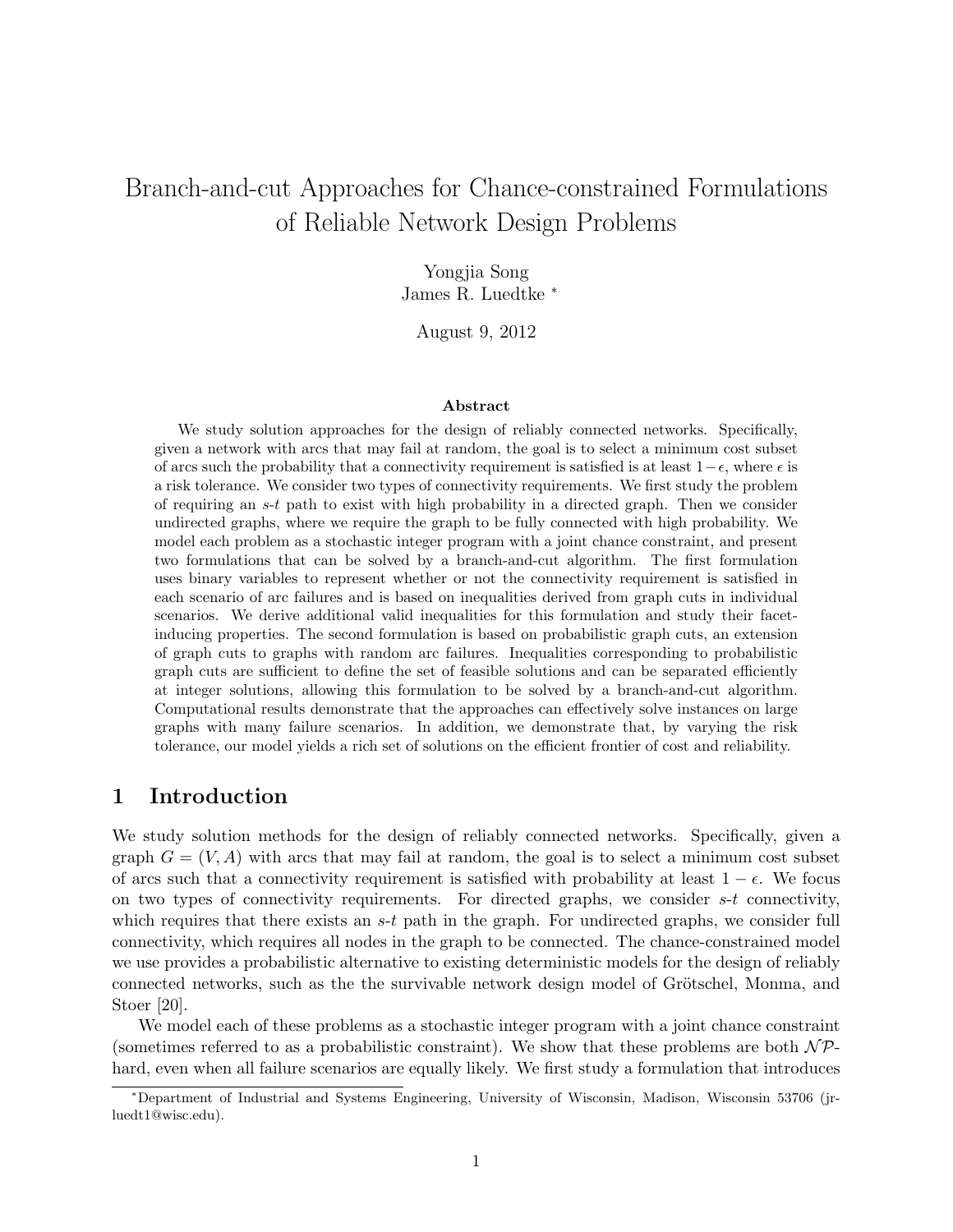binary variables to model whether or not the connectivity constraint is satisfied in each failure scenario. We describe methods for separating the valid inequalities required to make the formulation valid, enabling it to be solved by a branch-and-cut algorithm. We also describe new classes of valid inequalities and study their facet-inducing properties. We next consider an alternative formulation that uses fewer binary decision variables. This formulation is based on a class of inequalities derived from *probabilistic graph cuts*, a probabilistic extension of graph cuts in deterministic graphs to graphs with random arc failures. This exponential class of inequalities can be separated efficiently for integral solutions, again allowing this formulation to be solved by a branch-and-cut algorithm. An advantage of this approach is that the number of variables in the formulation is independent of the number of scenarios used to model the random arc failures.

A related model has been studied by Beraldi et al. [9], in which design of a network that is fully connected with high probability is considered. The approach in [9] is based on an extended formulation that introduces a set of variables and constraints for every failure scenario, making this formulation impractical for instances with large graphs or many failure scenarios. While [9] provides heuristic solution approaches that have reasonable computational time, the exact solution methods based on this extended formulation require thousands of hours for their test instances. We show that our approach is able to solve similar instances, but having many more failure scenarios, in less than two hours. A similar problem has also been studied by Fischetti and Monaci [19], where they assume that arc failures are independent and separate reliability constraints are imposed on each connected component of the graph. In contrast, we directly require that the graph be connected with high probability, and do not assume that arc failures are independent. Andreas and Smith [2] study an extension of the two arc-disjoint paths model to a probabilistic setting. They also assume that arcs fail independently, and the solution approach depends on this assumption. Our model does not use the two arc-disjoint paths constraint, and instead uses the chance constraint alone to ensure that solutions of sufficient reliability are constructed. Sorokin et al. [40] study a fixed charge network flow problem with random arc failures. Their model uses conditional value-at-risk as a risk measure to control the flow losses. We do not consider flow volumes, and instead focus on design of networks that are reliably connected.

In general, chance-constrained stochastic programs are hard to solve [33], although promising results have been obtained for some special cases. Classically, Charnes et al. [14, 15] propose a convex deterministic reformulation of a single-row chance constraint with joint normal random coefficients. Another special case that has received considerable study is a joint chance constraint where only the right-hand side is random, that is, the chance constraint takes the form  $\mathbb{P}\{Tx \geq 0\}$  $\{\xi\} \geq 1-\epsilon$  where  $\xi$  is a random vector and T is deterministic. If  $\xi$  has a continuous and log-concave distribution, this constraint defines a convex set and hence nonlinear programming techniques can be applied [35, 36]. When  $\xi$  is a discrete random variable, approaches based on certain nondominated points (known as  $p$ -efficient points) of the distribution have been studied [10, 18, 38]. If  $\xi$  further is assumed to have finite support, an approach based on strengthening the corresponding mixed-integer programming formulation using inequalities from [5, 21] has been successful [23, 28]. Methods for more general chance-constrained problems, in which either the constraint matrix T may be random, or recourse decisions can be made to satisfy a set of constraints after observing the random outcomes, have been studied in [8, 25, 26, 37, 41]. Our approach is most similar to [25, 26] in that it allows decomposition by scenario, but exploits the graph structure to obtain an alternative formulation and new classes of valid inequalities.

To further motivate the model we use, we compare it in more detail to the survivable network design (SND) model [20]. (See [29] for a more detailed survey of deterministic models and formulations for reliable network design problems.) In particular, for the case of  $s-t$  connectedness, an SND model would require the selected network to include k arc-disjoint paths between s and  $t$ ,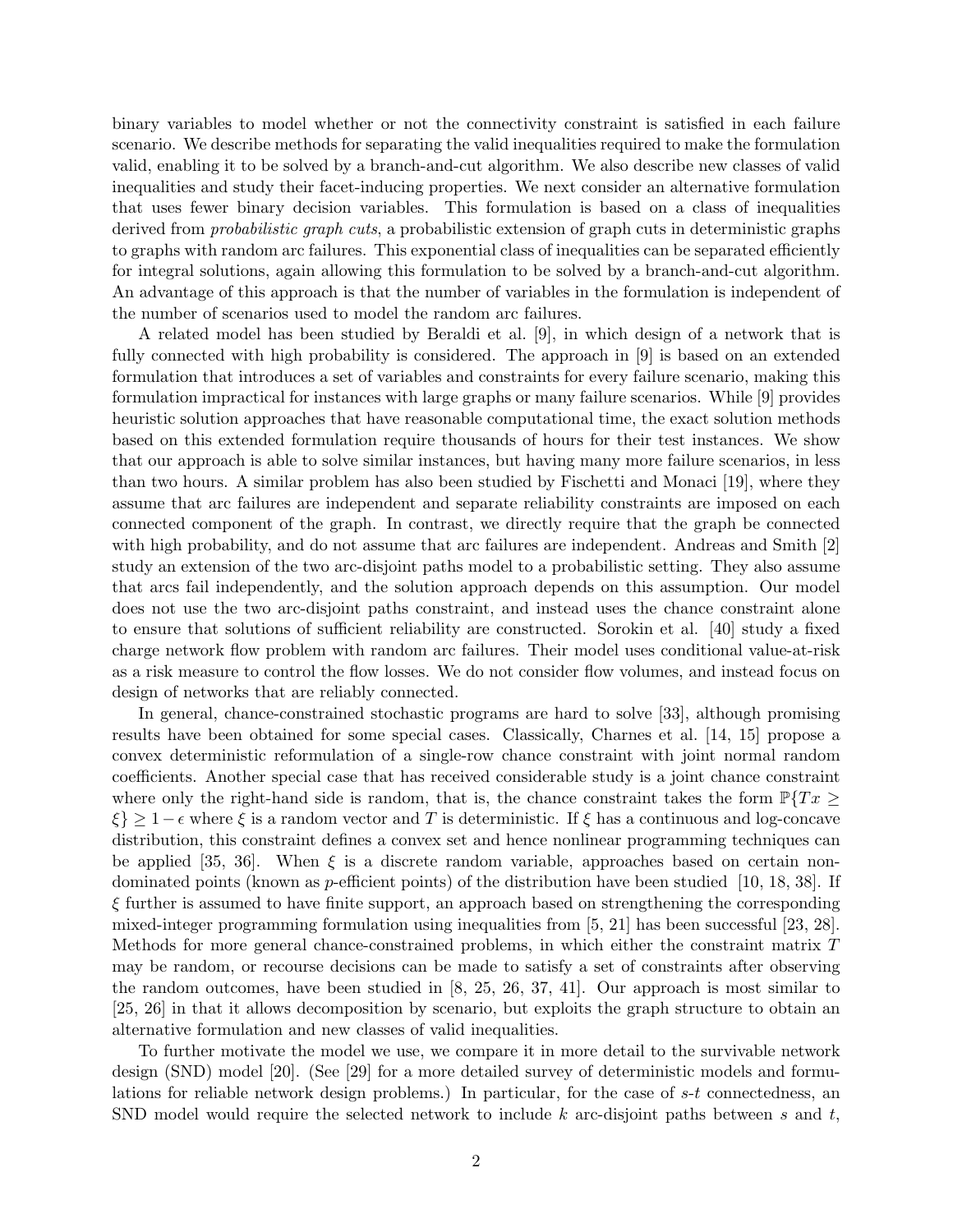

Figure 1: An example graph with known arc failure probabilities and costs.

for some integer  $k \geq 1$ . A potential drawback of this approach is that it cannot take advantage of information on the probability distribution of arc failures, if this information is available. As an example, consider the graph depicted in Figure 1. The labels  $(\alpha, \beta)$  on each arc represent the probability  $\alpha$  that the arc is available and the cost  $\beta$ . In this example the arcs are assumed to fail independently. Using the SND model, there are two possible optimal solutions, corresponding to whether we set  $k = 1$ , or  $k = 2$ .

- For  $k = 1$ , the optimal solution to the SND model is the minimum cost path:  $(s, 2)$  and  $(2, t)$ . The corresponding cost is 2, and the reliability is 0.76.
- For  $k = 2$ , the optimal solution to the SND model is:  $\{(s, 1), (s, 2), (1, t), (2, t)\}.$  The corresponding cost is 5, and the reliability is 0.9196.

In the chance-constrained model that we study, we choose a minimum cost set of arcs subject to a constraint that the probability that a path exists from  $s$  to  $t$  using these arcs is at least  $1-\epsilon$ . Here, varying the minimum reliability  $1-\epsilon$  allows the decision-maker to explore the trade-off between cost and reliability. Table 1 shows the optimal solutions of the chance-constrained model for different values of  $1 - \epsilon$ . Each row presents the minimum specified reliability  $1 - \epsilon$ , the optimal set of arcs, the cost of these arcs, and the actual reliability of these arcs (which may be higher than the minimum). Of these, only the shortest path solution, obtained with  $1 - \epsilon = 0.7$ , can be obtained as an optimal solution of the SND model. Also, the solution obtained using  $1 - \epsilon = 0.9$ , which has actual reliability 0.9315, dominates the SND model solution with  $k = 2$  in terms of both reliability and cost. Thus, we see that, by varying the target reliability, the chance-constrained model may yield a richer set of possible solutions than a deterministic model.

Outline. In Section 2 we study a chance-constrained s-t connected network design problem in a directed graph, give the problem description and an extended mixed-integer programming (MIP)

| Minimum Reliability $(1 - \epsilon)$ Optimal set of arcs |                                | Cost Actual Reliability |
|----------------------------------------------------------|--------------------------------|-------------------------|
| 0.7                                                      | (s, 2), (2, t)                 | 0.76                    |
| 0.8                                                      | (s, 2), (2, 1), (1, t)         | 0.857                   |
| 0.9                                                      | (s, 2), (2, 1), (2, t), (1, t) | 0.9315                  |
| 0.95                                                     | All arcs                       | 0.971                   |

Table 1: Solutions of chance-constrained network design model for graph in Figure 1 for varying values of  $1 - \epsilon$ .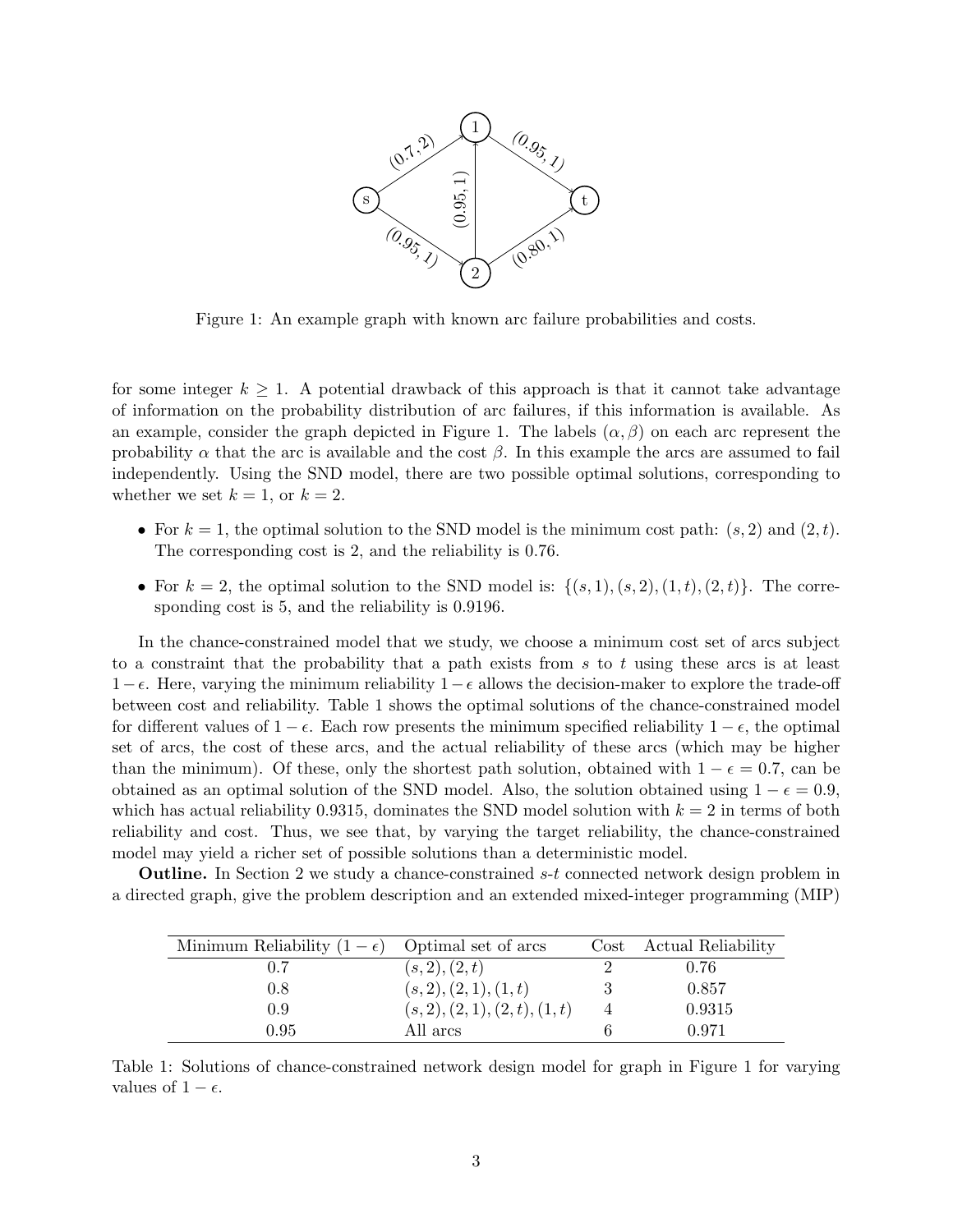formulation, and show that the problem is  $\mathcal{NP}$ -hard. We present and study the first formulation in Section 2.1 and the second formulation, based on probabilistic  $s-t$  cuts, in Section 2.2. In Section 3 we extend our approaches to the chance-constrained fully connected network design problem. In Section 4 we present computational results.

# 2 Chance-constrained s-t connected network design

Let  $G = (V, A)$  be a directed graph with node set V and arc set A. Each arc  $a \in A$  has a nonnegative cost  $c_a$ , and the cost of selecting a subset of arcs  $Q \subseteq A$  is  $c(Q) := \sum_{a \in Q} c_a$ . The arcs of the graph fail randomly according to some known distribution. Thus, the set of available arcs is a random subset  $A$  of  $A$ . Since the total number of possible failure outcomes is finite, without loss of generality we model the random failures with a finite set of scenarios  $N$ . Specifically, we assume  $\mathbb{P}{\{\tilde{A} = A_k\} = p_k > 0 \text{ for } k \in N, \text{ where } A_k \subseteq A \text{ is the set of available arcs in each scenario}$ k, and  $\sum_{k\in N} p_k = 1$ . Given a set of scenarios  $F \subseteq N$ , we let  $\mathbb{P}(F) = \sum_{k\in F} p_k$ . Let  $\tilde{G} = (V, \tilde{A})$  be the random graph having node set V and random set of arcs  $A$ . For a selected set of arcs  $Q$ , we define the graph  $G_k(Q)$  to be the graph with node set V and arc set  $Q \cap A_k$ . For the special case of  $Q = A$ , we abbreviate  $G_k(A)$  by  $G_k$ , which represents the graph obtained in scenario k if every arc is selected. For  $Q \subseteq A$ , let  $S^Q = \{k \in N \mid \exists \text{ an } s\text{-}t \text{ path in } G_k(Q)\}\$  be the set of "success" scenarios if arc set Q is selected. Then, for  $s, t \in V$ ,  $s \neq t$ , the chance-constrained minimum cost s-t connected network design problem is:

$$
\min_{Q \subseteq A} \{c(Q) \mid \mathbb{P}(S^Q) \ge 1 - \epsilon\}.
$$
\n(1)

We assume throughout this paper that |N| is of moderate size (i.e.,  $O(|A|)$ ), so that, e.g., it is computationally feasible to evaluate  $\mathbb{P}(S^Q)$  for a given Q by simply performing a graph search in each of the  $|N|$  scenarios. In general random graphs, the number of arc failure scenarios might grow exponentially in  $|A|$ . In this case, we assume that we have used Monte Carlo sampling to obtain a sample average approximation (SAA) having a moderate number of scenarios, and that the problem (1) that we wish to solve is this SAA problem. Because the set of feasible solutions of this problem is finite, the results of [27] imply that the probability that such an SAA problem yields an optimal solution to the original problem approaches one exponentially fast with sample size. The SAA problem can also be used to derive statistical confidence intervals on the optimal value of the true problem [32]. Additional results on SAA for chance constraints can be found in [11, 12, 13].

To formulate (1) as an integer program, we introduce binary variables  $x_a$  for  $a \in A$ , where  $x_a = 1$  if and only if arc a is selected. For a binary vector  $x \in \{0,1\}^{|A|}$ , let  $A^x = \{a \in A \mid x_a = 1\}$ be the set of arcs induced by x. We also introduce binary variables  $z_k$  for  $k \in N$ , where  $z_k = 1$ indicates that the graph  $G_k(A^x)$  contains an s-t path. We can then formulate (1) as:

$$
\min \sum_{a \in A} c_a x_a \tag{2a}
$$

subject to 
$$
\sum_{k \in N} p_k z_k \ge 1 - \epsilon
$$
 (2b)

 $z_k = 1 \Rightarrow G_k(A^x)$  contains an s-t path,  $\forall k \in N$  (2c)

$$
x \in \{0, 1\}^{|A|}, z \in \{0, 1\}^{|N|}.\tag{2d}
$$

We assume  $\epsilon$  < 1 to prevent (2b) from being redundant, and further assume that  $p_k \leq \epsilon$  for all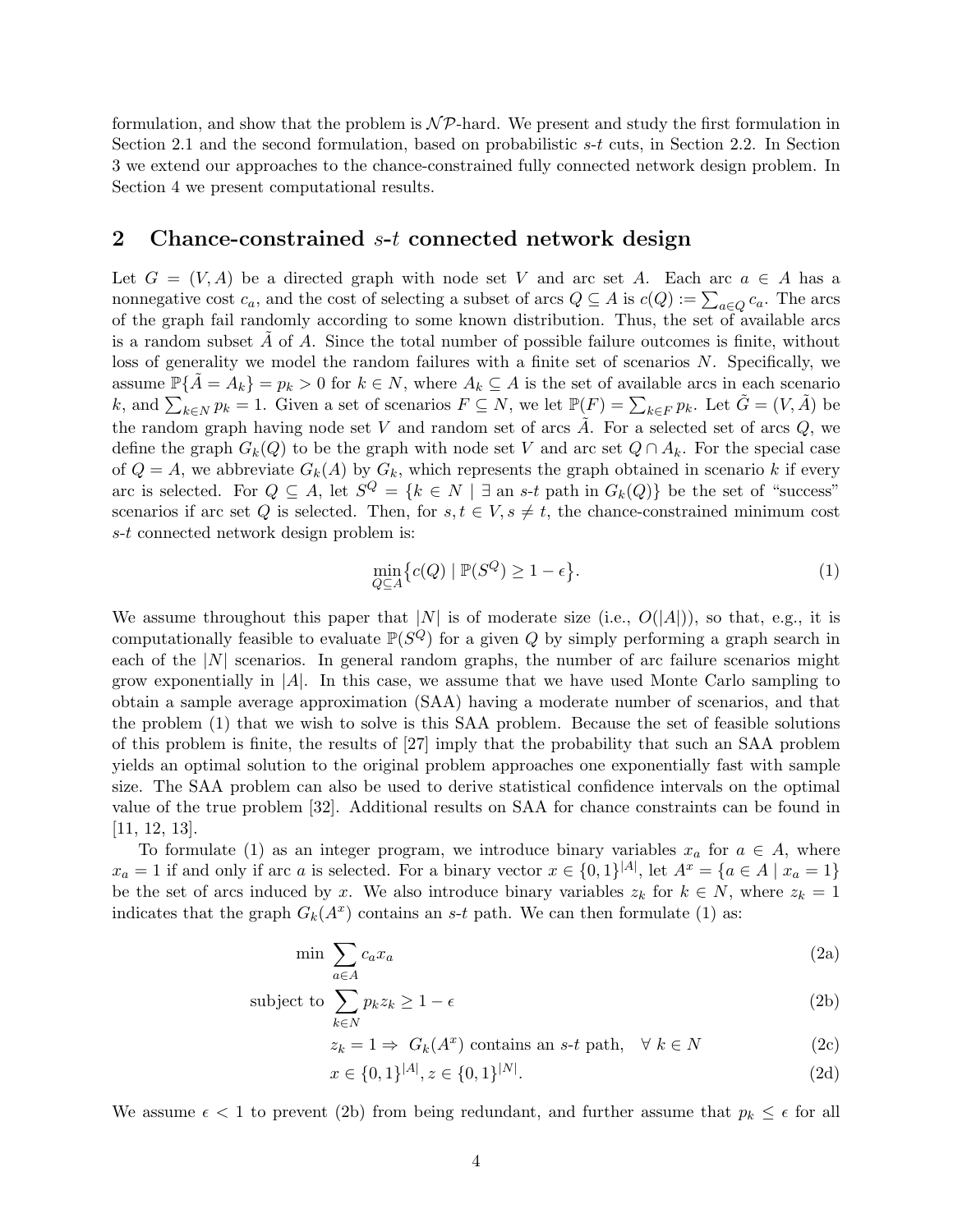$k \in N$ , since otherwise we could fix  $z_k = 1$ . Finally, we assume that  $G_k$  contains an s-t path for all  $k \in N$ , since otherwise we could fix  $z_k = 0$ .

One way to formulate the logical constraints (2c) using linear constraints is to introduce secondstage continuous variables  $\{y_a^k\}_{a \in A}$  for each scenario  $k \in N$ , which are used in the following flow balance constraints that enforce the desired graph connectivity. (See [29] for further information on flow formulations for network design under connectivity constraints.)

$$
\sum_{a \in \delta_k^+(i)} y_a^k - \sum_{a \in \delta_k^-(i)} y_a^k = \begin{cases} 0, & i \neq s, t \\ z_k, & i = s \\ -z_k, & i = t \end{cases} \quad \forall k \in N \tag{3a}
$$

$$
0 \le y_a^k \le x_a,\qquad \qquad \forall a \in A_k, k \in N.
$$
\n(3b)

Here  $\delta_k^+$  $_{k}^{+}(i)$  and  $_{\delta_{k}^{-}}$  $\overline{k}(i)$  denote, respectively, the sets of exiting and entering arcs to node  $i \in V$ for each graph  $G_k$ ,  $k \in N$ . For any  $x \in \{0,1\}^{|A|}$ , if  $z_k = 1$ , then (3) requires that there exists a flow of one unit from s to t, using only arcs  $a \in A^x$ , and hence a path from s to t exists in  $G_k(A^x)$ . If  $z_k = 0$ , the right-hand side of (3a) becomes 0, so it is feasible to assign  $y_a^k = 0$  for all  $a \in A_k$ , and hence the constraints corresponding to scenario k do not constrain the choice of arcs. Thus, replacing (2c) with (3) in (2) yields a valid MIP formulation of (2). We refer to this MIP formulation as the extended formulation of (2).

Before proceeding to our solution approaches, we note that (1) is  $N\mathcal{P}$ -hard, even in the special case that all scenarios are equally likely.

**Theorem 1.** The chance-constrained s-t connected network design problem (1) is  $\mathcal{NP}$ -hard in the special case in which  $p_k = 1/|N|$  for all  $k \in N$ .

*Proof.* First observe that (1) is equivalent to formulation (2): for every Q feasible to (1),  $\exists (x, z)$ feasible to (2) with the same objective value, and conversely, for every  $(x, z)$  feasible to (2) there is a Q feasible to (1) with the same objective value. Therefore, it is sufficient to prove the problem formulated in (2) is  $\mathcal{NP}$ -hard. By letting  $q = |\epsilon|N||$ , the decision version of (2) can be stated as follows.

(D-(2)) Given a directed graph  $G = (V, A)$ , costs  $c_a \in \mathbb{Z}_+$  on each arc  $a \in A$ , a positive integer J, a set of scenarios N with a set of available arcs  $A_k \subseteq A$  for each  $k \in N$ , and a nonnegative integer  $q \leq |N|$ , is there a solution  $(x, z)$  that satisfies  $(2c)$ ,  $(2d)$ ,  $\sum_{k \in N} z_k \ge |N| - q$ , and  $\sum_{a \in A} c_a x_a \le J$ ?

Our proof is based on a reduction of the following  $\mathcal{NP}$ -complete decision problem [28] to D-(2):

(DPCLP) Given binary numbers  $\xi_{kj}$ ,  $k = 1, 2, ..., n, j = 1, 2, ..., m$ , and integers  $K \leq$  $n, L > 0$ , is there a subset  $I \subseteq \{1, ..., n\}$  such that  $|I| \geq K$  and  $\sum_{j=1}^{m} \max_{i \in I} {\{\xi_{ij}\}} \leq L$ ?

Now given an instance of (DPCLP):  $(\xi_{kj}, K, L)$ , we reduce it to an instance of D-(2) as follows.

(a) Let  $V$  and  $A$  be given by:

$$
V = \{s, t, r_1, ..., r_{m+1}, v_1, ..., v_m\}, \qquad A = B \cup D_1 \cup D_2 \cup \{(s, v_1)\} \cup \{(r_{m+1}, t)\},
$$

where B is a set of "bypass" arcs, and  $D_1, D_2$  are sets of "direct" arcs:

$$
B=\cup_{j=1}^m (r_j,r_{j+1}), \quad D_1=\cup_{j=1}^m (r_j,v_j), \quad D_2=\cup_{j=1}^m (v_j,r_{j+1}).
$$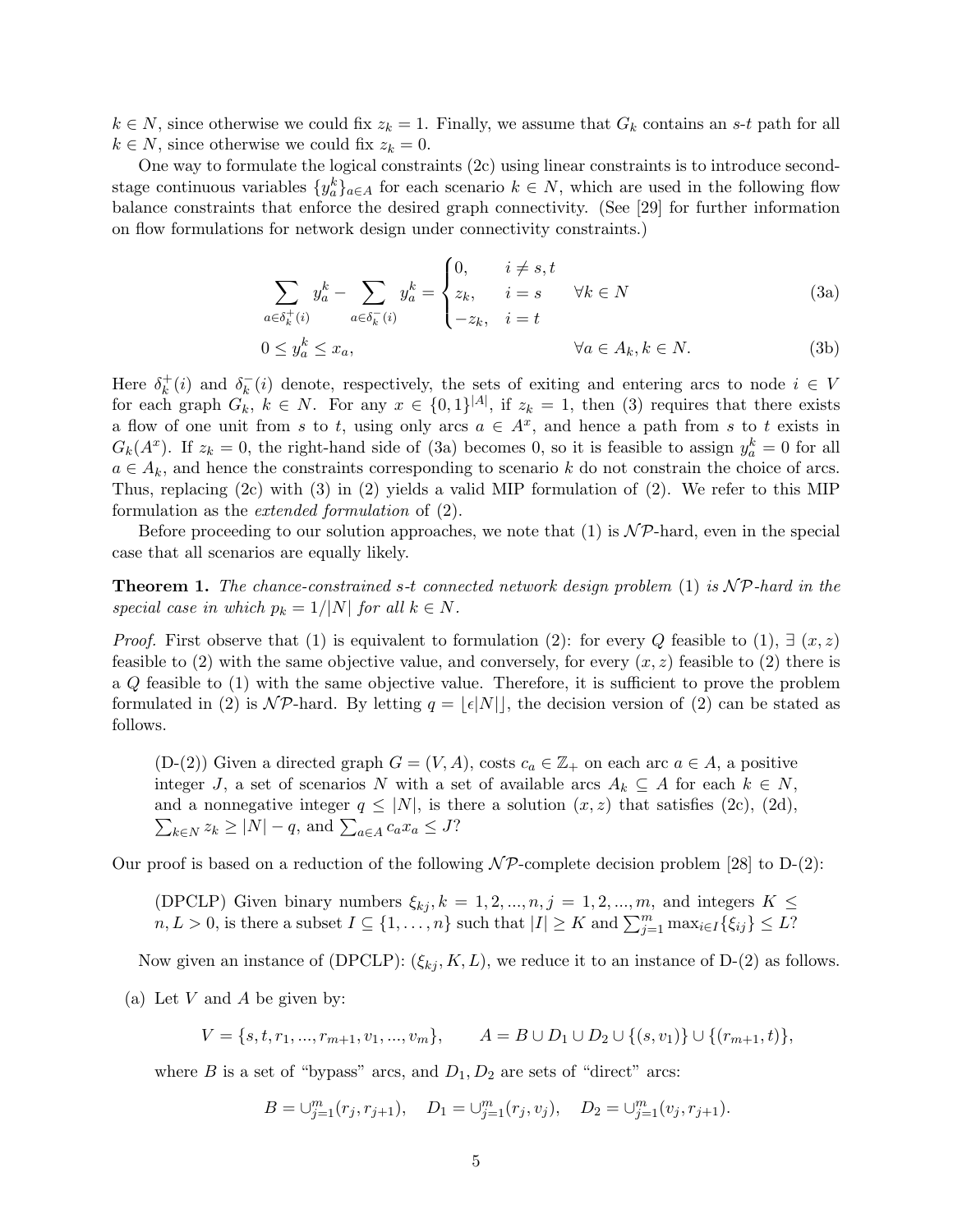- (b) The cost  $c_a$  on each arc  $a \in A$  is 1 if  $a \in D_1$ , and 0 otherwise.
- (c) The set of scenarios is  $N = \{1, \ldots, n\}$ , and the arc set  $A_k$  in scenario k is

$$
A_k = D_1 \cup D_2 \cup \{(s, r_1)\} \cup \{(r_{m+1}, t)\} \cup B_k,
$$

where  $B_k = \{(r_j, r_{j+1}) \mid \xi_{ki} = 0, j = 1, \ldots, m\}.$ 

(d) 
$$
q = n - K, J = L.
$$

See Figure 2 for an example of this construction with  $m = 2$ , and with the bypass arcs illustrated for some  $k \in \{1, \ldots, n\}$  with  $\xi_{k1} = 0$  and  $\xi_{k2} = 1$  (the dashed line on arc  $(r_2, r_3)$  indicates the arc is not present in scenario  $k = i$ .



Figure 2: An example of construction of the graph  $G_k = (V, A_k)$  in the proof of Theorem 1.

First, suppose the DPCLP instance is "Yes". Then there exists a subset  $I \subseteq N$  such that  $|I| \geq K$  and  $\sum_{j=1}^{m} \max_{k \in I} {\{\xi_{kj}\}} \leq L$ . We claim that D-(2) is also "Yes". Indeed, let  $z_k = 1$  for all  $k \in I$  and  $z_k = 0$  otherwise. Then  $\sum_{k \in N} z_k = |I| \ge K = n - q$ . Also, we assign the values of x as follows:

- For  $j = 1, 2, ..., m$ : If  $\max_{k \in I} {\{\xi_{kj}\}} = 0$ , let  $x_{(r_j, r_{j+1})} = 1$  and  $x_{(r_j, v_j)} = x_{(v_j, r_{j+1})} = 0$ ; If  $\max_{k \in I} {\{\xi_{kj}\}} = 1$ , let  $x_{(r_j, r_{j+1})} = 0$  and  $x_{(r_j, v_j)} = x_{(v_j, r_{j+1})} = 1$ . In either case, the contribution to the cost of selected arcs is  $\max_{k \in I} {\{\xi_{ki}\}}$ .
- $x_{(s,r_1)} = 1$  and  $x_{(r_{m+1},t)} = 1$ .

Clearly  $(x, z)$  satisfies (2d). Also,  $\sum_{a \in A} c_a x_a = \sum_{j=1}^m \max_{k \in I} {\{\xi_{kj}\}} \le L = J$ . Now consider (2c). In any graph  $G_k(A^x)$ , node  $r_1$  is connected from s, and node t is connected from  $r_{m+1}$ . In addition, for all  $k \in I$ , node  $r_{j+1}$  is connected from node  $r_j$ , for all  $j = 1, 2, ..., m$ . Indeed, if  $\max_{k \in I} {\{\xi_{kj}\}} = 0$ , then  $x_{(r_i, r_{i+1})} = 1$ , that is, we have selected a "bypass" arc  $(r_j, r_{j+1})$  that is in  $B_k$  (and hence  $A_k$ ) for all  $k \in I$ . On the other hand, if  $\max_{k \in I} {\{\xi_{kj}\}} = 1$ , then  $x_{(r_j, v_j)} = 1$ , and  $x_{(v_j, r_{j+1})} = 1$ , we have selected the "direct" arcs  $(r_i, v_j)$  and  $(v_i, r_{j+1})$  that are available in all scenarios and connect node  $r_{j+1}$  from node  $r_j$ . Thus, for any k with  $z_k = 1$  ( $k \in I$ ), there exists an s-t path in  $G_k(A^x)$ , and hence  $D-(2)$  is "Yes".

Now suppose the constructed D-(2) instance is "Yes". We show that the DPCLP instance is "Yes". Let  $(x, z)$  certify that D-(2) is "Yes" and let  $I = \{k \in N \mid z_k = 1\}$ . By construction,  $|I| \geq n - q = K$ . For any  $k \in I$ , there exists an s-t path in  $G_k(A^x)$ . Thus, for each  $j = 1, ..., m$ , if  $x_{(r_j, v_j)} = 0$ , then it must hold that  $x_{(r_j, r_{j+1})} = 1$  and  $\max_{k \in I} {\{\xi_{kj}\}} = 0$  (otherwise for some  $k \in I$  an s-t path would not exist in  $G_k(A^x)$ ). Thus, for each j,  $\max_{k \in I} {\{\xi_{kj}\}} \leq c_{(r_j, r_{j+1})} x_{(r_j, r_{j+1})} +$  $c_{(r_j, v_j)} x_{(r_j, v_j)} + c_{(v_j, r_{j+1})} x_{(v_j, r_{j+1})}$  and hence  $\sum_{j=1}^m \max_{k \in I} {\{\xi_{kj}\}} \leq \sum_{a \in A} c_a x_a \leq J = L$ , showing that indeed the DPCLP instance is "Yes".  $\Box$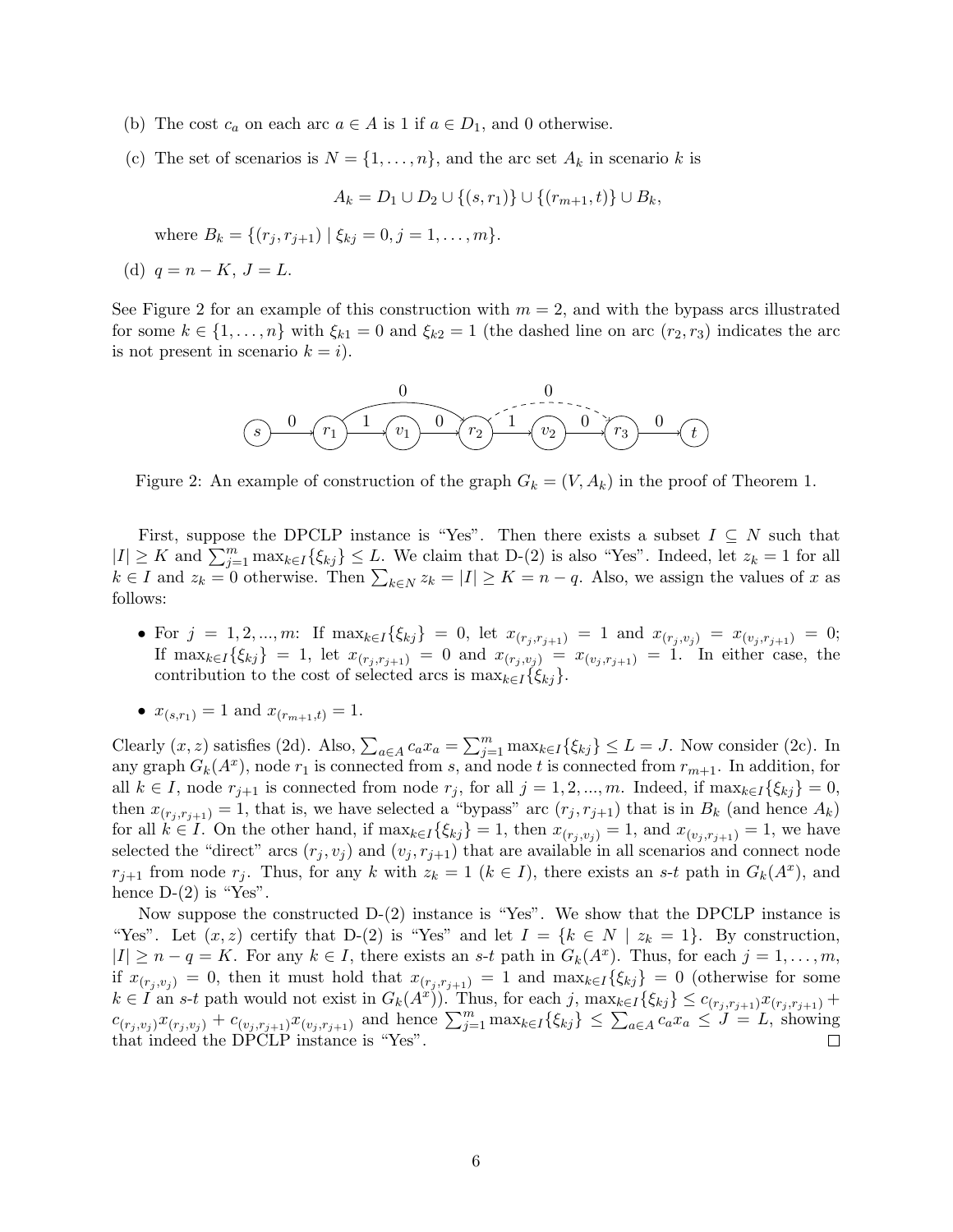## 2.1 A formulation based on scenario-based  $s-t$  cuts

The extended formulation with explicit flow constraints (3) may be very large when the sample size,  $|N|$ , is large, as the second stage recourse variables y have  $|N|$  different copies, each of which must satisfy a set of flow balance constraints. To avoid introducing these recourse variables and constraints explicitly, we seek a decomposition approach that implicitly enforces (3) using cutting planes, while working with a formulation that uses only the  $x$  and  $z$  variables.

Recall that an s-t cut in graph  $G = (V, A)$  is a set of arcs  $C \subseteq A$  that intersects every s-t path in G. For each scenario  $k \in N$ , let  $\mathcal{C}^k$  be the set of s-t cuts in  $G_k$ . To emphasize that these are cuts derived from the deterministic graphs associated with individual scenarios, we call the s-t cuts from scenario graphs  $G_k$ ,  $k \in N$ , scenario-based s-t cuts. Applying the max-flow min-cut theorem to the extended formulation defined by (3) leads to the following integer programming (IP) formulation for  $(2)$ :

$$
\min \sum_{a \in A} c_a x_a \tag{4a}
$$

subject to 
$$
\sum_{k \in N} p_k z_k \ge 1 - \epsilon,
$$
 (4b)

$$
\sum_{a \in C} x_a \ge z_k, \qquad \forall C \in \mathcal{C}^k, \ k \in N,
$$
\n(4c)

$$
x \in \{0, 1\}^{|A|}, z \in \{0, 1\}^{|N|}.
$$
\n(4d)

#### **Proposition 2.** (4) is a valid formulation for  $(2)$ .

*Proof.* It is sufficient to show that the constraints  $(4c)$  are equivalent to  $(3)$ , since we have already argued that  $(3)$  provides a valid formulation of  $(2c)$ . Observe that the constraints  $(3)$  enforce that there exist an s-t flow of value  $z_k$  in graph  $G_k$ , where the capacities on the arcs in  $a \in A_k$  are given by  $x_a$ . By the max-flow min-cut theorem, such a flow exists if and only if the capacity of every  $s-t$ cut in  $G_k$  is at least  $z_k$ , which is the condition enforced in (4c).  $\Box$ 

We can relax the integrality on  $z$  variables in  $(4)$  and still have a valid formulation. Our computational experience is that this relaxation improves the performance of the branch-and-cut algorithm based on (4).

**Corollary 3.** Consider problem (4) with z relaxed to  $z \in [0,1]^{|N|}$ . There exists an optimal solution to this relaxed problem with  $z \in \{0,1\}^{|N|}$ , i.e., it is optimal for (4).

*Proof.* Consider an optimal solution for the relaxed problem with  $z \notin \{0, 1\}^{|N|}$ , i.e.,  $0 < z_k < 1$  for some  $k \in N$ . As  $x \in \{0,1\}^{|A|}$ , the left-hand side of (4c) is an integer. Thus, we can round up  $z_k$  to 1 without impacting feasibility of (4b) and (4c). The rounded-up solution has the same objective value, and is feasible to (4), hence is optimal.  $\Box$ 

We call (4c) *Benders inequalities*, because (4) can be derived from the idea of Benders decomposition, where (4c) are feasibility cuts derived from (3).

Now we derive additional valid inequalities for the feasible set  $Y$  of  $(2)$  (or equivalently, the feasible set of  $(4)$ :

$$
Y := \left\{ (x, z) \in \{0, 1\}^{|A|} \times \{0, 1\}^{|N|} \mid (x, z) \text{ satisfies (2b), (2c)} \right\}.
$$
 (5)

For any set of arcs  $C \subseteq A$ , define  $F^C$  as the *failure set* of scenarios corresponding to C:

 $F^C := \{ k \in N \mid G_k(A \setminus C) \text{ has no } s\text{-}t \text{ path} \}.$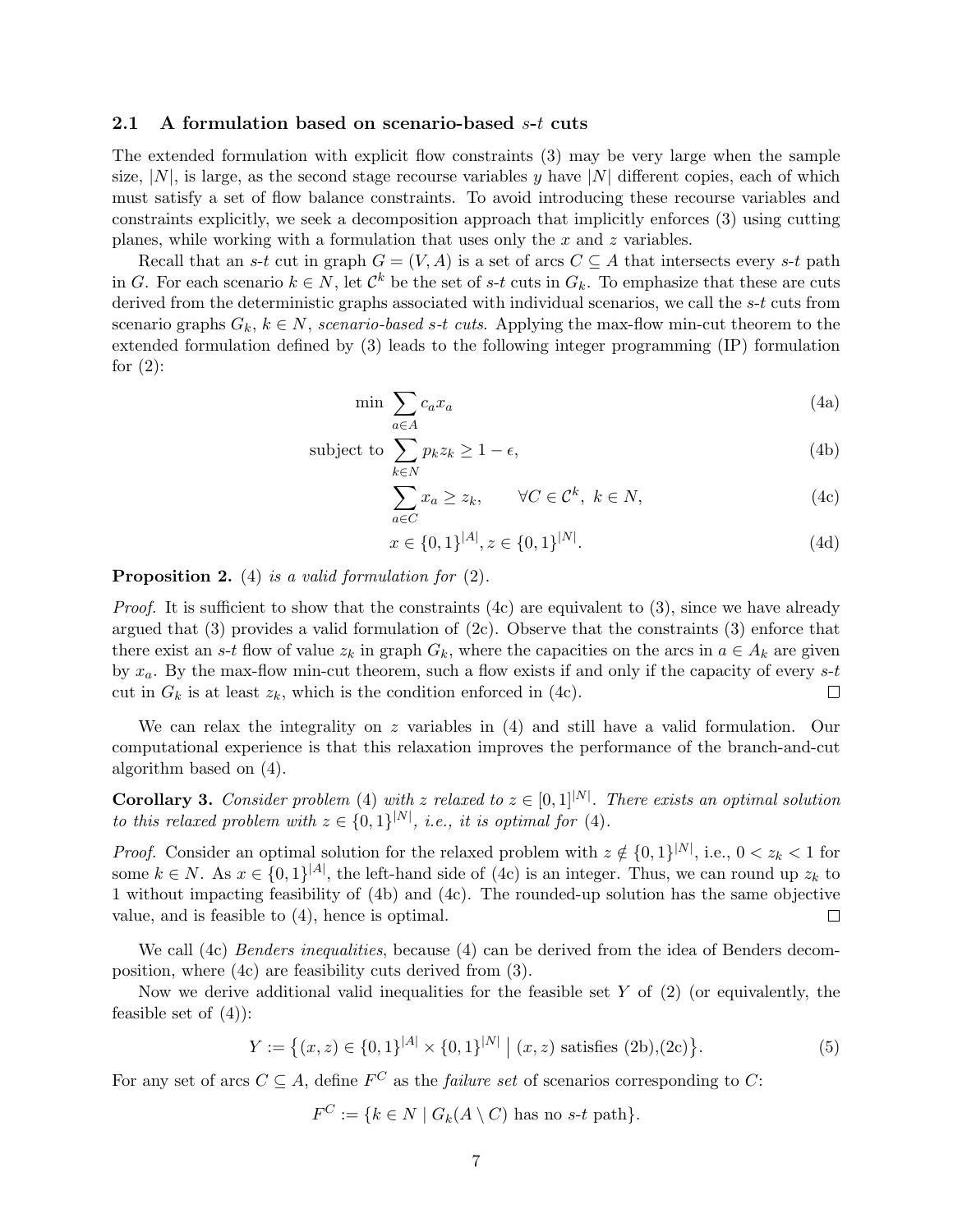In other words,  $F^C$  is the set of scenarios  $k \in N$  that fail to have an s-t path if the set of arcs C is removed from the scenario graph  $G_k$ .

**Definition 4.** A set  $C \subseteq A$  is an  $\epsilon$ -probabilistic s-t cut if  $\mathbb{P}(F^C) > \epsilon$ . C is minimal if  $\mathbb{P}(F^{C'}) \leq \epsilon$ for any  $C' \subsetneq C$ .

Thus, C is an  $\epsilon$ -probabilistic s-t cut if the probability that C is an s-t cut in the random graph is greater than  $\epsilon$ . Since  $\epsilon$  is fixed, we often refer to  $\epsilon$ -probabilistic s-t cuts simply as probabilistic s-t cuts. It is immediate that probabilistic s-t cuts yield valid inequalities for  $Y$ .

**Proposition 5.** If C is an  $\epsilon$ -probabilistic s-t cut, then the probabilistic s-t cut inequality

$$
\sum_{a \in C} x_a \ge 1 \tag{6}
$$

is valid for Y .

Because of our assumption that  $|N|$  is not too large, given a set of arcs  $C$ , one can immediately check whether  $\mathbb{P}(F^C) > \epsilon$ , and hence determine whether (6) is valid.

Valid inequalities for Y can also be derived from a set of arcs C with  $\mathbb{P}(F^C) \leq \epsilon$ . The idea is that, in order to satisfy the knapsack constraint  $(2b)$ , we must either select an arc in  $C$  or set  $z_k = 1$  for some scenario k in which a path does exist in  $G_k(A \setminus C)$ , i.e., from the set  $N \setminus F^C$ .

**Proposition 6.** Let  $C \subseteq A$  be such that  $P(F^C) \le \epsilon$ , and let  $T \subseteq N \setminus F^C$  be a subset of scenarios that satisfies  $\mathbb{P}(T) > \epsilon - \mathbb{P}(F^C)$ . Then the partial cut inequality:

$$
\sum_{a \in C} x_a + \sum_{k \in T} z_k \ge 1,\tag{7}
$$

 $\Box$ 

is valid for Y .

*Proof.* Let  $(x, z) \in Y$ . If  $\sum_{a \in C} x_a \ge 1$ , (7) is trivially satisfied. So assume  $\sum_{a \in C} x_a = 0$ , which implies by (2c) that  $z_k = 0$  for all  $k \in F^C$ . If, in addition  $z_k = 0$  for all  $k \in T$ , then

$$
\sum_{k \in N} p_k z_k = \sum_{k \in N \setminus F^C} p_k z_k = \sum_{k \in N \setminus (F^C \cup T)} p_k z_k < 1 - \mathbb{P}(F^C) - (\epsilon - \mathbb{P}(F^C)) = 1 - \epsilon,
$$

which violates (2b). Thus,  $\sum_{k \in T} z_k \geq 1$ .

For a deterministic graph, the inequality  $\sum_{a \in C} x_a \ge 1$  determines a facet of the dominant of the s-t path polytope if and only if C is a minimal s-t cut [39]. (Recall that an s-t cut is minimal if  $\exists C' \subseteq C$  such that C' is an s-t cut.) Similarly, we next provide conditions for the Benders inequalities, partial cut inequalities, and probabilistic  $s-t$  cut inequalities to be facet-defining for conv $(Y^{\uparrow})$ , the convex hull of  $Y^{\uparrow}$ , where

$$
Y^{\uparrow} = \{ (x, z) \in \mathbb{Z}_+^{|A|} \times \{0, 1\}^{|N|} \mid \exists x' \le x \text{ with } (x', z) \in Y \}.
$$

Studying conv $(Y^{\uparrow})$  as opposed to conv $(Y)$  is justified because for nonnegative cost vectors c,  $\min\{cx \mid (x, z) \in Y\} = \min\{cx \mid (x, z) \in Y^{\uparrow}\}.$ 

We assume for the following facet-defining results that all scenarios are equally likely, i.e.,  $p_k = 1/|N|$  for all  $k \in N$ , and let  $q = \lfloor \epsilon |N| \rfloor$ . Then the inequality (2b) in the definition of Y becomes  $\sum_{k\in\mathbb{N}}z_k\geq |N|-q$ , the condition  $\mathbb{P}(F^C)\leq \epsilon$  in Proposition 6 is equivalent to  $|F^C|\leq q$ and the set T in Proposition 6 can be any subset of  $N \setminus F^C$  with  $|T| \ge q - |F^C| + 1$ . Also, to state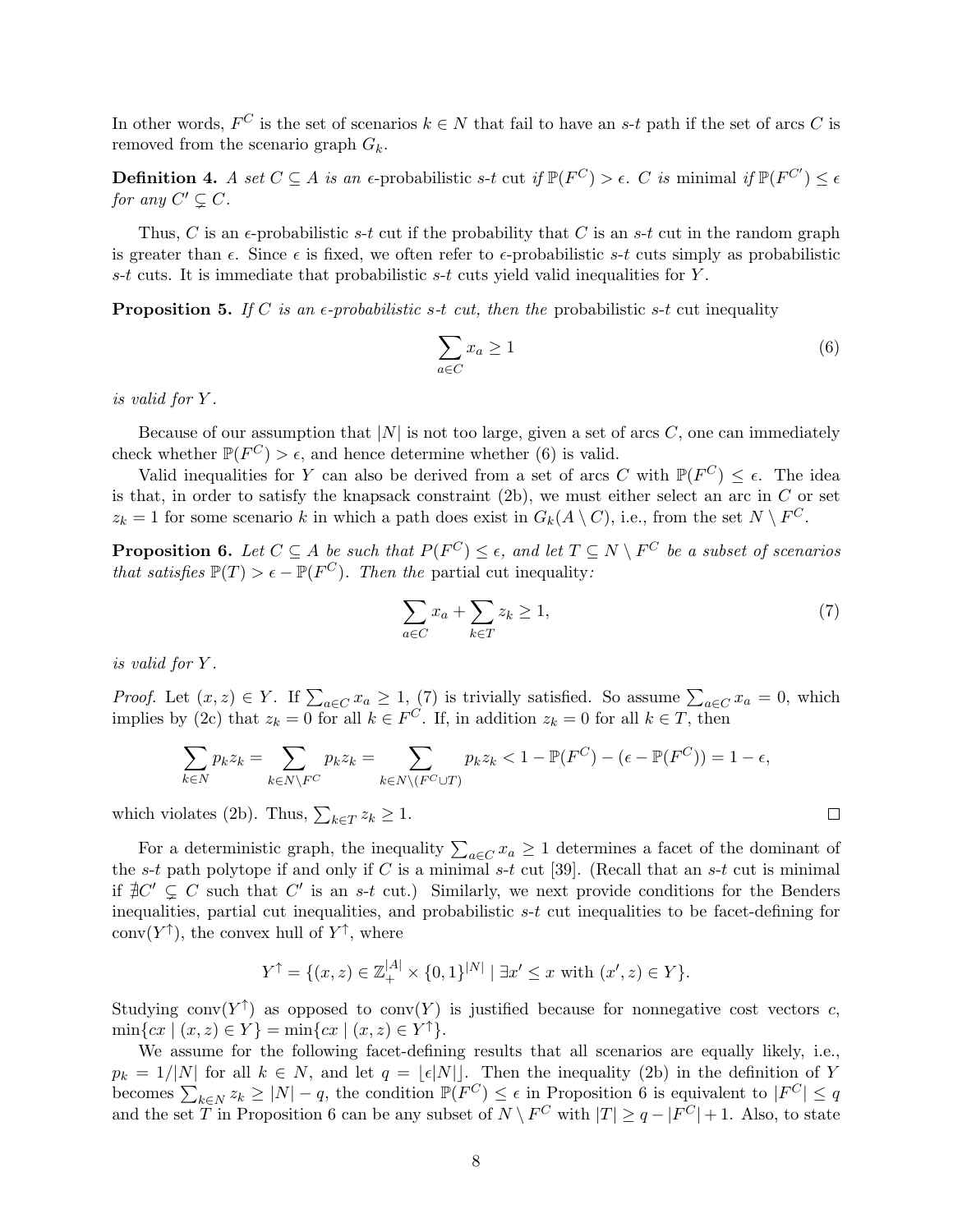the sufficient conditions, we define for any  $C \subseteq A$  a bipartite graph  $(C, F^C, B)$ , where C and  $F^C$ represent the two node sets in the bipartition, and the edge set  $B$  is defined by

$$
B := \{ \{a, k\} \in C \times F^C \mid k \notin F^{C \setminus \{a\}} \}.
$$

That is, an edge  $\{a, k\}$  exists in the bipartite graph  $(C, F^C, B)$  if and only if  $C \setminus \{a\}$  is not an s-t cut in  $G_k$ . Also, for  $a \in C$  let  $\delta^B(a) \subseteq F^C$  be the set of scenarios adjacent to a in  $(C, F^C, B)$ , i.e., the scenarios  $k \in F^C$  for which  $G_k((A \setminus C) \cup \{a\})$  contains an s-t path. Similarly, let  $\delta^B(k) \subseteq C$  be the set of arcs adjacent to k in  $(C, F^C, B)$ , i.e., the arcs  $a \in C$  for which  $G_k((A \setminus C) \cup \{a\})$  contains an s-t path.

**Theorem 7.** Assume  $\epsilon > 0$  (so that  $q \ge 1$ ). Let  $C \subseteq A$ , and assume  $|F^C| \le q$ .

- (a) For any  $k \in F^C$ , the Benders inequality,  $\sum_{a \in C} x_a \geq z_k$ , is facet-defining for conv $(Y^{\uparrow})$  if and only if C is a minimal scenario-based s-t cut in  $G_k$  and  $\delta^B(k') \neq \emptyset$  for every  $k' \in F^C$ .
- (b) Let  $T \subseteq N \backslash F^C$  be such that  $|T| = q |F^C| + 1$  and assume that for every connected component  $(C', F', B')$  of  $(C, F^C, B)$ , there exists  $a^* \in C'$  such that  $|\delta^B(a^*)| \geq 2$ . Then the partial cut inequality (7), is facet-defining for conv $(Y^{\uparrow})$ .

Now assume  $|F^C| \geq q+1$ .

- (c) Assume:
	- (i) C is minimal, i.e.  $|F^C \setminus \{a\}| \leq q$  for all  $a \in C$ , and
	- (ii) for every connected component  $(C', F', B')$  of  $(C, F^C, B)$ , there exists  $a^* \in C'$  such that  $|\delta^B(a^*)| \geq |F^C| - q + 1.$

Then the probabilistic s-t cut inequality (6), is facet-defining for conv $(Y^{\uparrow})$ .

*Proof.* Let  $e^j$  be a unit vector with a one in component j, and zero elsewhere. The dimension of  $e^j$ will be either |A| or |N|, and will be understood from context. For a given set of arcs  $Q \subseteq A$ , let  $\mathbf{1}_Q := \sum_{a \in Q} e^a$  and likewise for  $S \subseteq N$ , let  $\mathbf{1}_S := \sum_{k \in S} e^k$ . We also use the notation **x** to denote a set of vectors of the form  $(x^j, z^j)$  where  $x^j \in \mathbb{R}^{|A|}$  and  $z^j \in \mathbb{R}^{|N|}$ .

First, observe that conv $(Y^{\uparrow})$  is full-dimensional, since by definition the rays  $(e^a, 0)$  are feasible directions for conv $(Y^{\uparrow})$ , and by assumption the point  $(1_A, 1_N)$  and the points  $(1_A, 1_N - e^k)$  are feasible for all  $k \in N$ . Thus conv $(Y^{\uparrow})$  contains a set of  $|A| + |N| + 1$  affinely independent points.

(a) We first prove the conditions are necessary. If C is not a minimal scenario-based  $s-t$  cut in  $G_k$ , then for some  $C' \subsetneq C$ , the Benders inequality defined by  $C'$  dominates the given inequality. If  $\delta^B(k') = \emptyset$  for some  $k' \in F^C$ , then  $\sum_{a \in C} x_a \geq z_k + z_{k'}$  is a valid inequality that dominates the Benders inequality. This inequality is clearly valid when  $z_{k'} = 0$ , and is also valid when  $z_{k'} = 1$ , because  $\delta^{B}(k') = \emptyset$  implies that at least two arcs in C must be selected in order for an s-t path to exist in scenario  $k'$ . Therefore, both conditions in  $(a)$  are necessary.

Now, to prove the conditions are sufficient, fix any  $a' \in C$  and for each  $k' \in F^C \setminus \{k\}$  let  $a_{k'} \in \delta^B(k')$ . We prove that the following  $|A| + |N|$  points are feasible, satisfy the inequality with equality, and are affinely independent:

•  $\mathbf{x}^1 := \{(\mathbf{1}_{A\setminus C}, \mathbf{1}_{N\setminus F^C})\}, \quad \text{1 point};$ 

• 
$$
\mathbf{x}^2 := \{ (e^a + \mathbf{1}_{A \setminus C}, e^k + \mathbf{1}_{N \setminus F^C}) \mid a \in C \}, \quad |C| \text{ points};
$$

•  $\mathbf{x}^3 := \{ (e^{a'} + e^a + \mathbf{1}_{A \setminus C}, e^k + \mathbf{1}_{N \setminus F^C}) \mid a \in A \setminus C \}, \quad |A| - |C| \text{ points};$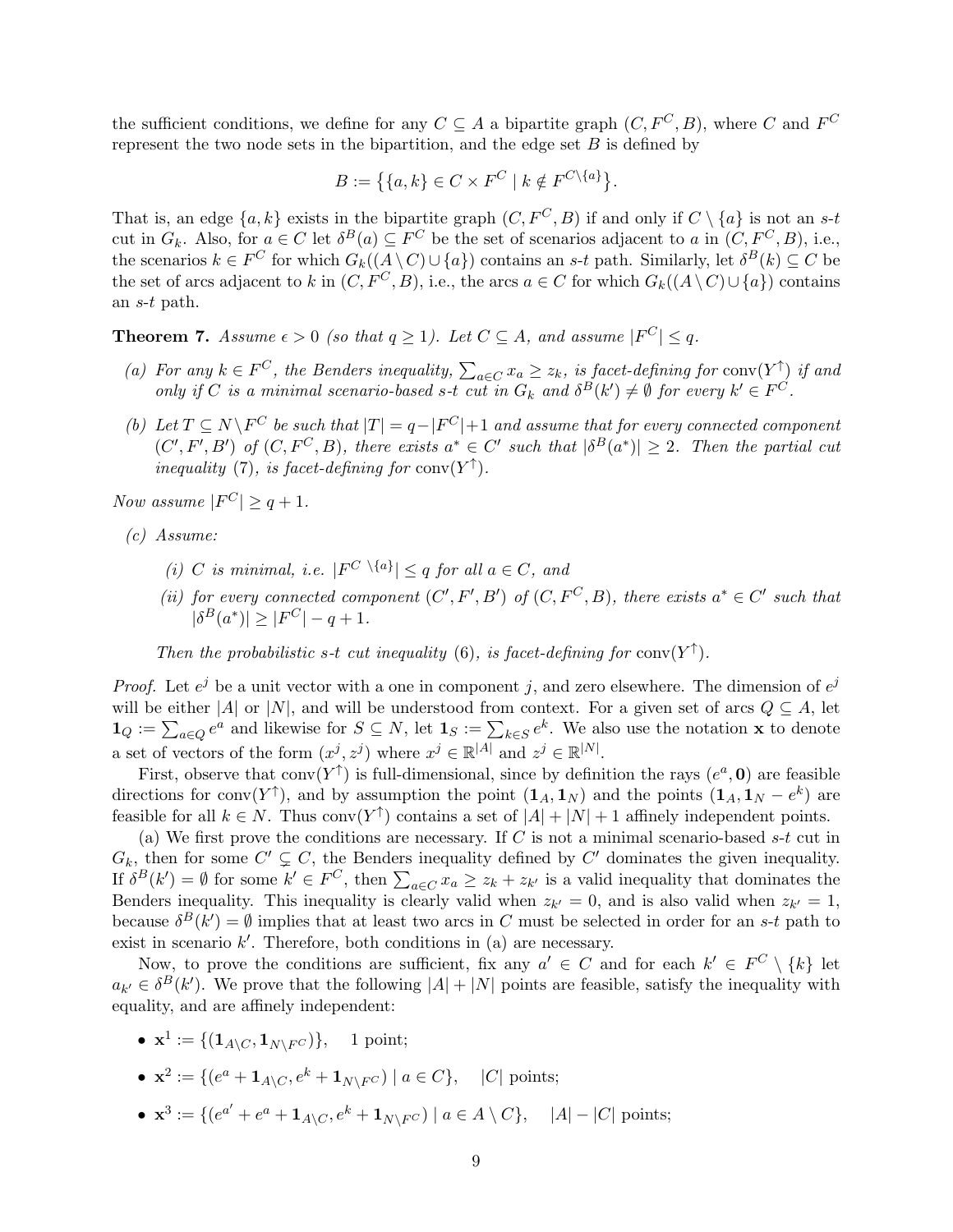• 
$$
\mathbf{x}^4 := \{ (e^{a'} + \mathbf{1}_{A \setminus C}, e^k + \mathbf{1}_{N \setminus F^C} - e^{k'}) \mid k' \in N \setminus F^C \}, |N| - |F^C| \text{ points};
$$
  
\n•  $\mathbf{x}^5 := \{ (e^{a_{k'}} + \mathbf{1}_{A \setminus C}, e^k + \mathbf{1}_{N \setminus F^C} + e^{k'}) \mid k' \in F^C \setminus \{k\} \}, |F^C| - 1 \text{ points.}$ 

It is immediate that all the points satisfy  $\sum_{a \in C} x_a = z_k$ . We next prove that the points in  $\mathbf{x}^1, \mathbf{x}^2, ..., \mathbf{x}^5$  are in Y<sup> $\uparrow$ </sup>. First, observe that for each point,  $\sum_{k' \in N} z_{k'} \ge |N \setminus F^C| \ge |N| - q$ , and thus all the points satisfy (2b). Thus, it remains to check (2c): if  $z_{k'} = 1$ , then  $G_{k'}(A^x)$  contains an s-t path. For  $x^1$ , this follows by definition of the set  $F^C$  and because  $|F^C| \leq q$ . For  $x^2$ , we use minimality of C:  $G_k(A \setminus C \cup \{a\})$  has an s-t path for all  $a \in C$ , because otherwise  $C \setminus \{a\}$  is a scenario-based s-t cut in  $G_k$  that has smaller cardinality than C. The points in  $\mathbf{x}^3$  all dominate a point in  $x^2$  in the x values and are identical to the same point in the z values, and hence are in  $Y^{\uparrow}$ by definition. The points in  $x^4$  are feasible by the same argument as for the points in  $x^2$ , with the only difference being that the points in  $x^4$  have  $z_{k'} = 0$  for some  $k' \in N \setminus F^C$ , which only makes it easier to satisfy (2c). For the points in  $\mathbf{x}^5$ , there exists an s-t path in  $G_k(A \setminus C \cup \{a_{k'}\})$  for each  $k' \in F^C$  because  $a_{k'} \in \delta^B(k')$ .

Next, to prove these points are affinely independent, we subtract the point in  $x^1$  from all the points in the other sets, to obtain  $|A|+|N|-1$  points that we show are linearly independent. Placing these points in a matrix, with the corresponding variables labeled above the columns, yields the matrix:

$$
\begin{array}{c|ccccc}\nz_k & x_a, a \in C & x_a, a \in A \setminus C & z_{k'}, k' \in N \setminus F^C & z_{k'}, k' \in F^C \setminus \{k\} \\
\hline\n\begin{pmatrix}\n1 & I_{|C|} & 0 & 0 & 0 \\
1 & * & I_{|A \setminus C|} & 0 & 0 \\
1 & * & 0 & -I_{|N \setminus F^C|} & 0 \\
1 & * & 0 & 0 & I_{|F^C|-1}\n\end{pmatrix}\n\end{array}
$$

where  $I_r$  represents a  $r \times r$  identity matrix, 0 represents an appropriately sized matrix of zeros, and ∗ represents an appropriately sized unspecified matrix. As this matrix clearly has full-row rank, these points are linearly independent.

(b) Now consider a partial cut inequality,  $\sum_{a \in C} x_a + \sum_{k \in T} z_k \geq 1$ . Let  $k^* \in T$  be fixed  $(T \neq \emptyset)$ because  $|T| = q - |F^C| + 1 \ge 1$  and let  $a^* \in C$  be such that  $|\delta^B(a^*)| \ge 2$ . Consider the following set of points:

•  $\mathbf{x}^1 = (\mathbf{1}_{A \setminus C}, e^k + \mathbf{1}_{N \setminus (F^C \cup T)})$ , for all  $k \in T$ ; •  $\mathbf{x}^2 = (e^a + \mathbf{1}_{A \setminus C}, \mathbf{1}_S + \mathbf{1}_{N \setminus (F^C \cup T)})$ , for all  $S \subseteq \delta^B(a)$ ,  $S \neq \emptyset$ ,  $a \in C$ ; •  $\mathbf{x}^3 = (e^a + \mathbf{1}_{A \setminus C}, e^{k*} + \mathbf{1}_{N \setminus (F^C \cup T)})$ , for all  $a \in A \setminus C$ ;

• 
$$
\mathbf{x}^4 = (e^{a^*} + \mathbf{1}_{A \setminus C}, \mathbf{1}_{\delta^B(a^*)} + \mathbf{1}_{N \setminus (F^C \cup T)} - e^k), \text{ for all } k \in N \setminus (F^C \cup T).
$$

First, observe that all these points satisfy  $\sum_{a \in C} x_a + \sum_{k \in T} z_k = 1$ . We next show that the points in  $\mathbf{x}^1, \mathbf{x}^2, ..., \mathbf{x}^4$  are points in Y<sup>†</sup>. In all points,  $\sum_{k \in N} z_k \ge |N| - |F^C| - |T| + 1 = |N| - |F^C| - (q - 1)$  $|F^C|+1\rangle+1=|N|-q$ , and hence they satisfy (2b). Thus, it remains to check (2c): if  $z_k=1$ , then  $G_k(A^x)$  contains an s-t path. This holds for the points in  $x^1$  by definition of the set  $F^C$ , and for the points in  $\mathbf{x}^2$  by the definition of  $\delta^B(a)$ . For each point  $(x^j, z^j)$  in  $\mathbf{x}^3$  there is a point  $(x', z') \in \mathbf{x}^1$ for which  $z' = z^j$  and  $x^j \ge x'$ , and hence  $(x^j, z^j)$  is in Y<sup> $\uparrow$ </sup> by definition. The points in  $\mathbf{x}^4$  are in Y<sup> $\uparrow$ </sup> by the definition of  $\delta^B(a^*)$ .

Now, let  $(\lambda, \mu, \beta) \in \mathbb{R}^{|A|+|N|+1}$  define an arbitrary equation,  $\lambda x + \mu z = \beta$ , satisfied by all these points. We show that this equation must be a scalar multiple of  $\sum_{a \in C} x_a + \sum_{k \in T} z_k = 1$ , which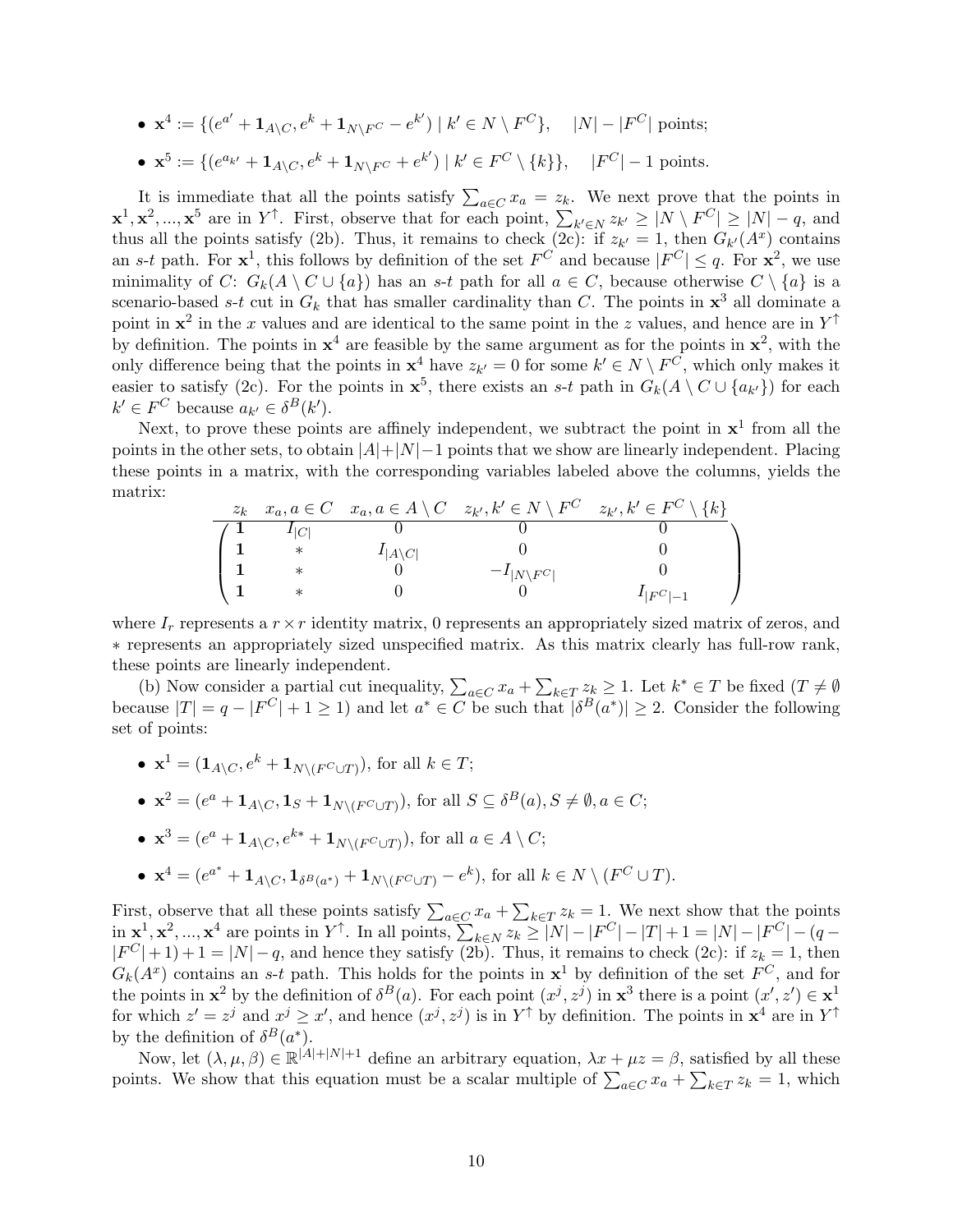proves the partial cut inequality is facet-defining. Substituting the points into this equation yields the following equations:

$$
\sum_{k' \in A \setminus C} \lambda_{a'} \qquad + \sum_{k' \in N \setminus (F^C \cup T)} \mu_{k'} + \mu_k \qquad \qquad = \beta, \quad \forall k \in T,
$$
\n
$$
(8)
$$

$$
\sum_{a' \in A \setminus C} \lambda_{a'} + \lambda_a + \sum_{k' \in N \setminus (F^C \cup T)} \mu_{k'} + \sum_{k' \in S} \mu_{k'} \qquad \qquad = \beta, \quad \forall S \subseteq \delta^B(a), S \neq \emptyset, a \in C, \tag{9}
$$

$$
\sum_{a' \in A \setminus C} \lambda_{a'} + \lambda_a + \sum_{k' \in N \setminus (F^C \cup T)} \mu_{k'} + \mu_{k*} = \beta, \quad \forall a \in A \setminus C,
$$
\n(10)

$$
\sum_{a' \in A \backslash C} \lambda_{a'} + \lambda_{a^*} + \sum_{k' \in N \backslash (F^C \cup T)} \mu_{k'} + \sum_{k' \in \delta^B(a^*)} \mu_{k'} - \mu_k = \beta, \quad \forall k \in N \backslash (F^C \cup T). \tag{11}
$$

Let  $\alpha = \mu_{k^*}$ . Subtracting (8) for  $k^* \in T$  from (8) for all  $k \in T \setminus \{k^*\}$  yields  $\mu_k = \mu_{k^*} = \alpha$  for all  $k \in T$ . Subtracting (8) for  $k^*$  from (10) yields  $\lambda_a = 0$  for all  $a \in A \setminus C$ . Subtracting (8) for  $k^*$  from all equations in (9) with  $|S| = 1$  yields

$$
\lambda_a + \mu_k - \alpha = 0, \quad \forall k \in \delta^B(a), a \in C.
$$
\n
$$
(12)
$$

This implies that for  $a, a' \in C$ , if  $\exists k \in \delta^B(a) \cap \delta^B(a')$ , then  $\lambda_a = \lambda_{a'}$  and similarly for  $k, k' \in F^C$ , if  $\exists a \in \delta^B(k) \cap \delta^B(k')$  then  $\mu_k = \mu_{k'}$ . It follows that if  $(C', F', B')$  is a connected component of  $(C, F^C, B)$  then  $\lambda_a = \lambda_{a'}$  for all  $a, a' \in C'$  and  $\mu_k = \mu_{k'}$  for all  $k, k' \in F'$ . Now, let  $a' \in C'$  be such that  $|\delta^{B}(a')| \geq 2$ , and subtracting (8) for k<sup>\*</sup> from (9) for a' and  $S = \delta^{B}(a')$  yields  $\lambda_{a'} + \sum_{k \in \delta^{B}(a')} \mu_{k}$  $\mu_{k^*} = 0$ . Combined with (12), this implies that for any  $k' \in \delta^B(a')$ ,  $(|\delta^B(a')| - 1)\mu_{k'} = 0$ , and hence  $\mu_k = 0$  for all  $k \in F'$ . This same argument applies for all connected components, implying  $\mu_k = 0$ for all  $k \in F^C$ , and so by (12),  $\lambda_a = \alpha$  for all  $a \in C$ . Next, subtracting (8) for  $k^*$  from each equation in (11) yields  $(\lambda_{a^*} - \mu_{k^*}) + \sum_{k' \in \delta^B(a^*)} \mu_{k'} - \mu_k = 0$ , and hence  $\mu_k = 0$  for all  $k \in N \setminus (F^C \cup T)$  since  $\lambda_{a^*} - \mu_{k^*} = 0$  and  $\mu_{k'} = 0$  for all  $k' \in \delta^B(a^*)$ . Then, (11) reduces to  $\lambda_{a^*} = \beta$ , and hence  $\beta = \alpha$ . In summary, we have shown:  $\lambda_a = \alpha$ , for all  $a \in C$ ,  $\mu_k = \alpha$  for all  $k \in T$ ,  $\beta = \alpha$ ,  $\lambda_a = 0$  for all  $a \in A \setminus C$  and  $\mu_k = 0$  for all  $k \in N \setminus T$ , which completes the proof of (b).

(c) Consider a probabilistic s-t cut inequality,  $\sum_{a \in C} x_a \geq 1$ . Note that the condition (i) is equivalent to  $|F^C| - |\delta^B(a)| \leq q$  for all  $a \in C$ . Let  $a^* \in C$  be such that  $|\delta^B(a^*)| \geq |F^C| - q + 1$  and consider the following set of points:

- $(e^a + \mathbf{1}_{A\setminus C}, \mathbf{1}_S + \mathbf{1}_{N\setminus F^C})$ , for all  $S \subseteq \delta^B(a)$ ,  $S \neq \emptyset$ ,  $a \in C$ ;
- $(e^a + e^{a^*} + \mathbf{1}_{A\setminus C}, \mathbf{1}_{\delta^B(a^*)} + \mathbf{1}_{N\setminus F^C}),$  for all  $a \in A \setminus C;$

a

•  $(e^{a^*} + \mathbf{1}_{A\setminus C}, \mathbf{1}_{\delta^B(a^*)} + \mathbf{1}_{N\setminus F^C} - e^k)$ , for all  $k \in N \setminus F^C$ .

All of these points are in  $Y^{\uparrow}$ , and satisfy  $\sum_{a \in C} x_a = 1$ . As in the proof of part (b), we show that if these points satisfy an arbitrary equation,  $\sum_{a \in A} \lambda_a x_a + \sum_{k \in N} \mu_k z_k = \beta$ , then this equation is a scalar multiple of  $\sum_{a \in C} x_a = 1$ . Indeed, using arguments identical to those in part (b), it can be shown that  $\lambda_a = 0$  for all  $a \in A \setminus C$ ,  $\mu_k = 0$  for all  $k \in N$ , and  $\lambda_a = \alpha = \beta$  for all  $a \in C$ .  $\Box$ 

We have not been able to show that all conditions in parts (b) and (c) of Theorem 7 are necessary. The condition that  $|T| = q - |F^C| + 1$  is clearly necessary for a partial cut inequality to be facet-defining, since otherwise taking a set  $T' \subsetneq T$  with  $|T'| = q - |F^C| + 1$  would yield a dominating inequality. It is also necessary that  $\delta^B(a) \neq \emptyset$  for all  $a \in C$  and  $\delta^B(k) \neq \emptyset$  for all  $k \in F^C$ . Indeed, if  $\delta^B(a) = \emptyset$  for some  $a \in C$ , then the partial cut inequality corresponding to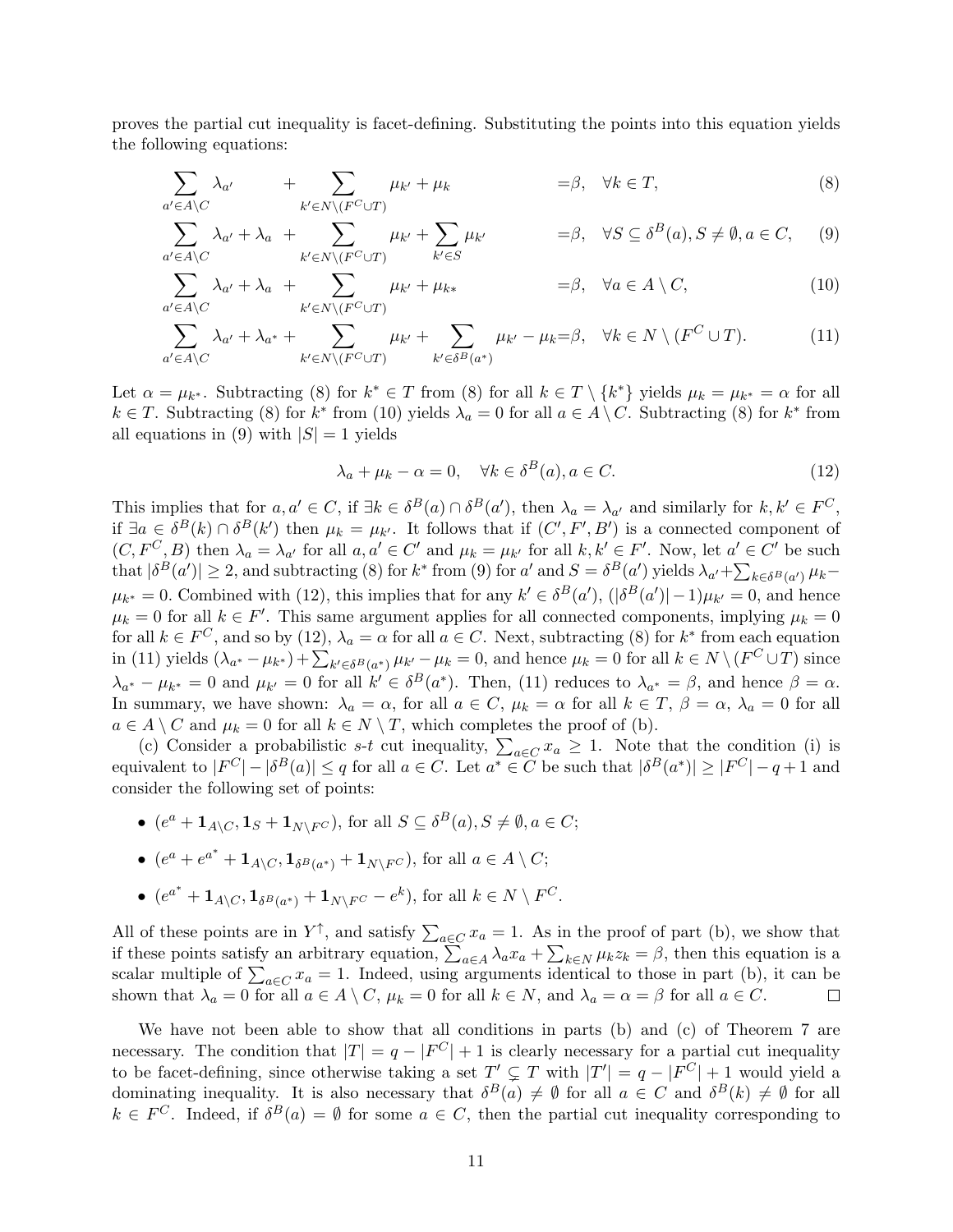$T' = T$  and  $C' = C \setminus \{a\}$ , having  $F^{C'} = F^C$ , dominates the partial cut inequality defined by C and T. If  $\delta^B(k') = \emptyset$  for some  $k' \in F^C$ , then the inequality  $\sum_{a \in C} x_a + \sum_{k \in T} z_k \ge 1 + z_{k'}$  is valid: when  $z_{k'} = 0$ , the standard argument for partial cut inequalities applies, and when  $z_{k'} = 1$ , we need  $\sum_{a \in C} x_a \ge 2$  since  $C \setminus \{a\}$  is still an s-t cut in  $G_k$  for each arc  $a \in C$ . This inequality clearly dominates the partial cut inequality defined by  $C$  and  $T$ . For the probabilistic  $s-t$  cut inequality, minimality of  $C$  is necessary for it to be facet-defining, since otherwise the inequality is dominated by  $\sum_{j\in C'} x_j \geq 1$  for some  $C' \subsetneq C$ . Similar to the partial cut inequality, it is also necessary that  $\delta^{B}(k) \neq \emptyset$  for all  $k \in F^C$ , since otherwise the inequality is dominated by the valid inequality  $\sum_{j\in C} x_j \geq 1 + z_k$  for some  $k \in F^C$ .

We next consider an alternative dominant of Y,  $Y^{\uparrow\uparrow}$ , defined by letting both sets of variables x and z be dominated:

$$
Y^{\uparrow\uparrow} = \{ (x, z) \in \mathbb{Z}_+^{|A|} \times \mathbb{Z}_+^{|N|} \mid \exists (x', z'), x' \le x, z' \le z, \text{with } (x', z') \in Y \}. \tag{13}
$$

conv $(Y^{\uparrow\uparrow})$  is also an interesting set to study, since for  $c \in \mathbb{R}^{|A|}_+$ , it again holds that  $\min\{cx \mid (x, z) \in$  $Y$ } = min{cx |  $(x, z) \in Y^{\uparrow\uparrow}$ . The Benders inequalities are not valid for  $Y^{\uparrow\uparrow}$ . However, partial cut inequalities and probabilistic s-t cut inequalities are valid for  $Y^{\uparrow\uparrow}$ , and the conditions for them to be facet-defining for conv $(Y^{\uparrow\uparrow})$  are simpler than those for the set conv $(Y^{\uparrow})$ .

- **Theorem 8.** (a) Let  $C \subseteq A$ . If  $|F^C| \ge q+1$ , then the probabilistic s-t cut inequality (6) is facet-defining for conv $(Y^{\uparrow\uparrow})$  if and only if C is minimal, i.e.,  $|F^C \setminus \{a\}| \leq q$ ,  $\forall a \in C$ .
- (b) Let  $C \subseteq A$ . If  $|F^C| \leq q$ , then the partial cut inequality (7) with  $T \subseteq N \setminus F^C$  that  $|T| =$  $q-|F^C|+1$  is facet-defining for  $\text{conv}(Y^{\uparrow\uparrow})$  if and only if  $|F^C \setminus \{a\}| < |F^C|, \ \forall a \in C$ .

Proof. We adopt the same notations in the proof of Theorem 7. The "only if" part is trivial in both cases, since otherwise, inequality (6) and inequality (7) with some  $C' \subsetneq C$  dominate the original inequality (6) and (7) with C. We then focus on the "if" part. First, observe that conv $(Y^{\uparrow\uparrow})$  is fulldimensional, since by definition the rays  $(e^a, 0)$ ,  $\forall a \in A$  and  $(0, e^k)$ ,  $\forall k \in N$  are feasible directions for conv $(Y^{\uparrow\uparrow})$ , and point  $(\mathbf{1}_A, \mathbf{1}_N)$  is feasible.

(a) Fix any  $a' \in C$ . By minimality of C we have  $\delta^B(a') \neq \emptyset$ . We prove that the following  $|N|+|A|$  points are feasible, satisfy the inequality (6) as an equation, and are affinely independent:

- $\mathbf{x}^1 := \{ (e^a + \mathbf{1}_{A \setminus C}, \mathbf{1}_{\delta^B(a)} + \mathbf{1}_{N \setminus F^C}) \mid a \in C \}, |C| \text{ points};$
- $\mathbf{x}^2 := \{ (e^{a'} + \mathbf{1}_{A \setminus C} + e^a, \mathbf{1}_{\delta^B(a')} + \mathbf{1}_{N \setminus F^C}) \mid a \in A \setminus C \}, |A| |C| \text{ points};$
- $\mathbf{x}^3 := \{ (e^{a'} + \mathbf{1}_{A \setminus C}, \mathbf{1}_{\delta^B(a')} + \mathbf{1}_{N \setminus F^C} + e^k) \mid k \in N \}, |N| \text{ points.}$

First, observe that all the above points satisfy  $\sum_{a \in C} x_a = 1$ . We next show that the points in  $\mathbf{x}^1, \mathbf{x}^2, \mathbf{x}^3$  are points in Y<sup> $\uparrow \uparrow$ </sup>. The points in  $\mathbf{x}^1$  satisfy the knapsack inequality (2b) by minimality of C. Also, by construction, for each point  $(x, z) \in \mathbf{x}^1$ , if  $z_k = 1$ , then  $G_k(A^x)$  contains an s-t path, which shows that logical constraints (2c) are satisfied. For each point  $(x, z) \in \mathbf{x}^2 \cup \mathbf{x}^3$ , there exists a point  $(x', z') \in \mathbf{x}^1$  such that  $x \geq x'$ , and  $z \geq z'$ , and so  $(x, z) \in Y^{\uparrow\uparrow}$ . Next, to prove these points are affinely independent, we subtract point  $(e^{a'} + 1_{A\setminus C}, \sum_{k' \in \delta^B(a')} e^{k'} + 1_{N \setminus (F^C)})$  from all the other points, and the obtained  $|A| + |N| - 1$  points that are linearly independent.

(b) Fix any  $a' \in C$ . By minimality of C we have  $\delta^B(a') \neq \emptyset$ . We prove that the following  $|N|+|A|$  points are feasible, satisfy the inequality (7) as an equation, and are affinely independent:

•  $\mathbf{x}^1 := \{ (e^a + \mathbf{1}_{A \setminus C}, \sum_{k' \in \delta^B(a)} e^{k'} + \mathbf{1}_{N \setminus (T \cup F^C)}) \mid a \in C \}, |C| \text{ points};$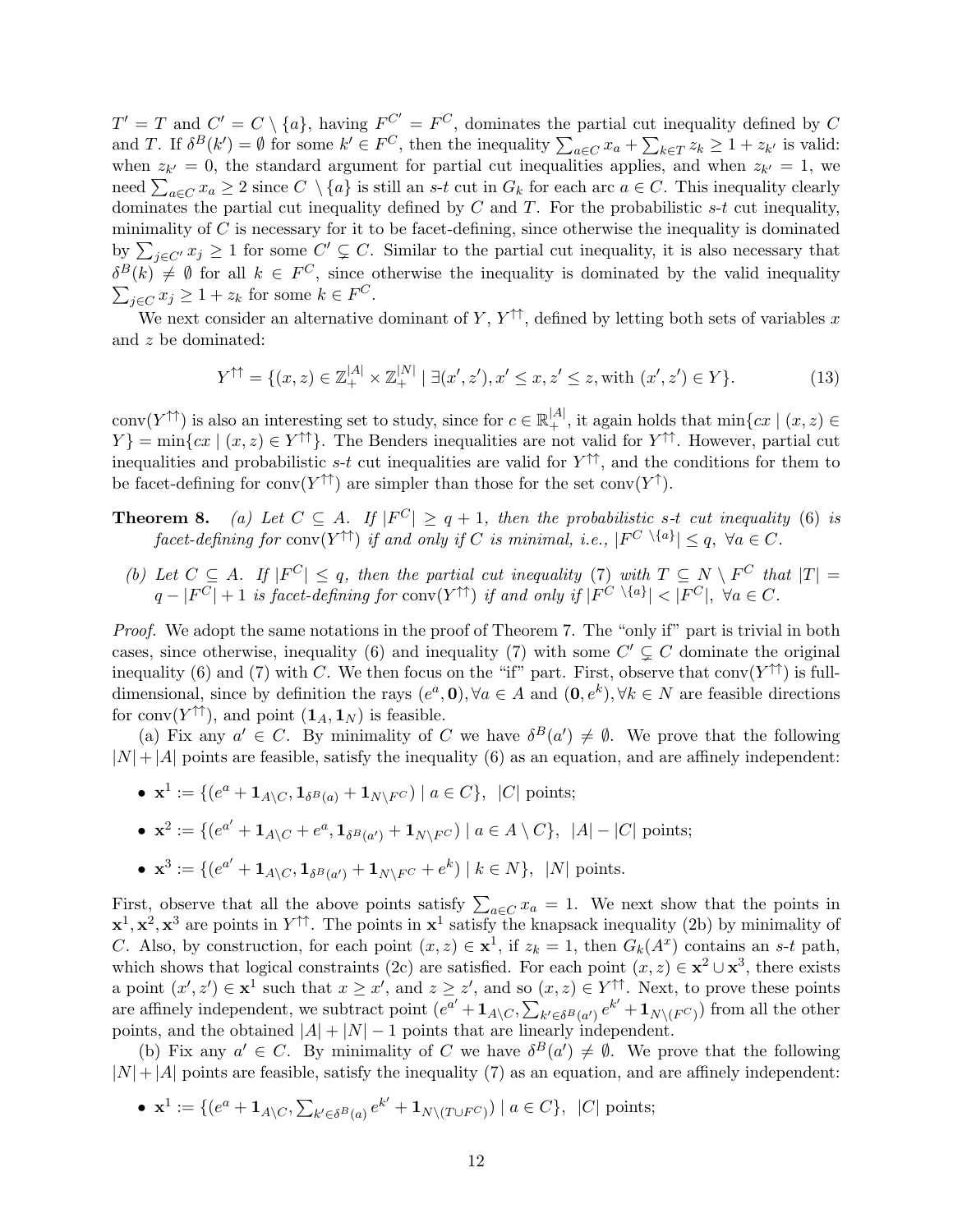- $\mathbf{x}^2 := \{ (e^{a'} + \mathbf{1}_{A \setminus C} + e^a, \sum_{k' \in \delta^B(a')} e^{k'} + \mathbf{1}_{N \setminus (T \cup F^C)}) \mid a \in A \setminus C \}, |A| |C| \text{ points};$
- $\mathbf{x}^3 := \{ \mathbf{1}_{A \setminus C}, e^k + \mathbf{1}_{N \setminus (T \cup F^C)} \mid k \in T \}, |T| \text{ points.}$
- $\bullet \; \; \mathbf{x}^4 := \{ (e^{a'} + \mathbf{1}_{A \setminus C}, \sum_{k' \in \delta^B(a')} e^{k'} + e^k + \mathbf{1}_{N \setminus (T \cup F^C)} \; | \; k \in N \setminus T \}, \; \; |N| |T| \; \text{points};$

Observe that all the above points satisfy  $\sum_{a \in C} x_a + \sum_{k \in T} z_k = 1$ . We next show that the points in  $\mathbf{x}^1, \ldots, \mathbf{x}^4$  are in Y<sup> $\uparrow \uparrow$ </sup>. First, consider a point  $(x, z) \in \mathbf{x}^1$ .  $(x, z)$  satisfies the knapsack inequality (2b) by minimality of C and satisfies the logical constraints (2c) by the definition of  $\delta^B(a)$ . Therefore,  $(x, y) \in Y$ . Similarly, every point  $(x, z) \in \mathbf{x}^3$  is a point in Y. For any  $(x, z) \in \mathbf{x}^2 \cup \mathbf{x}^4$ , there exists  $(x', z') \in \mathbf{x}^1 \cup \mathbf{x}^3 \subseteq Y$ , such that  $x \geq x'$  and  $z \geq z'$ . Next, to prove these points are affinely independent, we subtract point  $(e^{a'} + \mathbf{1}_{A\setminus C}, \sum_{k' \in \delta^B(a')} e^{k'} + \mathbf{1}_{N\setminus (T \cup F^C)})$  from all the points in the other sets, and the obtained  $|A| + |N| - 1$  points are linearly independent.  $\Box$ 

## 2.2 A formulation based on probabilistic  $s-t$  cuts

The IP formulation  $(4)$  derived in the last section is based on using scenario-based  $s-t$  cuts to ensure that when  $z_k = 1$  the graph in scenario k defined by the vector  $x \in \{0,1\}^{|A|}$  contains an s-t path. In this section, inspired by the concept of a probabilistic  $s-t$  cut given in Definition 4, we derive an IP formulation that is based directly on an inequality characterization of when a random graph contains an s-t path with sufficiently high probability.

Given a random graph  $\tilde{G}$ , let  $\mathcal{C}^{\epsilon}$  be the set of all  $\epsilon$ -probabilistic s-t cuts in  $\tilde{G}$ . Also, for any  $Q \subseteq A$ , let  $\chi^Q$  be the incidence vector of Q, that is  $\chi^Q = (\chi^Q_a)_{a \in A} \in \mathbb{R}^{|A|}$  with  $\chi^Q_a = 1$  if  $a \in Q$  and 0 otherwise.

**Proposition 9.** A set of arcs  $Q \subseteq A$  satisfies  $\mathbb{P}(S^Q) \geq 1 - \epsilon$  if and only if

$$
\chi^Q \in X := \left\{ x \in \{0, 1\}^{|A|} \; \middle| \; \sum_{a \in C} x_a \ge 1 \quad \forall C \in \mathcal{C}^\epsilon \right\}.
$$
\n
$$
(14)
$$

*Proof.* Suppose Q satisfies  $\mathbb{P}(S^Q) \geq 1 - \epsilon$ , and, for contradiction, that  $\chi^Q \notin X$ . Then, for some  $C \in \mathcal{C}^{\epsilon}, C \cap Q = \emptyset$ , which implies that  $Q \subseteq A \setminus C$ . However, by definition of  $\mathcal{C}^{\epsilon}, \mathbb{P}(F^C) > \epsilon$ , and hence  $\mathbb{P}(S^Q) \leq \mathbb{P}(S^{A \setminus C}) = 1 - \mathbb{P}(F^C) < 1 - \epsilon$ , contradicting that  $\mathbb{P}(S^Q) \geq 1 - \epsilon$ . Thus,  $\chi^Q \in X$ .

Now consider  $Q \subseteq A$  such that  $\mathbb{P}(S^Q) < 1 - \epsilon$ . We show  $\chi^Q \notin X$ . Let  $C = A \setminus Q$ . Then,  $F^C = \{k \in N \mid G_k(Q) \text{ has no } s\text{-}t \text{ path}\},\$ and hence  $\mathbb{P}(F^C) > \epsilon$  and so  $C \in \mathcal{C}^{\epsilon}$ . But  $\chi_a^Q = 0$  for all  $a \in C$ , and thus  $\chi^Q \notin X$ .  $\Box$ 

This leads to the following IP formulation of (1):

$$
\min \sum_{a \in A} c_a x_a \tag{15a}
$$

subject to 
$$
\sum_{a \in C} x_a \ge 1, \quad \forall C \in \mathcal{C}^{\epsilon},
$$
 (15b)

$$
x \in \{0, 1\}^{|A|}.\tag{15c}
$$

The inequalities (15b) are exactly the probabilistic s-t cut inequalities (6).

We next analyze the strength of the probabilistic s-t cut inequalities (15b). As in Section 2.1, rather than study conv(X), we instead study the convex hull of the dominant of X,

$$
X^{\uparrow} := \{ x \in \mathbb{Z}_+^{|A|} \mid \exists x' \in X, \text{s.t. } x \geq x' \}.
$$

This is justified for nonnegative cost vectors as  $\min\{cx \mid x \in X^{\uparrow}\} = \min\{cx \mid x \in X\}.$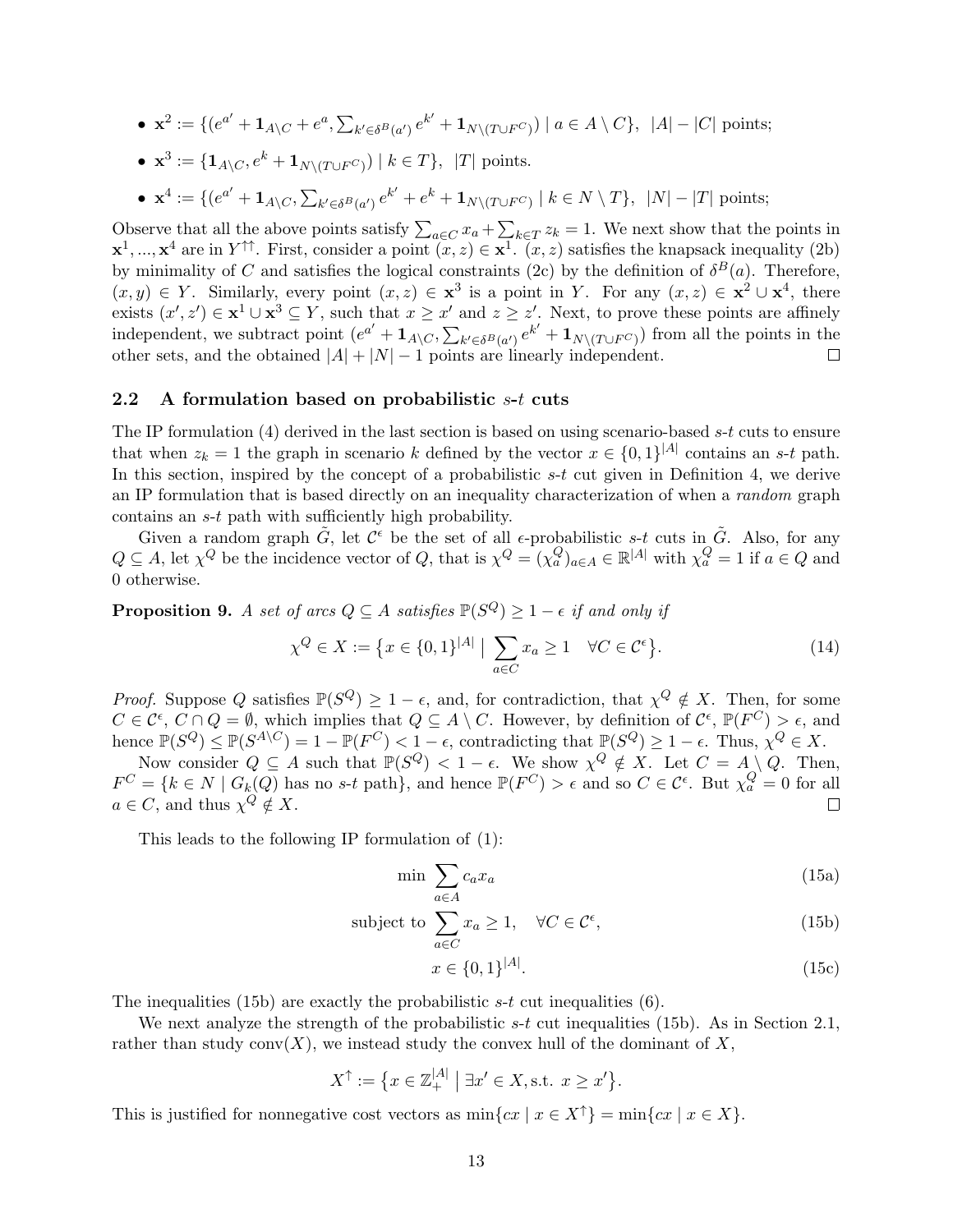**Theorem 10.** Let  $C \in \mathcal{C}^{\epsilon}$ . Then, the corresponding probabilistic s-t cut inequality (15b), is facetdefining for conv $(X^{\uparrow})$  if and only if C is minimal.

Proof. We use the same notation as introduced in the proof of Theorem 7. The "only if" part is immediate because if C is not minimal, then for some  $C' \subsetneq C$ ,  $C' \in C^{\epsilon}$ , the inequality (15b) corresponding to  $C'$  dominates the inequality corresponding to  $C$ .

Now, let C be a minimal probabilistic s-t cut. We provide  $|A|$  affinely independent points in  $X^{\uparrow}$  that satisfy  $\sum_{a \in C} x_a = 1$ . Let  $a' \in C$  be fixed. Then, the |A| points  $e^a + \mathbf{1}_{A \setminus C}$ , for all  $a \in C$ , and  $e^a + \mathbf{1}_{A\setminus C} + e^{a'}$ , for all  $a \in A \setminus C$  satisfy  $\sum_{a \in C} x_a = 1$  and are affinely independent. For each  $a \in C$ , the point  $e^a + \mathbf{1}_{A\setminus C} \in X$ , since otherwise C would not be minimal. For each  $a \in A \setminus C$ , the point  $e^a + \mathbf{1}_{A\setminus C} + e^{a'} \in X^{\uparrow}$  since it dominates the point  $e^{a'} + \mathbf{1}_{A\setminus C} \in X$ .  $\Box$ 

A branch-and-cut algorithm can be applied to solve the IP formulation (15), provided the probabilistic s-t cut inequalities (15b), are exactly separated for integral solutions. Our separation procedure for (15b) is based on the following relationship between minimal probabilistic s-t cuts of a random graph and minimal scenario-based s-t cuts.

**Proposition 11.** If C is a minimal probabilistic s-t cut, then there exists a set of scenarios  $F \subseteq N$ with  $\mathbb{P}(F) > \epsilon$  such that  $C = \bigcup_{k \in F} C_k$ , where  $C_k \subseteq C$  is a minimal scenario-based s-t cut in  $G_k, k \in F$ .

*Proof.* Let C be a minimal probabilistic s-t cut and let  $F = F^C$ . Because C is a probabilistic s-t cut,  $\mathbb{P}(F) > \epsilon$ . By definition C is a scenario-based s-t cut in  $G_k$  for each  $k \in F$ . Now, for each  $k \in F$ , let  $C_k \subseteq C$  be a minimal scenario-based s-t cut in  $G_k$ . We claim that  $C = \bigcup_{k \in F} C_k$ . Trivially,  $C \supseteq \bigcup_{k \in F} C_k$ . To show that  $C \subseteq \bigcup_{k \in F} C_k$ , assume for contradiction that  $\exists a \in C$ ,  $a \notin \bigcup_{k \in F} C_k$ . We claim that  $C \setminus \{a\}$  is a probabilistic s-t cut, which contradicts the minimality of C. Since  $a \notin \bigcup_{k \in F} C_k$ ,  $a \notin C_k$  for all  $k \in F$ , and hence  $C_k \subseteq C \setminus \{a\}$  for all  $k \in F$ . Thus,  $C \setminus \{a\}$  is a scenario-based s-t cut in  $G_k$  for all  $k \in F$  which implies  $C \setminus \{a\}$  is a probabilistic s-t cut.  $\Box$ 

The converse of the Proposition 11 does not hold, because if  $C_k$  is a minimal scenario-based s-t cut in  $G_k$ , for all  $k \in F$ , then  $C = \bigcup_{k \in F} C_k$  may not be a *minimal* probabilistic s-t cut  $(C \in C^{\epsilon}$  is trivially true if  $\mathbb{P}(F) > \epsilon$ ). However, any  $C \in \mathcal{C}^{\epsilon}$  can be reduced to be minimal simply by removing arcs from C as long as it remains a probabilistic s-t cut.

## 2.3 Separation

We now describe how the valid inequalities described in the previous subsections can be separated within a branch-and-cut algorithm for solving the formulations (4) and (15). Of particular importance, we show that if  $\hat{x}$  is integral, then (4c) and (6) can efficiently be separated exactly, which ensures correctness of a branch-and-cut algorithm for formulations (4) and (15), respectively.

**Benders inequalities.** Let  $(\hat{x}, \hat{z}) \in [0, 1]^{|A|+|N|}$ . To determine if there is a violated inequality in (4c) we must solve the following problem:

$$
\hat{v}_k := \min\left\{\sum_{a \in C} \hat{x}_a \mid C \in \mathcal{C}^k\right\},\tag{16}
$$

for each  $k \in N$ . If  $\hat{v}_k \geq \hat{z}_k$  for all  $k \in N$ , then  $(\hat{x}, \hat{z})$  satisfies (4c). If, furthermore,  $(\hat{x}, \hat{z})$  is integral and satisfies (4b), then it is feasible to (4). Otherwise, we identify a k' and  $C' \in \mathcal{C}^{k'}$  with  $\sum_{a \in C'} \hat{x}_a < \hat{z}_{k'}$ , so that the corresponding inequality (4c) is violated.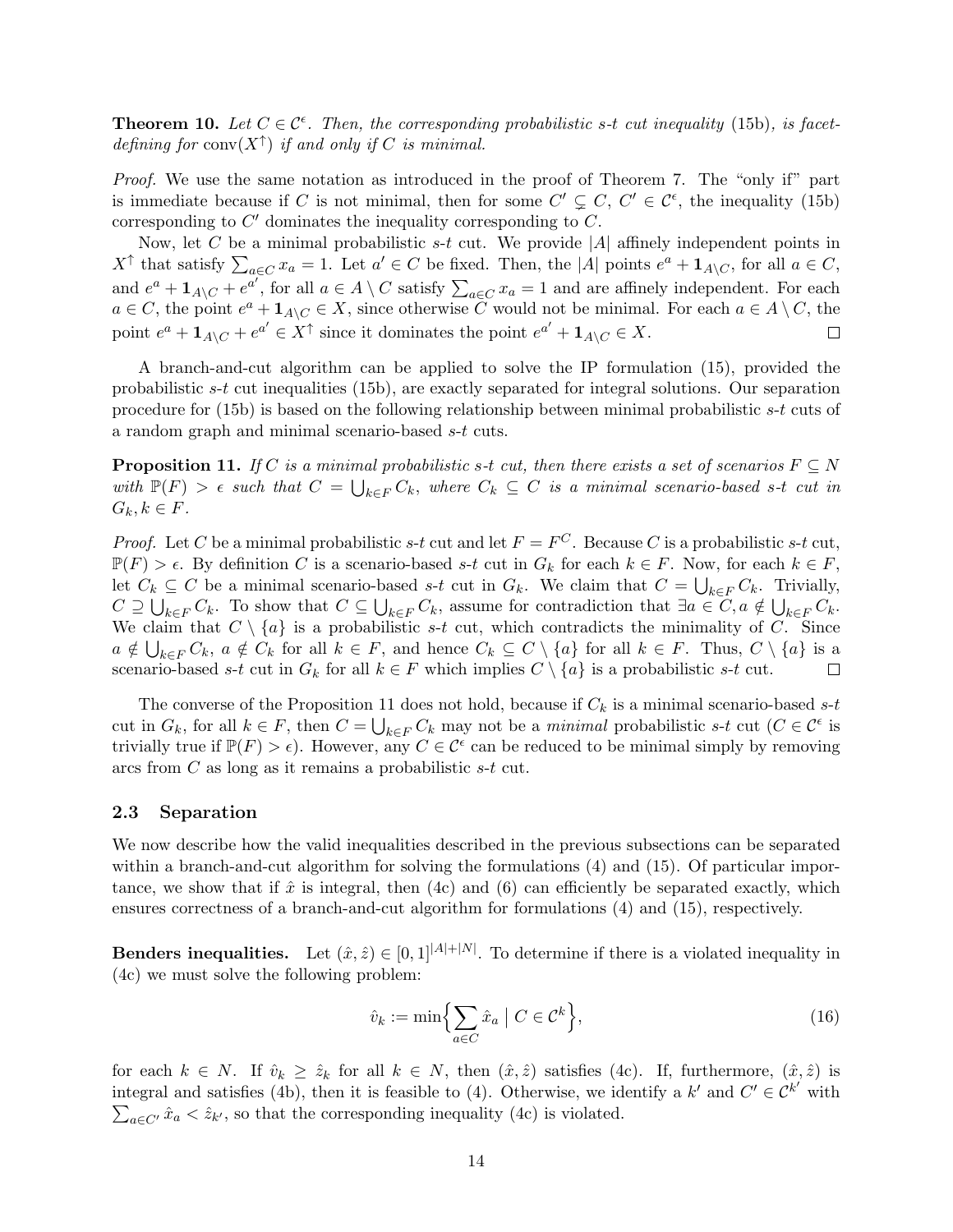Suppose that  $\hat{x} \in \{0,1\}^{|A|}$ . Then, solving (16) for a fixed k can be accomplished by conducting a graph search from node s in the graph  $G_k(A^{\hat{x}})$  to determine the set of nodes S that can be reached from s using arcs in  $A^x \cap A_k$ . If  $t \in S$ , then a path from s to t exists, and so no cut C with  $\sum_{a \in C} \hat{x}_a = 0$  can be found. Thus,  $\hat{v}_k \ge 1 \ge \hat{z}_k$ . If  $t \notin S$ , then we can take  $C = \delta_k^+$  $_{k}^{+}(S)$ , where  $\delta_k^+$  $k(k) = \{(i, j) \in A_k \mid i \in S, j \notin S\}$ . By construction,  $\hat{x}_a = 0$  for all  $a \in C$ , and hence (4c) for this C and k cuts off the infeasible solution. The overall complexity of exact separation of (4c) when  $\hat{x}$ is integral is therefore  $O(|A||N|)$ .

Now suppose  $\hat{x} \in [0,1]^{|A|}$  is not necessarily integral. For each k, (16) is the problem of finding a minimum weight scenario-based s-t cut in the graph  $G_k$ , where the weight on each arc  $a \in A_k$  is given by  $\hat{x}_a$ . A minimum scenario-based s-t cut in  $G_k$  can be found by finding the maximum flow from s to t, which can be done, for example with complexity  $O(|V|^3)$  using a FIFO preflow-push algorithm [1]. A graph search can also be used as a heuristic for separating (4c) for fractional  $\hat{x}$ . For a scenario  $k \in N$ , we conduct a graph search on the graph induced by arcs with positive  $\hat{x}$ values  $\{a \in A_k \mid \hat{x}_a > 0\}$ . If t is not connected from s in this graph, a cut C with weight zero is found in  $G_k$ . In our implementation, we use these separation routines in a hierarchical manner. For each scenario  $k \in N$ , we first use this graph search procedure to identify a cut with weight zero if one exists. If this fails, we then optionally solve the maximum flow problem to exactly separate  $(4c).$ 

**Probabilistic** s-t cut inequalities. Proposition 11 shows that a probabilistic s-t cut can be obtained by combining scenario-based s-t cuts. For  $\hat{x} \in \{0,1\}^{|A|}$ , we first check whether  $\hat{x}$  is feasible (i.e.,  $\hat{x} \in X$ ) by checking if there exists an s-t path in  $G_k(A^{\hat{x}})$  for each  $k \in N$ . We then obtain a set  $F \subseteq N$  of scenarios that do not contain an s-t path if  $A^{\hat{x}}$  is the set of selected arcs. If  $\mathbb{P}(F) \leq \epsilon$ , then  $\hat{x}$  defines a feasible solution. Otherwise, for each  $k \in F$ , we obtain a scenario-based s-t cut,  $C_k$ , in  $G_k$  such that  $\hat{x}_a = 0$  for all  $a \in C_k$ . Thus, if we let  $C = \bigcup_{k \in F} C_k$ , then C is a probabilistic s-t cut, and  $\sum_{a \in C} \hat{x}_a = 0$ , so we have found a probabilistic s-t cut inequality that cuts off  $\hat{x}$ .

Now suppose  $\hat{x} \in [0,1]^{|A|}$  is not necessarily integral. To heuristically separate (6), we use any of the methods described above for identifying low weight scenario-based s-t cuts in each scenario  $k \in N$ , and then attempt to combine these to obtain a violated probabilistic s-t cut inequality. Let F be the set of scenarios  $k \in N$  for which we have found a scenario-based s-t cut  $C_k$  with  $\hat{u}_k := \sum_{a \in C_k} \hat{x}_a < 1$ . If  $\mathbb{P}(F) > \epsilon$ , then for any  $F' \subseteq F$  such that  $\mathbb{P}(F') > \epsilon$ , the set  $C' = \bigcup_{k \in F'} C_k$ is a probabilistic s-t cut. A simple strategy for choosing  $F' \subseteq F$  is to start with  $F' = \emptyset$  and greedily add scenarios from F to F', in increasing order of  $\hat{u}_k$ , until  $\mathbb{P}(F') > \epsilon$ . After using this combination procedure to identify a candidate probabilistic s-t cut  $C$ , we sequentially remove arcs from  $C$  as long as  $C \setminus \{a\}$  remains a probabilistic s-t cut. This ensures that we only add minimal probabilistic s-t cuts. A naive implementation of this reduction procedure would be to conduct a new graph search in each scenario in  $F^C$  to determine the set  $F^C \setminus \{a\}$  for each candidate arc  $a \in C$ , yielding a complexity of  $O(|A||C||F^C|)$ . Algorithm 1 describes an implementation of this reduction procedure that limits the work required to check  $\mathbb{P}(F^{C} \setminus \{a\}) > \epsilon$  by using the connectivity information from the current arc set, reducing the complexity to a total of  $O(|A||F^C|)$ . We refer to this separation approach as "combine-and-reduce."

**Partial cut inequalities.** Given a relaxation solution  $(\hat{x}, \hat{z})$ , we heuristically search for violated partial cut inequalities by sequentially removing arcs from a probabilistic s-t cut, one at a time. For each set of arcs C encountered in this reduction, with  $\mathbb{P}(F^C) \leq \epsilon$ , the separation problem for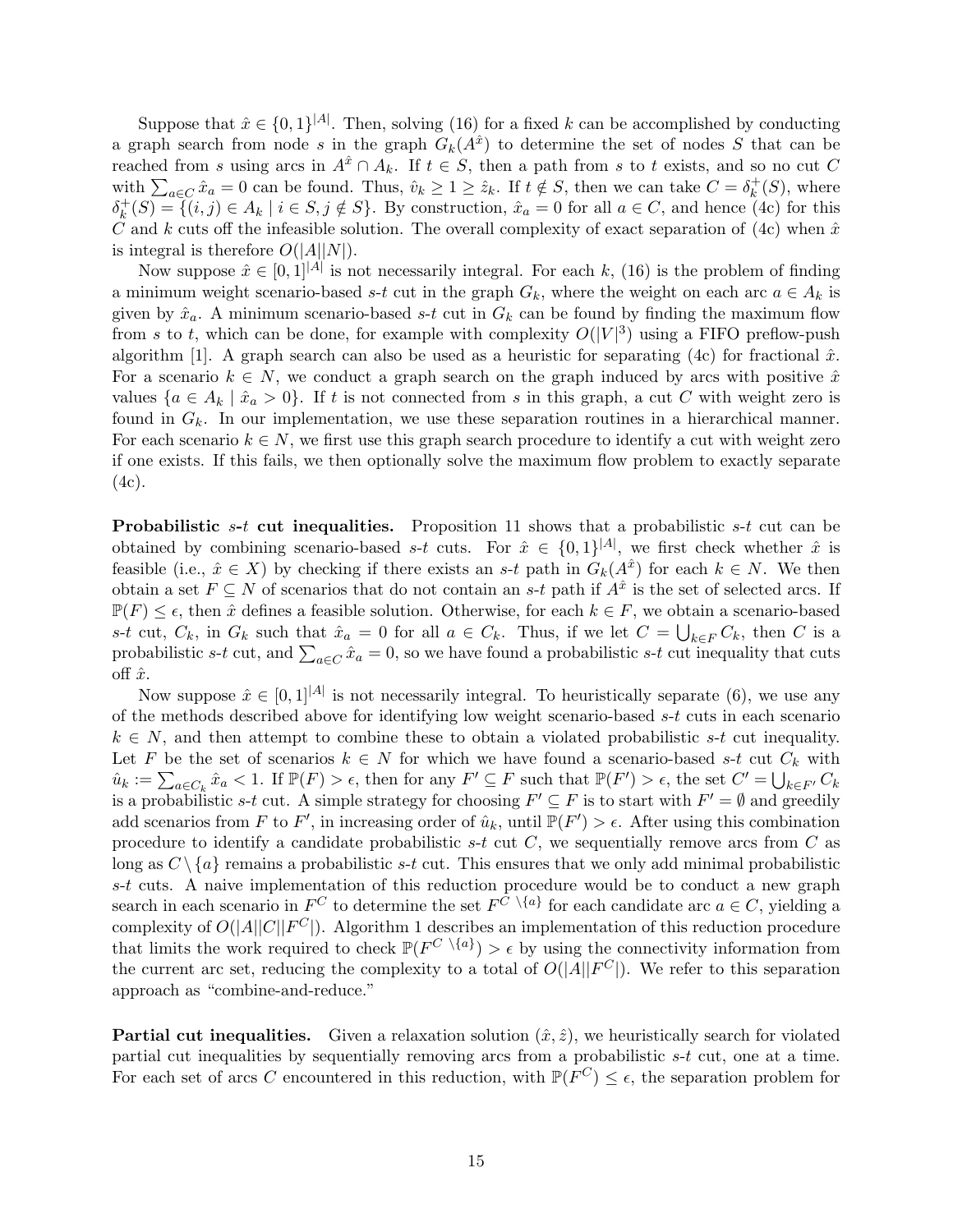Algorithm 1 A simple reduction algorithm to obtain a minimial probabilistic  $s-t$  cut.

Input:  $C \subseteq A$  and  $F^C = \{k \in N \mid G_k(A \setminus C)$  does not contain any s-t path  $\}$ , with  $\mathbb{P}(F^C) > \epsilon$ for  $k$  in  $F^C$  do Obtain  $S_k = \{v \in V \mid v \text{ is reachable from } s \text{ in } G_k(A \setminus C)\}\$ end for for a in C (in lexicographic order, or in decreasing order of  $\hat{x}_a$ ) do for  $k$  in  $F^C$  do Calculate  $\overline{S}_k = \{v \in V \mid v \text{ is reachable from } s \text{ in } G_k(A \setminus C \cup \{a\}\}\)$  by a graph search starting from  $S_k$ . end for Set  $F^{C \setminus \{a\}} = \{k \in F^C \mid t \notin \overline{S}_k\}$ if  $\mathbb{P}(F^{C\setminus\{a\}})>\epsilon$  then  $C \leftarrow C \setminus \{a\}, \ S_k \leftarrow \overline{S}_k, \forall k \in F^C$ end if end for return C

(7) can be solved by finding:

$$
\hat{\eta} := \min\{\sum_{k \in T} \hat{z}_k \mid T \subseteq N \setminus F^C, \mathbb{P}(T) > \epsilon - \mathbb{P}(F^C)\}. \tag{17}
$$

If  $\hat{\eta} < 1 - \sum_{a \in C} \hat{x}_a$ , then a violated inequality is found (defined by any T that attains the minimum in (17)). The problem (17) is a knapsack problem, which can be solved heuristically using a greedy algorithm, by including in T just enough of the elements  $k \in N \setminus F^C$  that have the smallest values of  $\hat{z}_k/p_k$  to obtain that  $\mathbb{P}(T) = \sum_{k \in T} p_k > \epsilon - \mathbb{P}(F^C)$ . In the important special case in which all scenarios are equally likely  $(p_k = 1/|N|)$ , (17) can be solved exactly with this greedy approach. In this case, the condition  $\mathbb{P}(T) > \epsilon - \mathbb{P}(F^C)$  becomes  $|T| \geq q - |F^C| + 1$ , where  $q = |\epsilon|N|$ . We then sort the values  $\{\hat{z}_k \mid k \in N \setminus F^C\}$  to obtain  $t_1, \ldots, t_{|N\setminus F^C|}$  such that  $\hat{z}_{t_1} \leq \hat{z}_{t_2} \leq \cdots \leq \hat{z}_{t_{|N\setminus F^C|}}$ , and then set  $T = \{t_1, \ldots, t_{q-|F^C|+1}\}.$  In our implementation, we continue removing arcs from our candidate set until  $\hat{\eta} \geq 1$ , and add all violated partial cut inequalities found during the sequence.

# 3 Chance-constrained fully connected network design

In this section, we show how the methods developed in the last section for the chance-constrained s-t connected network design problem can be applied for the chance-constrained fully connected network design problem. First, note that, although our development for the s-t connected case was for a directed graph, it extends in a natural way to undirected graphs. Following previous related work, e.g., [9, 20], we consider undirected graphs in this section.

Given an undirected graph  $G = (V, E)$  with edges that may fail at random, we seek the minimum cost subset of edges such that all nodes are simultaneously connected with probability at least  $1 - \epsilon$ . Assume we have a set N of edge failure scenarios, where each scenario  $k \in N$  happens with probability  $p_k$ , where  $\sum_{k\in N} p_k = 1$ . The set of available edges in senario  $k \in N$  is  $E_k \subseteq E$ . Given a set of edges Q, we let the graph  $G_k(Q)$  be the graph with node set V and edge set  $E_k \cap Q$ . For  $Q \subseteq E$ , let  $S^Q = \{k \in N \mid G_k(Q)$  is fully connected}. The chance-constrained fully connected network design problem is:

$$
\min_{Q \subseteq E} \{c(Q) \mid \mathbb{P}(S^Q) \ge 1 - \epsilon\}.
$$
\n(18)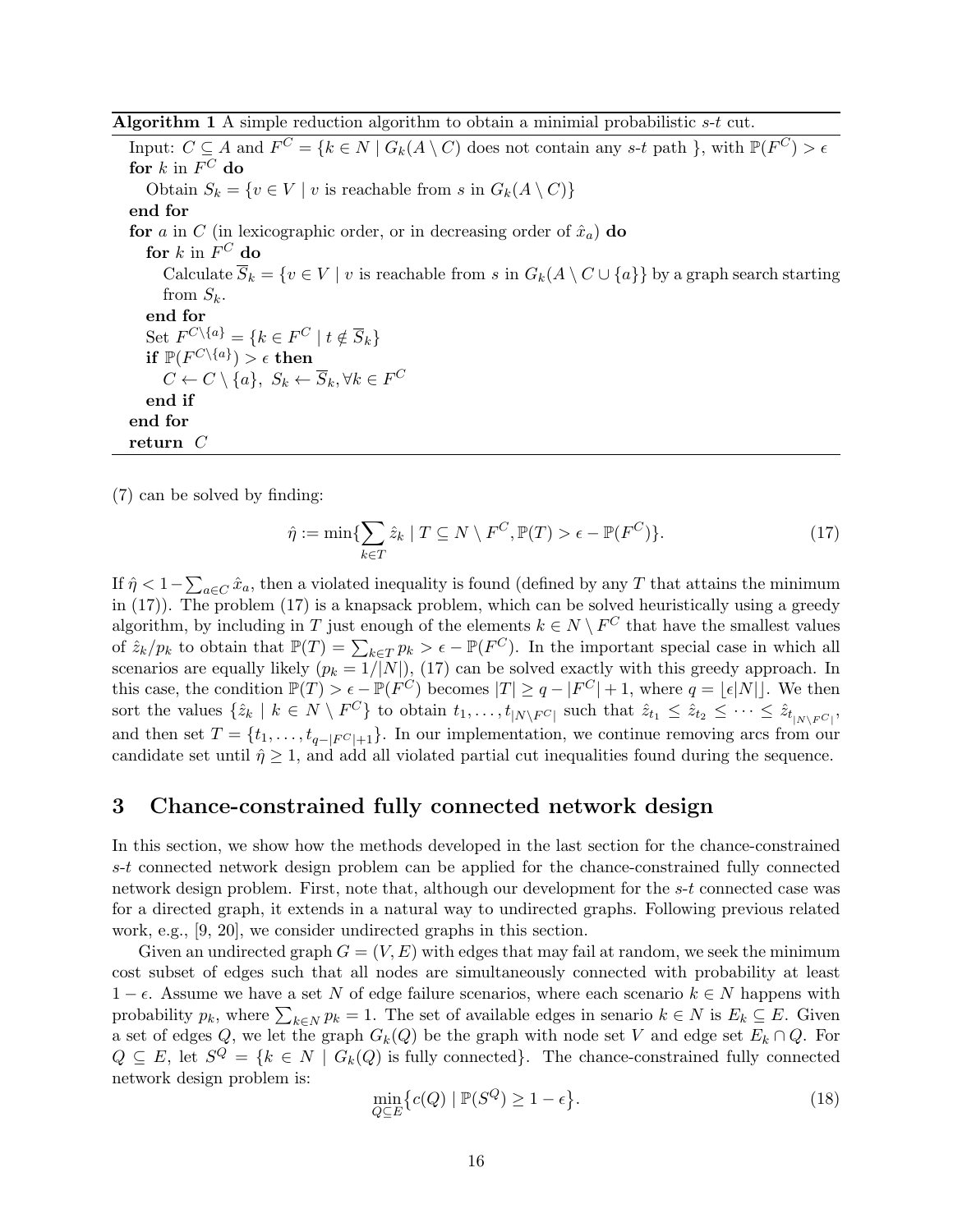**Theorem 12.** The chance-constrained fully connected network design problem (18) is  $\mathcal{NP}$ -hard in the special case in which  $p_k = 1/|N|$  for all  $k \in N$ .

Proof. The proof is nearly identical to the proof for Theorem 1 for s-t connected case, so we only sketch the differences. The construction of the graph is the same, except that in this case the graph is undirected and and the nodes  $s$  and  $t$  are not included. The other modification is that, given a "Yes" instance of DPCLP, a solution verifying that the decision version of the constructed instance is "Yes" is obtained by defining  $x$  by:

• For  $j = 1, 2, ..., m$ : If  $\max_{k \in I} {\{\xi_{kj}\}} = 0$ , let  $x_{(r_j, r_{j+1})} = x_{(v_j, r_{j+1})} = 1$  and  $x_{(r_j, v_j)} = 0$ ; If  $\max_{k \in I} {\{\xi_{kj}\}} = 1$ , let  $x_{(r_j, r_{j+1})} = 0$  and  $x_{(r_j, v_j)} = x_{(v_j, r_{j+1})} = 1$ .

This modification ensures that the constructed solution corresponds to a spanning tree, as opposed to an s-t path, in every required scenario.  $\Box$ 

#### 3.1 A formulation based on scenario-based graph cuts

Introducing variables  $z_k$  for  $k \in N$  to model whether or not the graph obtained in scenario k is connected, we obtain the following formulation of (18):

$$
\min \sum_{e \in E} c_e x_e \tag{19a}
$$

subject to 
$$
\sum_{k \in N} p_k z_k \ge 1 - \epsilon
$$
 (19b)

$$
z_k = 1 \Rightarrow G_k(E^x) \text{ is fully connected, } \forall k \in N \tag{19c}
$$

$$
x \in \{0, 1\}^{|E|}, z \in \{0, 1\}^{|N|},\tag{19d}
$$

where  $E^x := \{ e \in E \mid x_e = 1 \}.$ 

For each individual scenario  $k \in N$ , a natural way of modeling the full connectivity of the graph  $G_k(E^x)$  is given by the following undirected cut formulation (see [4]),

$$
\sum_{e \in \delta_k(S)} x_e \ge 1, \ \forall S \subsetneq V, S \neq \emptyset,
$$
\n(20a)

$$
x \in \{0, 1\}^{|E|},\tag{20b}
$$

where  $\delta_k(S)$  is the set of edges in  $G_k$  with exactly one endpoint in S, and (20a) are undirected cut inequalities. This motivates the following formulation, analogous to formulation  $(4)$  in the s-t connectivity case:

$$
\min \sum_{e \in E} c_e x_e \tag{21a}
$$

subject to 
$$
\sum_{k \in N} p_k z_k \ge 1 - \epsilon,
$$
 (21b)

$$
\sum_{e \in \delta_k(S)} x_e \ge z_k, \ \forall S \subsetneq V, S \neq \emptyset, \ k \in N,
$$
\n(21c)

$$
x \in \{0, 1\}^{|E|}, z \in \{0, 1\}^{|N|}.
$$
\n(21d)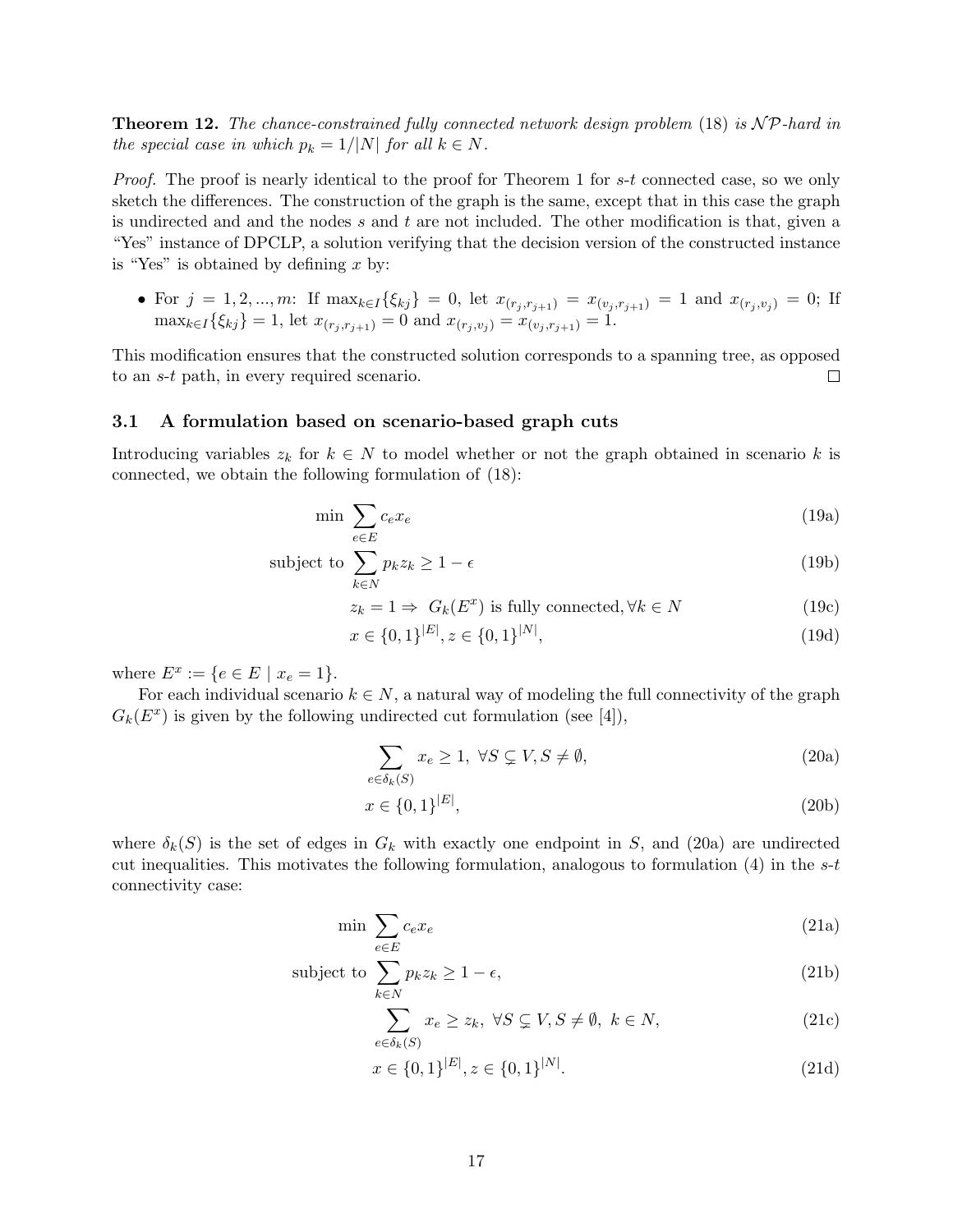For each scenario  $k \in N$ , the undirected cut formulation (20) can be strengthened using the partition inequalities [30, 42]:

$$
\sum_{e \in \delta_k(V_1, \dots, V_p)} x_e \ge p - 1, \ \forall \ \text{partitions} \ (V_1, \dots, V_p) \ \text{of} \ V,
$$
\n
$$
(22)
$$

where  $(V_1,\ldots,V_p)$  denotes a partition of the node set V, and  $\delta_k(V_1,\ldots,V_p)$  is the set of edges  $e \in E_k$  that have endpoints in two different sets of the partition. Chopra [16] showed that the partition inequalities (22) and  $x \ge 0$  fully describe the dominant of spanning tree polytope. The cut inequalities (20a) are a special case of the partition inequalities (22) with partition  $(V_1, V_2)$  =  $(S, V \setminus S)$ . Thus, the Benders formulation (21) is strengthened by replacing (21c) with:

$$
\sum_{e \in \delta_k(V_1, \dots, V_p)} x_e \ge (p-1)z_k, \ \forall \ \text{partitions} \ (V_1, \dots, V_p) \ \text{of} \ V, \ \forall k \in N. \tag{23}
$$

For any  $k \in N$  and partition  $(V_1, \ldots, V_p)$  we call  $\delta_k(V_1, \ldots, V_p)$  a scenario-based graph cut, and we call (23) the scenario-based partition inequalities. We mention that, using an argument similar to the s-t connectivity case in Section 2.1, integrality on z variables in  $(21d)$  can be relaxed.

Another alternative to strengthen the undirected cut formulation (20) is to use a directed cut formulation with an additional set of variables (see, e.g., [29]). Following [29], we introduce a pair of binary variables  $y_{ij}^k$  and  $y_{ji}^k$  for each edge  $e = \{i, j\} \in E_k$  to represent the two directions edge  ${i, j}$  could be traversed. This yields the following directed cut formulation:

$$
\sum_{a \in \delta_k^-(S)} y_a^k \ge 1, \ \forall S \subsetneq V, S \neq \emptyset, r_k \notin S,
$$
\n(24a)

$$
x_e \ge y_{ij}^k + y_{ji}^k, \ \forall e = \{i, j\} \in E,
$$
\n(24b)

$$
x_e, y_{ij}^k, y_{ji}^k \in \{0, 1\}, \ \forall e = \{i, j\} \in E,\tag{24c}
$$

where  $r_k \in V$  is a root node chosen arbitrarily. Constraints (24a) ensure there exists a directed path from  $r_k$  to every node  $v \in V \setminus \{r_k\}$  using the directed arcs chosen by  $y^k$ . For deterministic connectivity problems, this formulation yields tighter relaxation bounds than (20), and is advantageous because the number of variables is only doubled (after the redundant  $x_e$  variables are removed) and the inequalities (24a) can be separated efficiently using minimum cut algorithms. Using (24) for the chance-constrained fully connected network design problem, the constraints in formulation (21) can be replaced by:

$$
\sum_{a \in \delta_k^-(S)} y_a^k \ge z_k, \ \forall S \subsetneq V, S \neq \emptyset, r_k \notin S, \ k \in N,
$$
\n(25a)

$$
x_e \ge y_{ij}^k + y_{ji}^k, \ \forall e = \{i, j\} \in E, \forall k \in N,
$$
\n
$$
(25b)
$$

$$
x \in \{0, 1\}^{|E|}, y^k \in \{0, 1\}^{2|E|} \,\forall k \in N.
$$
\n
$$
(25c)
$$

Formulation (25) requires an additional set of y variables for each scenario  $k \in N$ . Thus, in contrast to the case of deterministic graphs, the formulation based on (24) is significantly larger than the undirected cut formulation (21).

A formulation based on (25) would be very attractive if we could fix  $y^k = y^{k'}$  for all scenarios  $k, k' \in N$ , so that only one set of y variables would be needed. Unfortunately, this is not the case, as the example in Figure 3 shows. This example has two scenarios, and we require that both scenarios be satisfied. Edge  $\{1,3\}$  fails in the first scenario and edge  $\{0,2\}$  fails in the second scenario.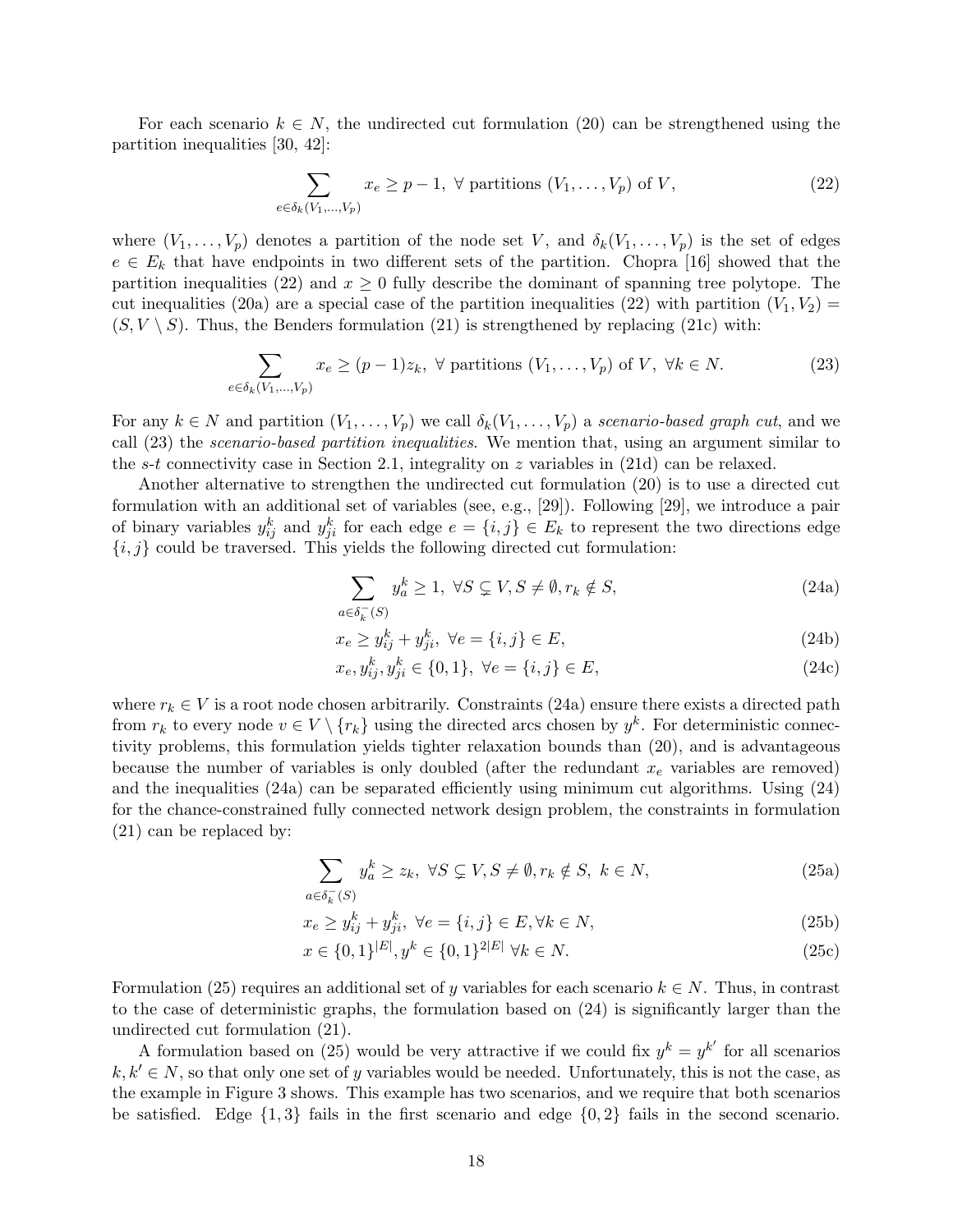

Figure 3: An example graph with two different failure scenarios.

Consider the solution that selects all four edges. This solution is feasible because the graph is fully connected in both scenarios. However, if node 0 is chosen as the root in both scenarios, then we must set  $y_{23}^1 = 1$  in the first scenario, and  $y_{32}^2 = 1$  in the second scenario. Because of this restriction that formulation (25) introduces variables  $y^k$  for all scenarios  $k \in N$ , we choose to instead use the undirected cut formulation in which (21c) are strengthened by using the scenario-based partition inequalities (23).

We can also extend the idea of probabilistic s-t cuts to the fully connected network design case. Given  $C \subseteq E$ , and an integer  $p \geq 2$ , we let

$$
F_p^C = \{ k \in N \mid G_k(E \setminus C) \text{ has at least } p \text{ connected components} \}
$$

and we call C an  $\epsilon$ -probabilistic graph cut if  $\mathbb{P}(F_2^C) > \epsilon$ , or simply a probabilistic graph cut when  $\epsilon$  is understood. Also, for  $C \subseteq E$ , let

$$
p(C) := \max\{p : \mathbb{P}(F_p^C) > \epsilon\}.
$$

For any  $p \ge 2$ , we call C a probabilistic p-cut if  $p(C) = p$ . Let C be the family of all probabilistic graph cuts, and for all  $p \geq 2$  let  $\mathcal{C}_p$  be the family of all probabilistic p-cuts. Then,  $\mathcal{C} = \bigcup_{p \geq 2} \mathcal{C}_p$ . The following probabilistic graph cut inequalities

$$
\sum_{e \in C} x_e \ge p(C) - 1, \quad \forall C \in \mathcal{C}
$$
\n(26)

are valid for (19).

## 3.2 A formulation based on probabilistic graph cuts

Using similar arguments in the s-t connectivity case, we can formulate the chance-constrained fully connected network design problem (19) using only probabilistic graph cuts:

$$
\min \sum_{e \in E} c_e x_e \tag{27a}
$$

subject to 
$$
\sum_{e \in C} x_e \ge p(C) - 1, \quad \forall C \in \mathcal{C}
$$
 (27b)

$$
x \in \{0, 1\}^{|E|}.\tag{27c}
$$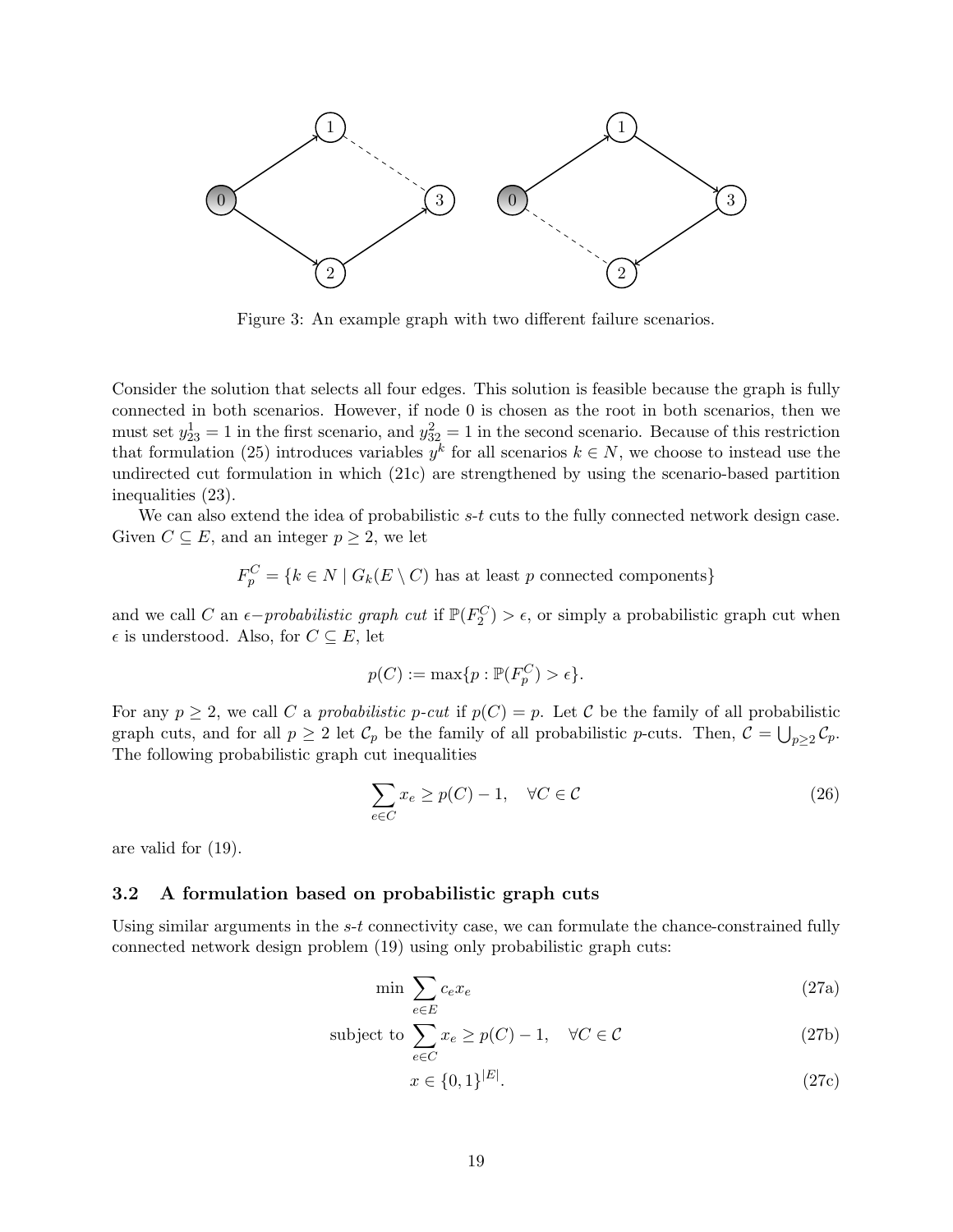## 3.3 Separation

We now describe separation routines for scenario-based partition inequalities (23) and probabilistic graph cut inequalities (26).

We first describe a graph search based procedure for separation of scenario-based partition inequalities (23), which is exact if  $\hat{x}$  is integral and is a heuristic otherwise. Let  $(\hat{x}, \hat{z})$  be a given relaxation solution, and consider a fixed scenario k with  $\hat{z}_k > 0$ . We conduct a graph search in the graph induced by edges  $\{e \in E_k \mid \hat{x}_e > 0\}$  to identify the connected components,  $V_1, \ldots, V_p$ , in the graph. If  $p > 1$ , then this yields a scenario-based graph cut  $\delta_k(V_1, \ldots, V_p)$ , and we obtain a violated scenario-based partition inequality (23) since, by definition  $\sum_{e \in \delta_k(V_1,...,V_p)} \hat{x}_e = 0$ . This is an exact separation procedure if  $\hat{x}$  is integral, which ensures the correctness of a branch-and-cut algorithm. Separation of scenario-based partition inequalities (23) having  $p = 2$ , can be done by finding a minimum weight cut in the graph  $G_k$ , where the weight of each edge  $e \in E_k$  is given by  $\hat{x}_e$ . In our implementation, we use the minimum cut algorithm proposed by Hao and Orlin in [22], and implemented in [24]. Exact separation of scenario-based partition inequalities (23) for any  $p(C) \geq 2$ , can also be done. Given  $\bar{x} \in \mathbb{R}^{|E|}_+$ , Baïou and Barahona [6] give a procedure for exact separation of partition inequalities of the form  $\sum_{e \in \delta(V_1,...,V_p)} x_e \geq p-1$ , based on solving a sequence of minimum cut problems. If  $\hat{z}_k > 0$ , by defining  $\bar{x}_e = \hat{x}_e/\hat{z}_k$ , the scenario-based partition inequality (23) will be violated if and only if  $\bar{x}$  violates a partition inequality in  $G_k$ . We use these separation routines hierarchically, first attempting the simple graph search, then attempting to find a violated scenario-based partition inequality with  $p(C) = 2$  if the simple search fails, and finally attempting exact separation when both of these separation routines fail.

To separate probabilistic graph cut inequalities (26), we extend the combine-and-reduce framework for generating probabilistic s-t cut inequalities (6). Let  $F \subseteq N$  be a set of scenarios with  $\mathbb{P}(F) > \epsilon$ , and let  $\delta_k(V_1, ..., V_p)$  be a scenario-based graph cut in scenario  $k, \forall k \in F$ . Then  $C =$  $\bigcup_{k\in F}\delta_k(V_1,...,V_p)$  is a probabilistic graph cut, and we obtain a valid inequality  $\sum_{e\in C}x_e\geq p(C)-1$ . To strengthen this inequality, we follow the idea of Algorithm 1 to conduct a sequential reduction on  $C$  to make  $C$  a minimal probabilistic graph cut. Note that in this case, we are not limited to a specific  $p(C)$  value in (26). Instead, we obtain a whole family of minimal probabilistic  $p(C)$ -cuts with different  $p(C)$  values as long as  $p(C) \geq 2$  by sequential reduction.

For fomulation (27), which uses only probabilistic graph cut inequalities, we found it helpful to also use a simple greedy heuristic to attempt to find more violated inequalities. The heuristic greedily includes edges in a set  $C$  sequentially, in increasing order of  $\hat{x}_e$  values as long as  $\sum_{e\in C}\hat{x}_e\leq 6$ and  $\hat{x}_e \leq 0.9$ . We then check if the obtained set C is a probabilistic graph cut, and if so we conduct a full sequential reduction on it, as described in the previous paragraph.

# 4 Computational Experiments

We now present the results of computational experiments using our branch-and-cut algorithms to solve the formulations introduced in Section 2 and 3.

#### 4.1 Implementation Details

Basic settings. We implement the branch-and-cut algorithms within the commercial integer programming solver IBM Ilog CPLEX, version 12.2. We turn off the CPLEX Presolve and set the number of threads to one. We set the CPLEX MIPEmphasis parameter to "optimality" and set the CPLEX variable selection strategy to "pseudo reduced cost". Separation of valid inequalities is done within a cut callback that is called by CPLEX throughout the branch-and-bound tree, and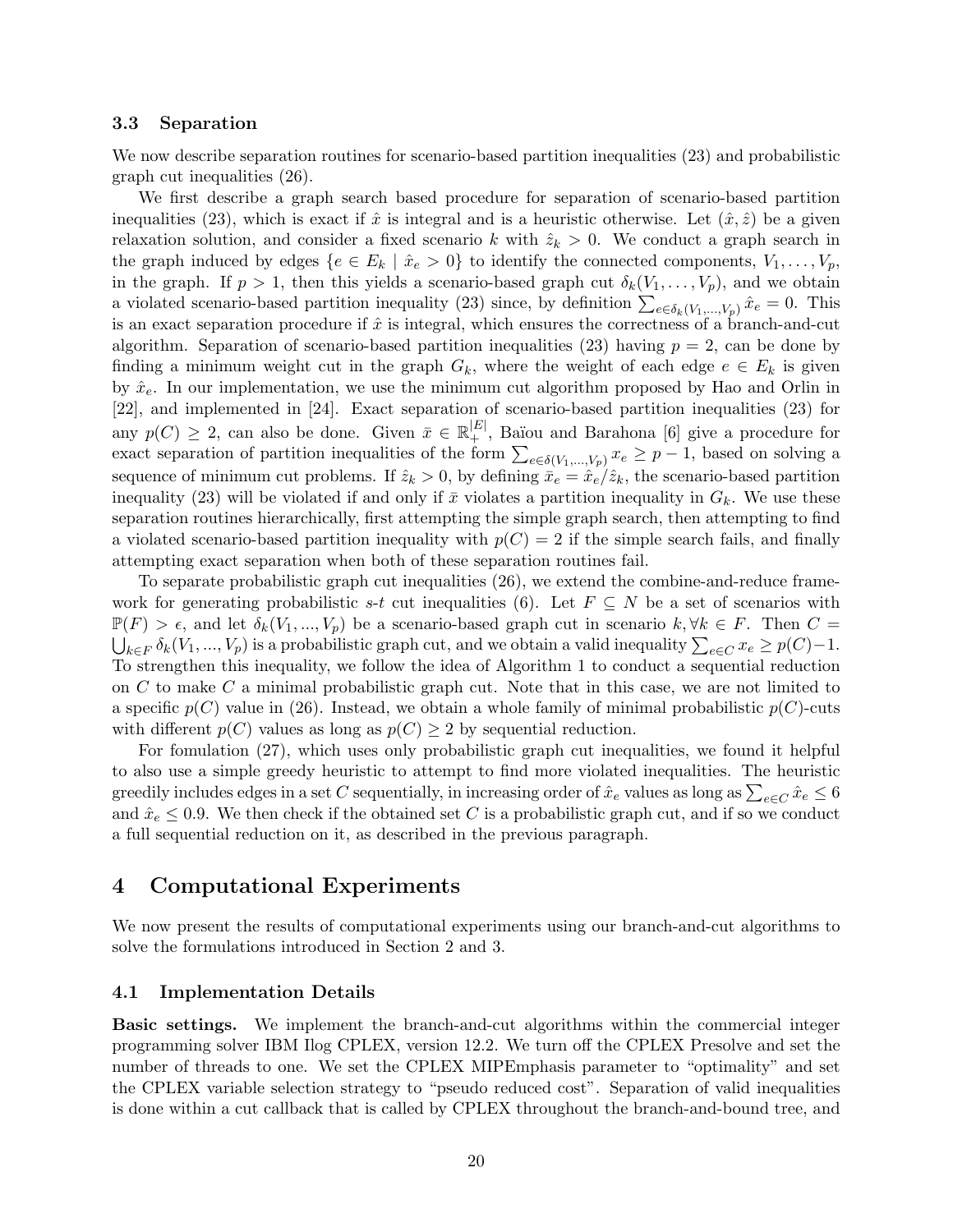in particular is called at every integral solution, so that a cut will be added if the solution does not satisfy all constraints of the formulation. We use the graph library LEMON [24] for solving graph-related subroutines. All tests are conducted on a Linux workstation with eight 2.93GHz processors and 2.9Gb memory. We use a time limit of 3600 seconds for s-t connected instances and 14400 seconds for fully connected instances.

**Heuristics.** We implement two heuristics for finding feasible solutions, represented by  $Q \subseteq A$ . The first heuristic is a very simple greedy strategy that is called at every node in the branch-andbound tree. Given a relaxation solution  $\hat{x}$ , we sort the values of  $\hat{x}_a$  so that  $\hat{x}_{t_1} \geq \hat{x}_{t_2} \geq \cdots \geq \hat{x}_{t_{|A|}}$ . We then find  $\hat{r} = \max\{r \mid \sum_{i=1}^r c_{t_i} \leq UB\}$ , where UB is the objective value of the best feasible solution found so far, and set  $Q = \{t_1, \ldots, t_r\}$ . If  $\mathbb{P}(S^Q) \geq 1 - \epsilon$ , then Q is a feasible solution that, by construction, has cost no larger than  $UB$ . We then attempt to improve this solution by sequentially removing arcs  $a \in Q$  from Q as long as  $\mathbb{P}(S^{Q \setminus \{a\}}) \geq 1 - \epsilon$ . We also occasionally call a more intensive greedy heuristic. In this heuristic, given a relaxation solution  $\hat{x}$ , we begin with a candidate set of arcs  $Q = \{a \in A \mid \hat{x}_a = 1\}$ . We then find the set  $S^Q \subseteq N$ , and if  $\mathbb{P}(S^Q) \geq 1 - \epsilon$  we stop with this feasible solution and perform the sequential arc reduction to improve it. Otherwise, we identify a scenario  $k \in N \setminus S^Q$  that has the minimum cost s-t path, using costs  $\tilde{c}_a = 0$  if  $a \in Q$ and  $\tilde{c}_a = c_a$  if  $a \notin Q$ . We then add the arcs in the optimal s-t path of this scenario to the candidate set  $Q$ , thus ensuring that an s-t path now exists in scenario k. With the new set  $Q$ , we again find the set  $S^Q$  and repeat this procedure until either  $\sum_{a\in Q} c_a > UB$  (if a feasible solution with cost UB is known) or  $\mathbb{P}(S^Q) \geq 1 - \epsilon$ . In the latter case, we sequentially remove arcs from  $a \in Q$  from Q as long as  $Q \setminus \{a\}$  remains feasible. This heuristic is run after solving the initial LP relaxation, once every node for the first 100 nodes, and once every 5 nodes after 100 nodes and before 1000 nodes. We also call this heuristic before our branch-and-cut algorithm starts, in which case we initialize  $Q = \emptyset$ . This heuristic is guaranteed to find a feasible solution if one exists, so this ensures that the branch-and-cut algorithm begins with a feasible solution. These heuristic routines are extended in an obvious way to the chance-constrained fully connected network design problem.

**Dominance.** Ruszczyński [37] showed how a notion of dominance between scenarios can be used to strengthen a MIP formulation of a chance-constrained optimization problem. We adapt these ideas to show how dominance can be used to fix variables in formulation (4) and to save work in searching for violated inequalities in formulations (4) and (15). We describe the idea for the  $s-t$  connected problem, but it extends in an obvious way to the fully connected problem. Given two scenarios j,  $k \in N$ , we say k dominates j, denoted  $k \succeq j$ , if the set of available arcs in scenario j is a subset of available arcs in scenario k, i.e.,  $A_j \subseteq A_k$ . If  $k \geq j$ , then for any  $Q \subseteq A$ , if  $G_k(Q)$  is not s-t connected, then also  $G_i(Q)$  is not s-t connected. For each  $k \in N$ , let  $D(k) = \{j \in N \mid k \geq j\}$ . If  $\mathbb{P}(D(k)) > \epsilon$ , then for any feasible set of arcs  $Q, G_k(Q)$  must be s-t connected, since otherwise for all  $j \in D(k)$ ,  $G_i(Q)$  would not be s-t connected, and so  $\mathbb{P}(S^Q) < 1 - \epsilon$ . Let  $\mathcal{D} := \{k \in N \mid \mathbb{P}(D(k)) > \epsilon\}$ . Then, for each  $k \in \mathcal{D}$ , we can fix  $z_k = 1$  in formulation (4), and hence any scenario-based s-t cut in  $G_k$  defines a probabilistic s-t cut. For each scenario  $k \in \mathcal{D}$ , define  $I(k) := D(k) \setminus \mathcal{D}$ , and let  $\mathcal{I} := \{k \in \mathcal{D} \mid \mathbb{P}(I(k)) > \epsilon\}$ . Our interest in the set I is that, Benders inequalities (4c) for scenarios  $k \in \mathcal{I}$  are not needed in formulation (4), and thus scenarios in  $k \in \mathcal{I}$  can be ignored after fixing  $z_k = 1$ .

**Proposition 13.** Excluding inequalities (4c) for all  $k \in \mathcal{I}$  does not change the set of feasible solutions in formulation (4).

*Proof.* Let  $k \in \mathcal{I}$ , so that  $\mathbb{P}(I(k)) > \epsilon$ , and let  $C \in \mathcal{C}^k$ . We show that the Benders inequality  $\sum_{a \in C} x_a \geq z_k$  is implied by the remaining constraints in (4). Because C is a scenario-based s-t cut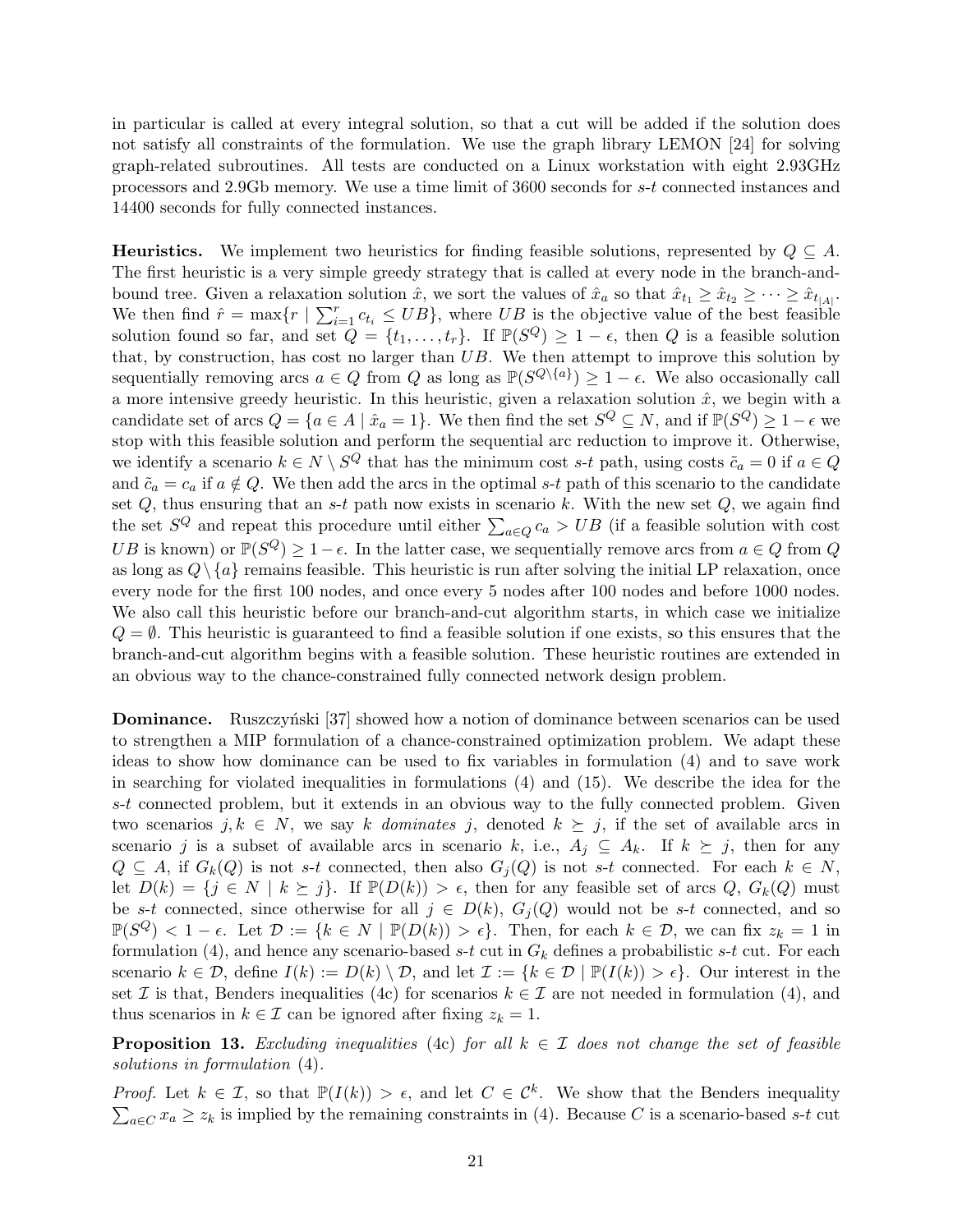in  $G_k$ , C is also a scenario-based s-t cut in  $G_i$  for all  $i \in I(k)$ . By definition  $I(k) \cap \mathcal{D} = \emptyset$ , and hence  $I(k) \cap \mathcal{I} = \emptyset$ , so the scenario-based cuts derived from scenarios  $i \in I(k)$  are not excluded in (4). Thus, the inequalities  $\sum_{a \in C} x_a \geq z_i$ , are included for all  $i \in I(k)$ . Adding these inequalities, with weight  $p_i$  applied to each, yields  $\sum_{i \in I(k)} p_i \sum_{a \in C} x_a \geq \sum_{i \in I(k)} p_i z_i$ . We claim that  $\sum_{i \in I(k)} p_i z_i > 0$ , since otherwise,  $\sum_{i\in N} p_i z_i = \sum_{i\in N\setminus I(k)} p_i z_i \leq \sum_{i\in N\setminus I(k)} p_i < 1-\epsilon$ , which violates the reliability constraint (4b). Consequently,  $\sum_{a \in C} x_a > 0$ , and by integrality of x, this implies that  $\sum_{a \in C} x_a \ge$  $1 > z_k$ .

Similarly, the following proposition shows that if a set of arcs  $C$  is a probabilistic  $s-t$  cut, i.e.,  $\mathbb{P}(F^C) > \epsilon$ , then also  $\mathbb{P}(F^C \setminus \mathcal{I}) > \epsilon$ . Thus, when searching for violated probabilistic s-t cut inequalities to check if a candidate solution is feasible to (15), it is not necessary to check whether an s-t path exists in scenarios  $k \in \mathcal{I}$ .

**Proposition 14.** If C is a probabilistic s-t cut, then  $\mathbb{P}(F^C \setminus \mathcal{I}) > \epsilon$ .

*Proof.* Let C be a probabilistic s-t cut, so that  $\mathbb{P}(F^C) > \epsilon$ . The result is trivial if  $F^C \cap \mathcal{I} = \emptyset$ . So assume  $F^C \cap \mathcal{I} \neq \emptyset$ , and choose any  $k \in F^C \cap \mathcal{I}$ . Then  $\mathbb{P}(I(k)) > \epsilon$ , and  $I(k) \subseteq F^C \setminus \mathcal{I}$  since each scenario in  $I(k)$  is dominated by scenario k and  $G_k(A \setminus C)$  does not have an s-t path because  $k \in F^C$ . Thus  $\mathbb{P}(F^C \setminus \mathcal{I}) \geq \mathbb{P}(I(k)) > \epsilon$ .  $\Box$ 

In our implementation, we first solve the root LP relaxation considering only scenarios in the set *I*. Given a relaxation solution  $(\hat{x}, \hat{z})$  for formulation (4) or  $\hat{x}$  for formulation (15), we obtain probabilistic s-t cuts by just solving minimum cut problems for scenarios in  $\mathcal{I}$ , and add violated probabilistic s-t cut inequalities to the root LP relaxation. We resolve the root LP relaxation and repeat until no violated valid inequalities can be found. The inequalities found during this procedure are then included in the initial formulation given to CPLEX. We then begin the branchand-cut algorithm. From then on, we ignore scenarios in the set  $\mathcal I$ , which is justified by Proposition 13 and Proposition 14.

Dominance is likely to occur more often when the arcs in the random network are more reliable, since then fewer arcs are likely to fail in each scenario. In our experiments, we found that dominance rarely occurred for the s-t connectivity instances, and hence we do not apply these ideas for solving them. The edges in the full connectivity instances are more reliable by our construction, so that dominance frequently occurs for these. (See Table 6 for the average size of  $\mathcal I$  in our full connectivity test instances.) Applying the dominance ideas to these instances improved the computational results.

Cut selection. Adding many cuts will slow down the solution of the LP relaxation, especially when the cuts are approximately parallel. To mitigate this effect, we apply a cut selection strategy motivated by [3]. We apply the strategy within each round of cut generation. Among all cuts that are generated in the current round, we aim to select a subset of cuts that are not too parallel to each other. Consider two generic cuts  $\alpha_i y \geq \beta_i$  and  $\alpha_i y \geq \beta_i$ , where y represents  $(x, z)$  in Benders inequalities (4c) and scenario-based partition inequalities (23), and x in probabilistic s-t cut inequalities (6) and probabilistic graph cuts (26). A measure of parallelism  $\theta(i, j)$  between these two cuts is defined as follows:

$$
\theta(i,j) := \frac{|\alpha_i \cdot \alpha_j|}{\|\alpha_i\|_2 \|\alpha_j\|_2}.
$$

Let  $C_{can}$  be the set of candidate cuts, and  $C_{added}$  be the set of cuts that have been added to the LP relaxation in the current round. Initially, we add the deepest cut with respect to the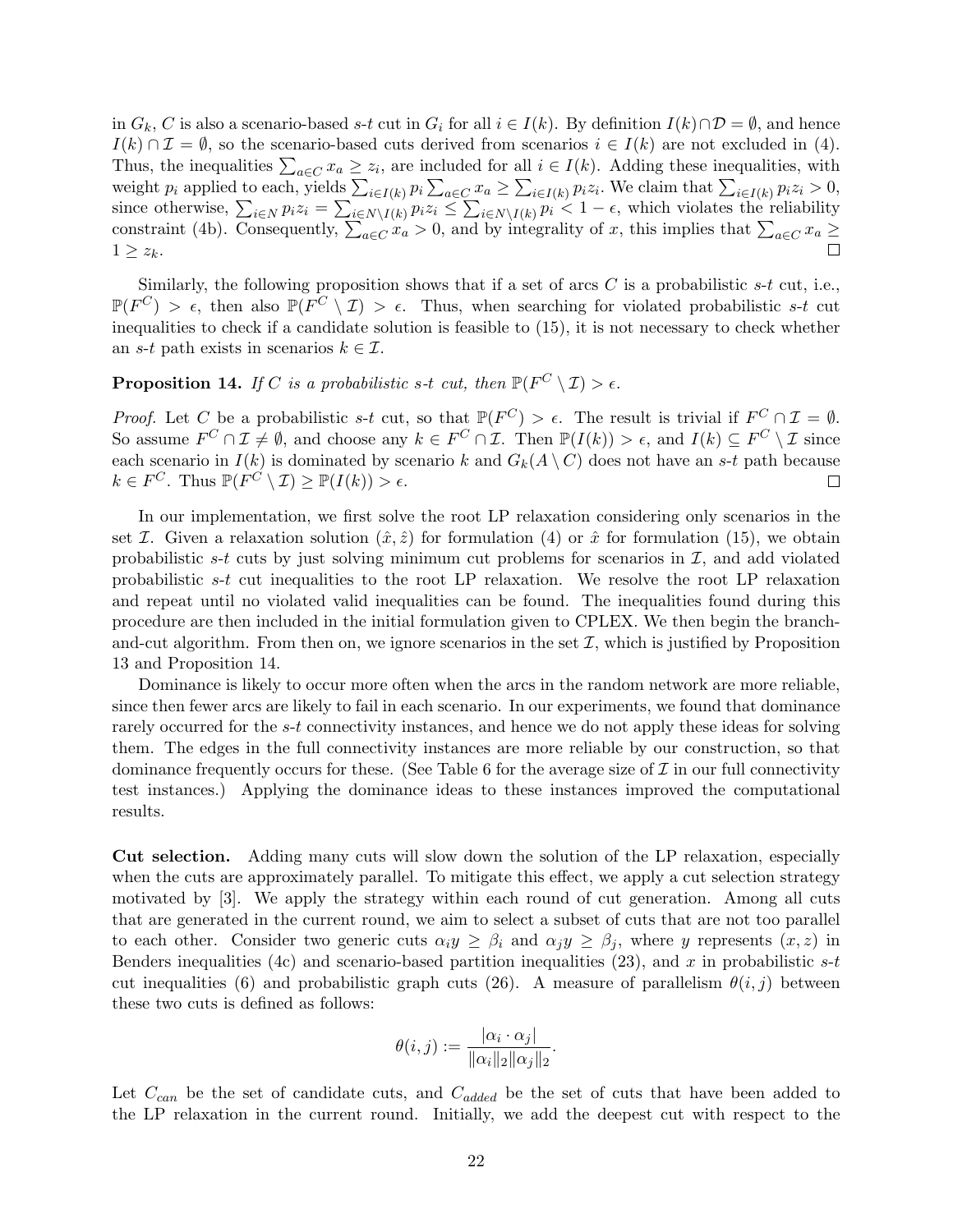current relaxation solution  $\hat{y}$ , i.e., the cut  $\alpha y \geq \beta$  that has the largest normalized violation value  $(\beta - \alpha \hat{y})/||\alpha||_1$ , and include it in  $C_{added}$ . Then, in decreasing order of normalized cut violation, we add cut  $i \in C_{can}$  if  $\theta(i, j) < \theta_0, \forall j \in C_{added}$ , where  $\theta_0$  is a parameter that controls the acceptable level of parallelism. In our experiments, we use  $\theta_0 = 0.7$  for the s-t connected case and  $\theta_0 =$ 0.5 in the full connected case. We check parallelism separately for Benders inequalities (4c) and probabilistic  $s-t$  cut inequalities  $(6)$ , and similarly for the fully-connected formulations. We also set a cut violation threshold  $\delta = 0.2$  for adding Benders inequalities (4c) and scenario-based partition inequalities (23), and cut violation threshold  $\delta' = 0.1$  for adding probabilistic s-t cut inequalities (6), partial cut inequalities (7), and probabilistic graph cut inequalities (26).

## 4.2 Chance-constrained s-t connected network design

In this section we compare the branch-and-cut methods for solving formulation (4), the alternative formulation (15), and the extended formulation that directly uses the MIP formulation based on (3) in Section 2. We test the proposed algorithms on random graphs constructed from deterministic graphs in the OR Library [7]. The set of arcs, A, and their corresponding costs,  $c_a$  for  $a \in A$ , are based on these deterministic instances. The instances used and their sizes are shown in Table 2. For a given graph  $G = (V, A)$ , we create a random graph as follows. First, for simplicity, we assume the arcs  $a \in A$  fail independently with probability  $\rho_a$ . We emphasize, however, that independence is not required by our methods. These failure probabilities are randomly generated independently according to the exponential distribution with mean  $\lambda = 0.1$ . After the failure probabilities,  $\rho_a$ , have been generated, we generate a set  $N$  of failure scenarios by taking a Monte Carlo sample with these failure probabilities fixed, and set  $p_k = 1/|N|$  for all  $k \in N$ . We check if there is any set of identical scenarios  $S \subset N$ , and if so, we choose  $k \in S$  and set  $p_k = |S|/|N|$  and delete the scenarios in  $S \setminus \{k\}$ . For each graph instance and sample size |N| we repeat this procedure five times to obtain five different instances. (The failure probabilities are re-sampled each time, so the underlying distribution of arc failures is different in the different instances, not just the sample.) We present the average performance over the five instances. The instances and full computational results with respect to individual instances are available from the authors upon request. Unless otherwise stated, we use  $\epsilon = 0.05$  as the risk tolerance.

| Instance | V   | A    |
|----------|-----|------|
| rcsp1    | 100 | 955  |
| rcsp3    | 100 | 990  |
| rcsp5    | 200 | 2040 |
| rcsp7    | 200 | 2080 |

Table 2: Graphs used to construct test instances for s-t connected network design and their sizes.

We investigate three options for our branch-and-cut methods:

**Benders:** Solve formulation (4) using only (4c). At every relaxation solution  $(\hat{x}, \hat{z})$ , for each scenario  $k \in N$  with  $\hat{z}_k > \delta$ , we first use the simple graph search procedure to search for a violated Benders inequalities (4c). In addition, if this fails, we optionally solve a maximum flow problem to exactly separate Benders inequalities (4c). Exact separation is done in this case for every relaxation solution at the root node, at every node in the branch-and-bound tree up to depth  $d = 8$ , and beyond that, when the depth of the node is a multiple of five. Exact separation is done at most once for non-root nodes. Furthermore, we limit the number of Benders inequalities that we add per round to be no more than  $M = 20$ .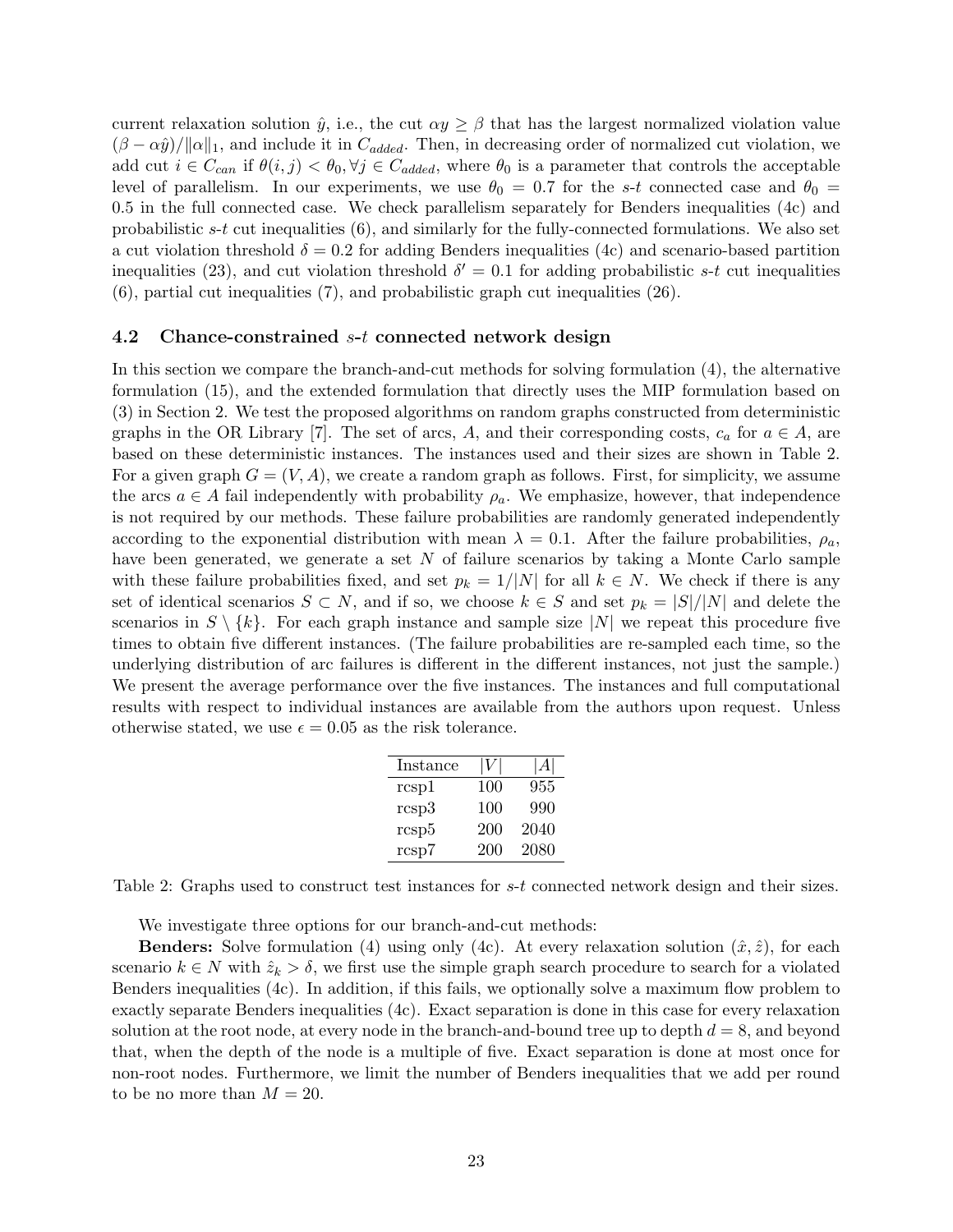**Benders**+: Solve formulation (4) using (4c), probabilistic s-t cut inequalities (6), and partial cut inequalities (7). The separation approach for (4c) is identical to option Benders. We use the combine-and-reduce procedure that we described in Section 2.3. After combining scenario-based cuts to obtain a probabilistic s-t cut  $C$ , we reduce C to be minimal following two different sequences: lexicographic and decreasing order of relaxation values  $\hat{x}_a$ , potentially yielding two different minimal cuts. We further reduce these minimal probabilistic s-t cuts to search for violated partial cut inequalities (7).

**Prob** s-t: Solve formulation (15), using the same combine-and-reduce strategy in Benders+ to separate probabilistic  $s-t$  cut inequalities  $(6)$ .

Table 3 presents the results of the extended formulation and the Benders version of the branchand-cut algorithm on a set of small instances. We use the following notation in this and other tables:

- $\bullet \#$ : Number of instances solved to optimality within the time limit.
- #Mem: Number of instances that hit the memory limit during the solution process.
- AvgT: Average computational time, in seconds, for the instances solved to optimality.
- AvgG: Average optimality gap remaining when the time limit is reached, for the instances that are not solved to optimality. Optimality gap is calculated as  $(UB - LB)/UB$ , where UB and  $LB$  are the values of the best upper and lower bounds found by the method. "-" means all five instances were solved to optimality.
- AvgN: Average number of nodes processed for the instances solved to optimality.
- AvgR: Average root gap. Root gap is calculated as  $(U^* RLB)/U^*$  where  $U^*$  is the true optimal value and RLB is the lower bound provided at the root node after it is processed.
- AvgR-T: Average processing time at the root node.
- AvgNC: Average number of cuts added, for the instances solved to optimality.

| Instances                 |                |                | Ext-form |        | Benders |   |      |  |  |
|---------------------------|----------------|----------------|----------|--------|---------|---|------|--|--|
| Graph                     | $\overline{N}$ | #              | #Mem     | AvgT   | AvgG    | # | AvgT |  |  |
| rcsp1                     | 100            | 5              | 0        | 142.2  |         | 5 | 1.7  |  |  |
|                           | 200            | 1              | 0        | 1609.6 | 13.7%   | 5 | 6.6  |  |  |
|                           | 300            | 1              | 3        | 282.5  | 17.0%   | 5 | 8.6  |  |  |
| rcsp3                     | 100            | 5              | 0        | 376.6  |         | 5 | 1.3  |  |  |
|                           | 200            | 5              | 0        | 629.0  |         | 5 | 0.8  |  |  |
|                           | 300            | 3              | 1        | 1307.5 | 27.6%   | 5 | 7.9  |  |  |
| rcsp5                     | 100            | 1              | $\Omega$ | 2374.5 | 22.5%   | 5 | 23.9 |  |  |
|                           | 200            | $\overline{2}$ | 3        | 2242.9 |         | 5 | 7.0  |  |  |
|                           | 300            | 0              | 5        |        |         | 5 | 45.3 |  |  |
| rcsp7                     | 100            | 3              | $\Omega$ | 1099.5 | 28.8%   | 5 | 2.7  |  |  |
|                           | 200            | 0              | 3        |        | 37.9%   | 5 | 7.4  |  |  |
|                           | 300            | 0              | 4        |        | 99.9%   | 5 | 35.4 |  |  |
| $\cdot$ : not applicable. |                |                |          |        |         |   |      |  |  |

Table 3: Comparison of the extended formulation based on (3) and branch-and-cut method Benders.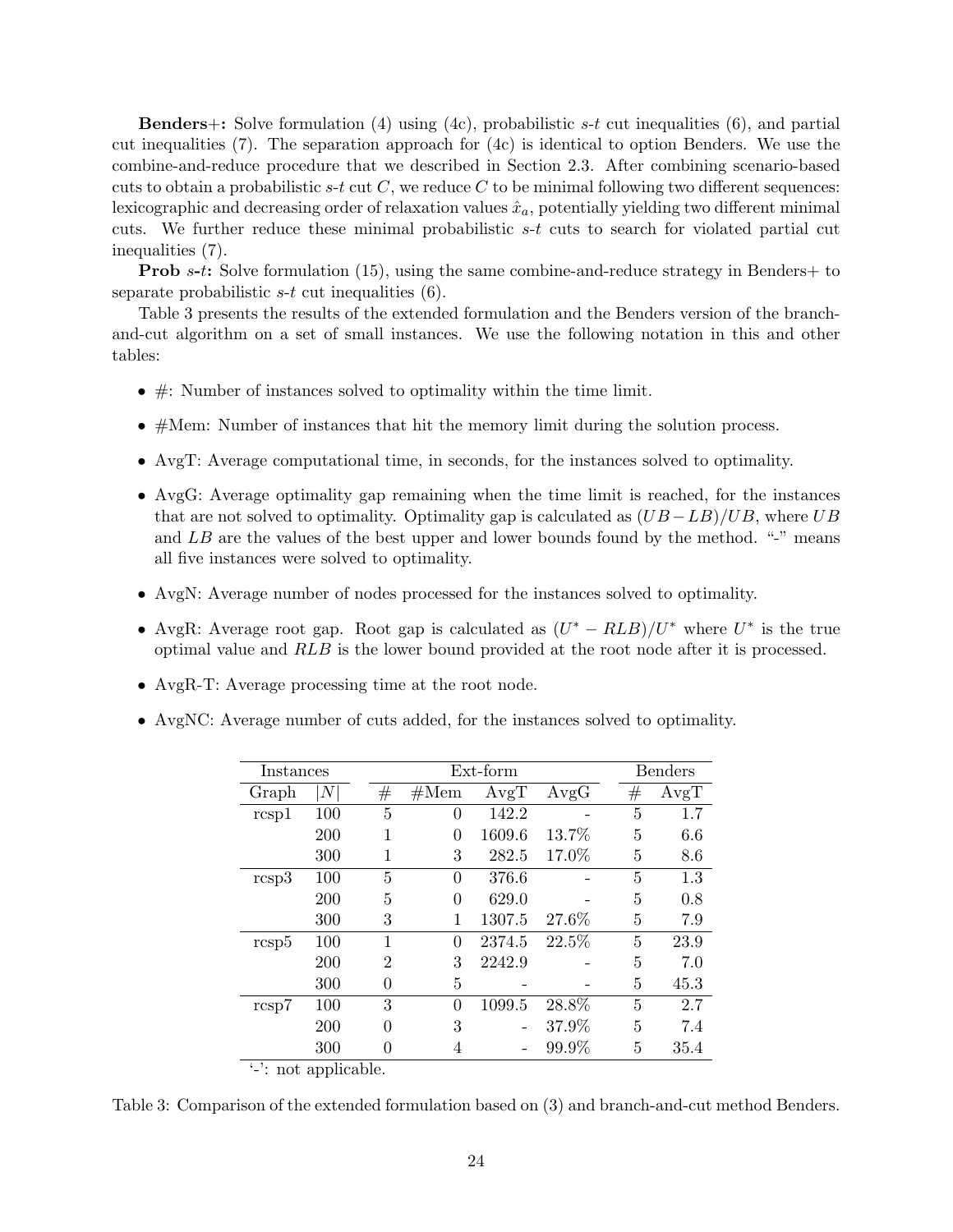Table 3 demonstrates that the extended formulation based on (3) is not practical. This is because the formulation is so large that even solving the LP relaxation becomes too time-consuming. Moreover, as the number of scenarios increases, for example, for instances with more than 200 scenarios, the extended formulation frequently hits the memory limit. In contrast, the Benders formulation solves all of these small instances in less than one minute.

|         | Instances        |                | <b>Benders</b> |        |                | Benders+   |        | Prob $s-t$ |        |  |
|---------|------------------|----------------|----------------|--------|----------------|------------|--------|------------|--------|--|
| Graph   | $\boldsymbol{N}$ | #              | AvgT           | AvgN   | $^{\#}$        | AvgT       | AvgN   | AvgT       | AvgN   |  |
| rcsp1   | 100              | $\overline{5}$ | 1.7            | 26.0   | 5              | 0.9        | 8.8    | 0.9        | 22.6   |  |
|         | 1000             | 5              | 22.6           | 35.0   | 5              | 15.6       | 32.6   | 11.0       | 64.8   |  |
|         | 2000             | $\overline{5}$ | 39.3           | 42.6   | $\overline{5}$ | 18.4       | 11.2   | 8.6        | 17.4   |  |
|         | 5000             | 5              | 427.0          | 341.8  | 5              | 340.4      | 219.6  | 163.2      | 1085.4 |  |
| $rcsp3$ | 100              | $\overline{5}$ | 1.3            | 40.0   | 5              | 0.8        | 12.8   | 0.7        | 21.2   |  |
|         | 1000             | $\overline{5}$ | 13.7           | 49.8   | $\overline{5}$ | 11.2       | 30.6   | 8.5        | 85.2   |  |
|         | 2000             | 5              | 29.9           | 35.0   | 5              | 17.6       | 16.4   | 14.7       | 72.0   |  |
|         | 5000             | 5              | 258.7          | 971.2  | 5              | 62.8       | 14.8   | 21.8       | 19.0   |  |
| rcsp5   | 100              | $\overline{5}$ | 23.9           | 70.4   | $\overline{5}$ | 8.4        | 60.2   | 8.0        | 170.6  |  |
|         | 1000             | $\overline{4}$ | >851.5         | 145.2  | 5              | 90.5       | 120.0  | 61.4       | 550.0  |  |
|         | 2000             | $\overline{4}$ | >1051.9        | 992.8  | 5              | 329.0      | 2410.2 | 152.9      | 1340.8 |  |
|         | 5000             | 4              | >1935.1        | 252.8  | 5              | 1022.1     | 292.2  | 678.7      | 2628.8 |  |
| rcsp7   | 100              | $\overline{5}$ | 2.7            | 46.4   | 5              | 5.6        | 18.8   | 4.1        | 49.6   |  |
|         | 1000             | 5              | 99.2           | 1875.2 | $\overline{5}$ | 37.9       | 65.0   | 26.6       | 152.8  |  |
|         | 2000             | $\overline{5}$ | 271.6          | 378.4  | $\overline{5}$ | 210.5      | 72.4   | 90.5       | 369.6  |  |
|         | 5000             | 4              | >1203.1        | 131.2  | 4              | $>$ 1035.2 | 72.0   | 234.4      | 577.8  |  |

'>': we use 3600s for the instance that is not solved to optimality.

Table 4: Average computational time and number of nodes processed for the three branch-and-cut algorithms.

Table 4 presents results comparing the different variants of the branch-and-cut algorithms on larger instances, by showing the number of instances that can be solved, average computational times and average numbers of processed nodes. This table demonstrates that option Prob  $s-t$ , based on formulation (15), generally yields the shortest computation time, and is the only option to solve all instances within the time limit. Comparing the computational time and number of processed nodes for options Benders and Benders + in Table 4, we see that adding probabilistic  $s-t$ cut inequalities and partial cut inequalities to formulation (4) reduces the number of nodes and leads to many more instances being solved within the time limit. Comparing options Benders+ and Prob s-t, we see that Benders+ benefits in terms of number of nodes from using Benders inequalities, but takes more time at each node on average, leading to longer total solution times.

Table 5 presents the average root optimality gaps and average time to process the root node for all options, and the average total number of cuts added for options Benders+ and Prob s-t. Option Benders+, which uses probabilistic  $s-t$  cut inequalities and partial cut inequalities, has significantly smaller gap than option Benders in most cases, and also tends to require less time processing the root node. Benders+ also yields smaller root gaps than Prob  $s-t$ . In spite of this, we saw from Table 4 that Prob s-t yielded the best overall performance. As Table 5 demonstrates, Prob s-t spends less time processing the root node, and adds fewer cuts in total, leading to significantly shorter time to process each node on average. In addition, despite the poor root gaps of Prob s-t, Table 4 indicates that the number of nodes processed using this option is not significantly higher than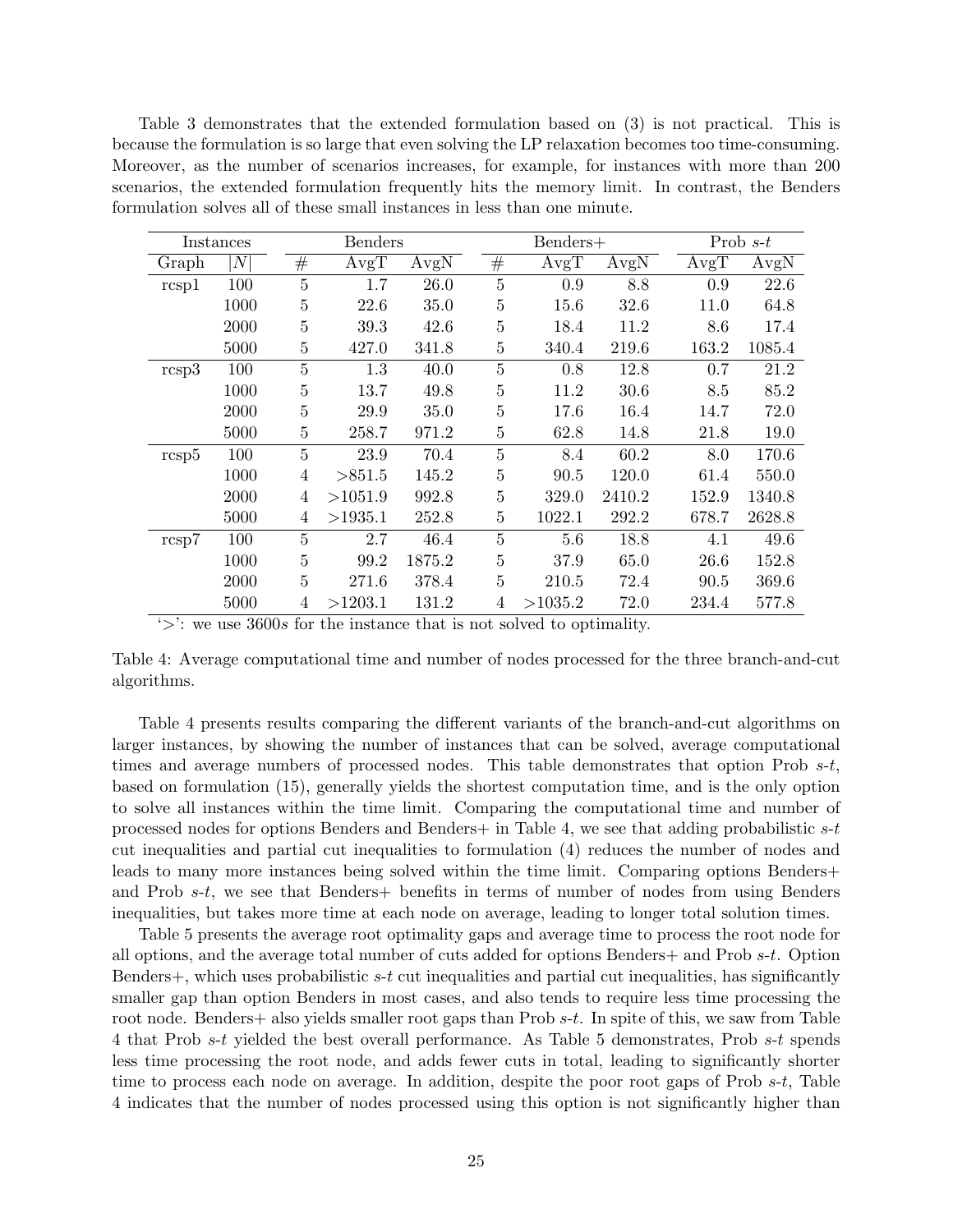|       | Instances      |         | <b>Benders</b> |          | Benders+ |        |         | Prob $s-t$ |        |
|-------|----------------|---------|----------------|----------|----------|--------|---------|------------|--------|
| Graph | $\overline{N}$ | AvgR    | $AvgR-T$       | AvgR     | $AvgR-T$ | AvgNC  | AvgR    | $AvgR-T$   | AvgNC  |
| rcsp1 | 100            | 11.8%   | 1.2            | 4.4%     | 0.7      | 288.0  | $9.0\%$ | 0.7        | 119.6  |
|       | 1000           | $9.2\%$ | 16.1           | 7.8%     | 9.5      | 1242.4 | 13.0%   | 7.8        | 231.8  |
|       | 2000           | 14.1\%  | 28.7           | 7.6%     | 13.4     | 1151.8 | 10.9%   | 6.9        | 112.4  |
|       | 5000           | 22.7%   | 144.9          | 18.3%    | 97.8     | 4184.0 | 24.4%   | 35.9       | 983.2  |
| rcsp3 | 100            | 14.1%   | 0.8            | 11.6%    | 0.6      | 272.0  | 14.8%   | 0.5        | 117.8  |
|       | 1000           | 14.3%   | 8.9            | 33.6%    | 6.8      | 943.4  | 37.2%   | 4.9        | 192.4  |
|       | 2000           | 14.6%   | 22.5           | $9.5\%$  | 13.3     | 1132.6 | 13.1%   | 9.5        | 174.8  |
|       | 5000           | 21.6%   | 108.7          | 11.5%    | 54.1     | 2027.0 | 15.2%   | 17.0       | 123.2  |
| rcsp5 | 100            | 15.9%   | 13.7           | 15.2%    | 3.4      | 746.4  | 21.9%   | 2.2        | 448.6  |
|       | 1000           | 18.0%   | 92.8           | 16.0%    | 45.1     | 2247.2 | 25.7%   | 23.4       | 748.6  |
|       | 2000           | 20.2%   | 153.7          | 20.3%    | 70.2     | 3079.8 | 27.6%   | 25.6       | 1036.4 |
|       | 5000           | 16.4%   | 820.5          | 16.6%    | 421.8    | 5660.2 | 29.1%   | 66.8       | 2264.4 |
| rcsp7 | 100            | 14.7%   | 1.8            | 7.8%     | 4.0      | 629.0  | 12.5%   | $2.5\,$    | 277.0  |
|       | 1000           | 21.3%   | 26.8           | 16.3%    | 17.3     | 1525.4 | 19.3%   | 15.3       | 376.6  |
|       | 2000           | 24.0%   | 127.3          | $20.1\%$ | 106.9    | 2904.2 | 25.7%   | 26.1       | 676.6  |
|       | 5000           | 21.5%   | 447.5          | 18.6%    | 323.9    | 3895.8 | 23.3%   | 97.2       | 763.4  |

Table 5: Average root optimality gaps, average time to precess the root node, and average number of cuts added for the three branch-and-cut algorithms.

the number of nodes processed by option Benders+. A possible explanation for why option Prob s-t has relatively large root gap but yet does not process too many nodes is that, the probabilistic  $s-t$  cut inequalities (15b) provide a tight relaxation bound, but our methods are most effective at separating them at integral solutions which are mostly found throughout the branch-and-bound tree, as opposed to at the root node. This suggests there is room for improvement in devising effective and computationally efficient strategies for separating probabilistic  $s-t$  cut inequalities at fractional solutions.

## 4.3 Chance-constrained fully connected network design

We now present computational results of our branch-and-cut methods for solving formulations (21) and (27) for chance-constrained fully-connected network design problems. We test the proposed algorithms on random graphs constructed from deterministic graphs in the Survivable Network Design Data Library (SNDLIB) [34]. The instances used and their sizes are shown in Table 6. We construct the random graphs in the same way as the  $s-t$  connectivity case, except that in this case the edge failure probability follows an exponential distribution with mean  $\lambda = 0.01$ . For each graph we create five different sampled instances, for sample sizes  $N \in \{100, 500, 1000\}$ . We present the average performance measures over the five instances. We choose a small  $\lambda$  value in this case because the underlying graph instances are sparse, and so a larger failure probability leads to many scenarios k in which  $G_k$  is disconnected, so that the connectivity requirement cannot be met even if all edges are selected. Such scenarios can trivially be discarded, making the instance easier to solve, and possibly even leading to a trivially infeasible instance. On the other hand, when the edges are more reliable, dominance between scenarios is more common, so that the set of scenarios,  $I$ , for which we can fix  $z_k = 1$  in (21) and that can be ignored when searching for violated probabilistic s-t cut inequalities, is larger. This is demonstrated in Table 6, which shows the average size of  $\mathcal I$ for each instance and sample size.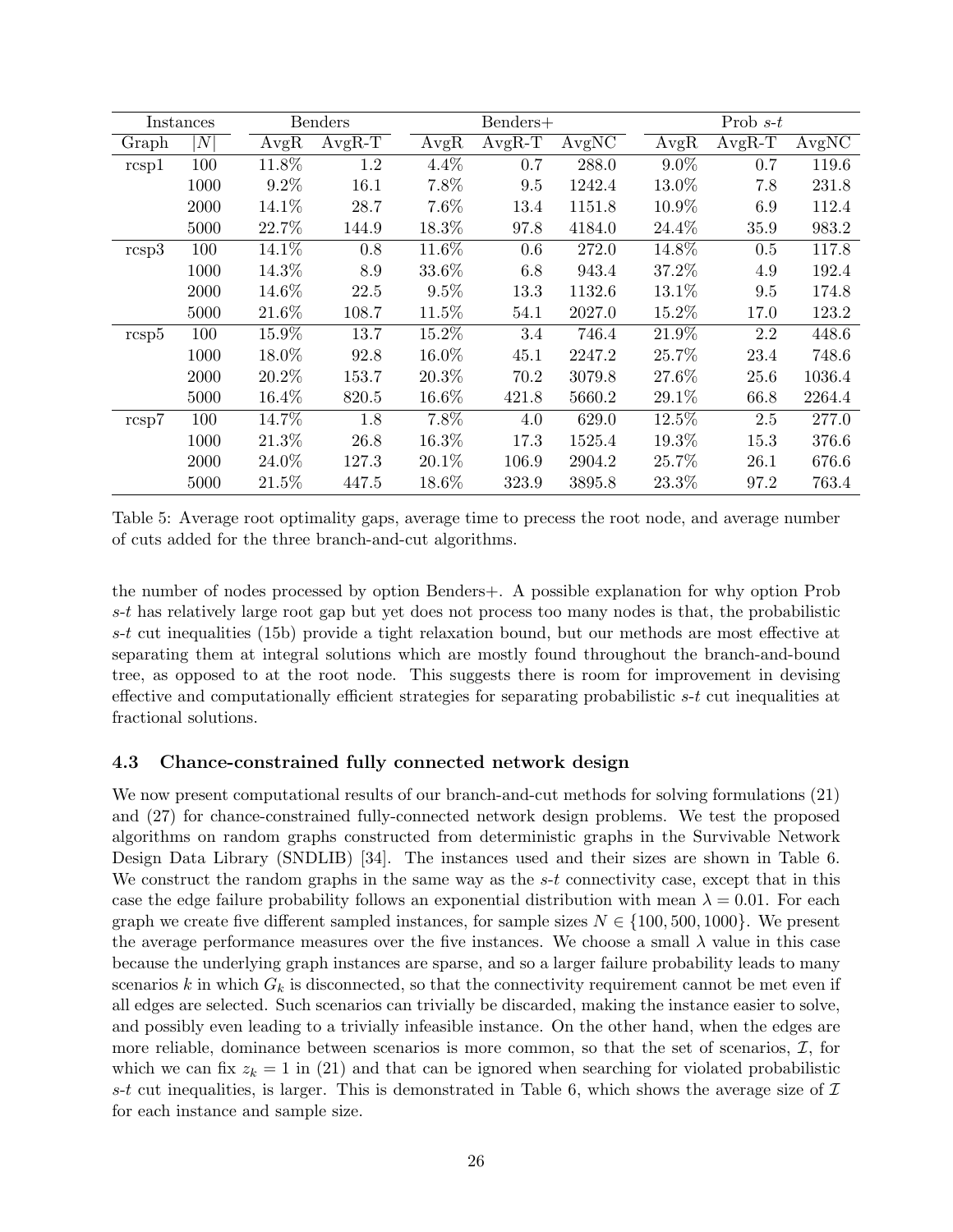|           |    |               |           | Average $ \mathcal{I} $ |                    |  |  |  |  |  |
|-----------|----|---------------|-----------|-------------------------|--------------------|--|--|--|--|--|
| Instances |    | $\,$ $E$ $\,$ | $ N =100$ | $N = 500$               | $ \bar{N}  = 1000$ |  |  |  |  |  |
| Atlanta   | 15 | 22            | 35.4      | 198.8                   | 434.4              |  |  |  |  |  |
| Di-yuan   | 11 | 42            | 11.8      | 69.2                    | 180.6              |  |  |  |  |  |
| $Ta-1$    | 24 | 55            | 10.8      | 38.6                    | 74.8               |  |  |  |  |  |
| Cost266   | 37 | 57            | 31.6      | 173.2                   | 318.0              |  |  |  |  |  |
| Pioro40   | 40 | 89            | 17.0      | 92.4                    | 142.4              |  |  |  |  |  |

Table 6: Graphs used to construct test instances for fully connected network design and their sizes, and also the average size of the set of scenarios that can be excluded using the dominance condition in our sampled instances.

We investigate three options for our branch-and-cut methods:

**BendersFull:** Solve formulation (21) using only (23). At every relaxation solution  $(\hat{x}, \hat{z})$ , for each scenario  $k \in N$  with  $\hat{z}_k > \delta$ , use the graph search procedure to search for violated scenario-based partition inequalities (23). If this fails, optionally separate scenario-based partition inequalities having  $p = 2$  exactly using a minimum cut algorithm. If this also fails, optionally call the exact separation routine for scenario-based partition inequalities (23). We call all the subroutines at the root node, and every node in the branch-and-bound tree up to depth  $d = 4$ . Beyond that, we call the minimum cut routine if the depth of the node is a multiple of five, and the exact scenario-based partition inequality separation routine if the depth is a multiple of 15. The minimum cut and exact separation routines are done at most once for non-root nodes.

BendersFull+: Solve formulation (21) using (23) and also probabilistic graph cut inequalities (26) derived from scenario-based partition inequalities using the combine-and-reduce procedure. Given a set of scenarios F with  $\mathbb{P}(F) > \epsilon$ , we obtain a probabilistic graph cut C by combining scenario-based graph cuts derived from the scenarios in  $F$ , and then conduct a full sequential reduction on the obtained probabilistic  $p(C)$ -cut.

**ProbFull:** Solve formulation (27). Given a relaxation solution  $\hat{x}$ , we use the same combineand-reduce strategy as in option BendersFull+ for separation of probabilistic graph cut inequalities, except that we additionally use the greedy heuristic described in Section 3.3.

Table 7 presents the average computational time and average number of processed nodes for the three options, and the average root optimality gap for options BendersFull+ and ProbFull. These results indicate that option BendersFull+ has the best computational performance. Also, option ProbFull, which uses the probabilistic graph cut formulation (27), performs relatively poorly, which is in contrast to the results for the s-t connected case. The root optimality gaps are much larger for option ProbFull, and in this case this translates to requiring significantly more nodes in the branchand-bound tree than option BendersFull+. Comparing option BendersFull and BendersFull+, we see some improvement in the computational time, and number of nodes processed, suggesting that the probabilistic graph cut inequalities do help this formulation. On the other hand, the average root gaps for option BendersFull (not shown in the table) are very similar to those obtained with option BendersFull+. We also observe that in general the fully connected network design problem appears much more difficult than the s-t connected design problem, as the number of nodes required to solve these instances can increase dramatically as the number of scenarios increases, especially for instance Pioro40.

As a point of comparison, in [9] random versions of the deterministic instances Cost266 and Pioro40 are also used to test their methods (heuristic and exact) for solving the chance-constrained fully-connected network design problem, although we do not have the details on how they create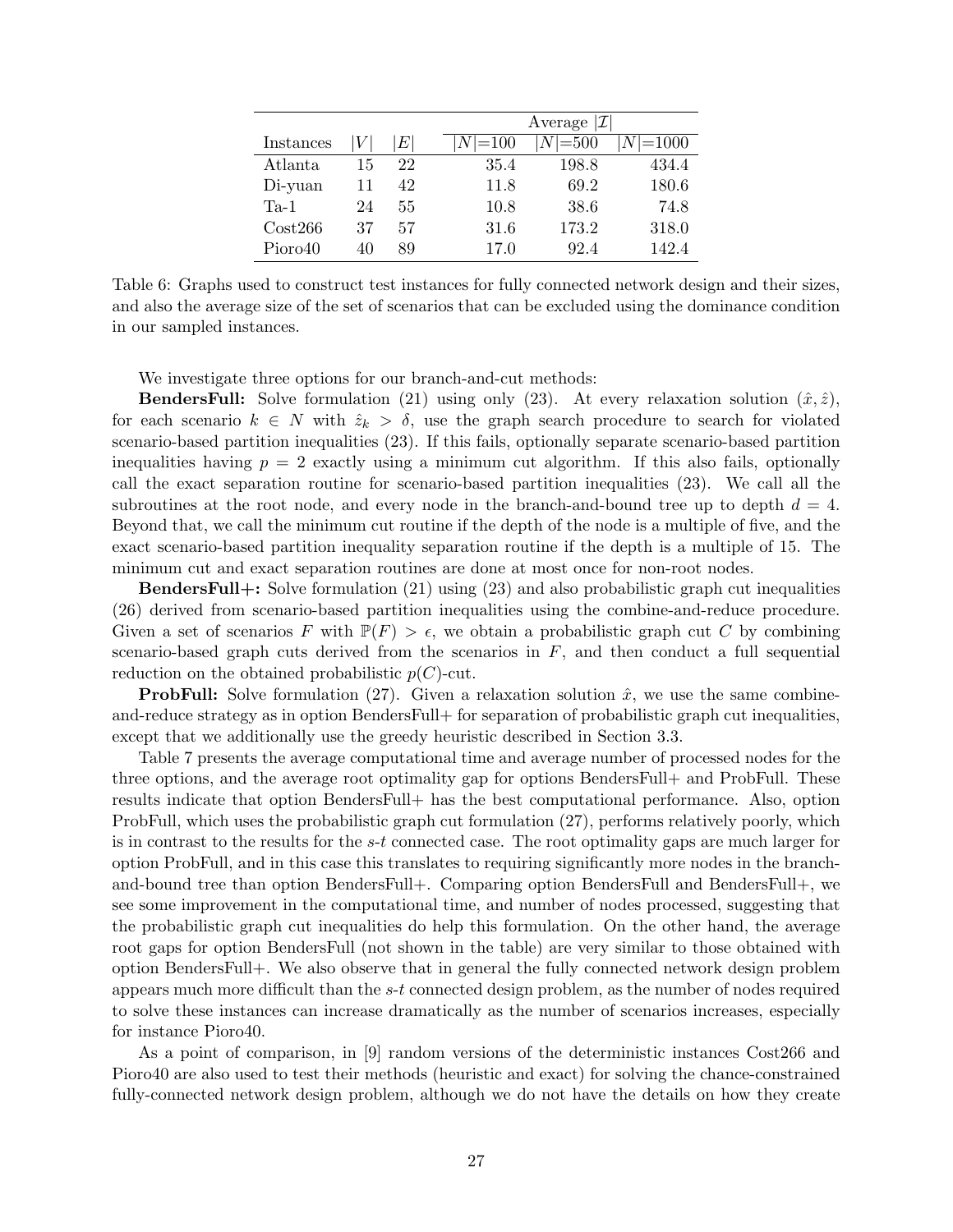| Instances |                |                    | BendersFull         |         | $BendersFull+$ |         |        |         | ProbFull |
|-----------|----------------|--------------------|---------------------|---------|----------------|---------|--------|---------|----------|
| Graph     | $\overline{N}$ | AvgT               | AvgN                | AvgT    | AvgN           | AvgR    | AvgT   | AvgN    | AvgR     |
| Atlanta   | 100            | 0.2                | 32.4                | 0.2     | 23.6           | 4.5%    | 0.2    | 21.6    | 5.0%     |
|           | 500            | 0.7                | 45.2                | 0.6     | 37.0           | 3.8%    | 0.6    | 26.0    | 4.8%     |
|           | 1000           | 1.3                | 74.4                | $1.1\,$ | 51.6           | $5.0\%$ | 0.7    | 38.4    | 6.5%     |
| Di-yuan   | 100            | 16.3               | 4144.4              | 5.1     | 1578.2         | $6.3\%$ | 2.2    | 352.2   | $6.8\%$  |
|           | 500            | 68.0               | 4127.6              | 25.7    | 1762.6         | $6.8\%$ | 7.2    | 751.8   | 7.7%     |
|           | 1000           | 156.6              | 6139.4              | 87.1    | 3226.6         | $6.3\%$ | 12.9   | 761.2   | $6.9\%$  |
| $Ta-1$    | 100            | 2.0                | 126.6               | 1.7     | 97.4           | 4.9%    | 6.8    | 911.6   | 15.1%    |
|           | 500            | 11.3               | 246.8               | 10.3    | 215.8          | 6.5%    | 199.2  | 9461.0  | 23.4%    |
|           | 1000           | 32.5               | 466.0               | 35.2    | 443.2          | 7.8%    | 378.0  | 12274.4 | 22.1\%   |
| Cost266   | 100            | 6.6                | 1042.4              | 5.2     | 758.4          | 4.0%    | 33.3   | 2454.6  | 8.7%     |
|           | 500            | 60.9               | 2684.8              | 45.6    | 2316.4         | $6.3\%$ | 625.4  | 14625.2 | 12.3%    |
|           | 1000           | 92.8               | 2114.4              | 77.8    | 1931.2         | $6.2\%$ | 669.7  | 14457.0 | 12.6%    |
| Pioro40   | 100            | 76.9               | 4886.8              | 45.5    | 2945.2         | 5.2%    | 1684.2 | 31890.6 | 11.4%    |
|           | 500            | 3257.0             | 37604.8             | 2468.8  | 33220.6        | 7.7%    | $\ast$ | $\ast$  | 13.5%    |
|           | 1000           | $6332.4^{\dagger}$ | $26562.2^{\dagger}$ | 5493.7  | 36182.0        | 8.9%    | $\ast$ | $\ast$  | 15.7%    |

'∗': No instances solved within time limit.

'†': One instance is not in time limit. We use 14400s and # of nodes up to the time limit for that instance.

Table 7: Average optimality gap, solution time, number of nodes, and root gap results for chanceconstrained fully connected network design instances.

random versions. (The instances Atlanta and Di-yuan are also tested, but results of their exact method are not reported.) In [9], they report results for graphs with a maximum of 70 scenarios. For random graphs based on the Cost266 instance, their exact method takes on average more than 6000 seconds. In contrast, we are able to solve instances with up to 1000 scenarios in a little more than one minute on average. For the random graphs based on the Pioro40 instance, their exact method takes on average more than 1500 hours to solve, and our algorithm is able to solve them within 2 hours on average for instances with 1000 scenarios. Unfortunately, we cannot draw a final conclusion from this comparison, as the instances are not identical (because the randomization schemes are different) and the methods are run on different machines.

## 4.4 Solution Quality

In this section, we illustrate the potential of the chance-constrained model to provide a rich variety of solutions, by comparing the solutions obtained from the chance-constrained model with the optimal solutions of the classic survivable network design (SND) model [20] in terms of reliability and cost. We take the deterministic graph instance Di-yuan, and consider two cases for the reliability of the edges: high reliability, with edge failure probabilities generated according to the exponential distribution with mean  $\lambda = 0.01$ , and low reliability, where  $\lambda = 0.1$  is used. For each case (high and low reliability) we obtain five different sample approximations, each with 500 scenarios based on the fixed edge failure probabilities that we generated. We solve each instance with various values of risk tolerance parameter  $\epsilon$ . (For the high edge reliability case  $\epsilon$  is ranged from 0 to 0.1, incremented by 0.01, and for the low edge-reliability case  $\epsilon$  is ranged from 0 to 0.4, incremented by 0.05.) After solving those instances, we estimate the failure probability of the solutions by checking them with a large sample of  $10^6$  scenarios generated using the same edge failure probabilities. We show the scatter plots of the objective (cost) and the estimated failure probability (risk) of all solutions in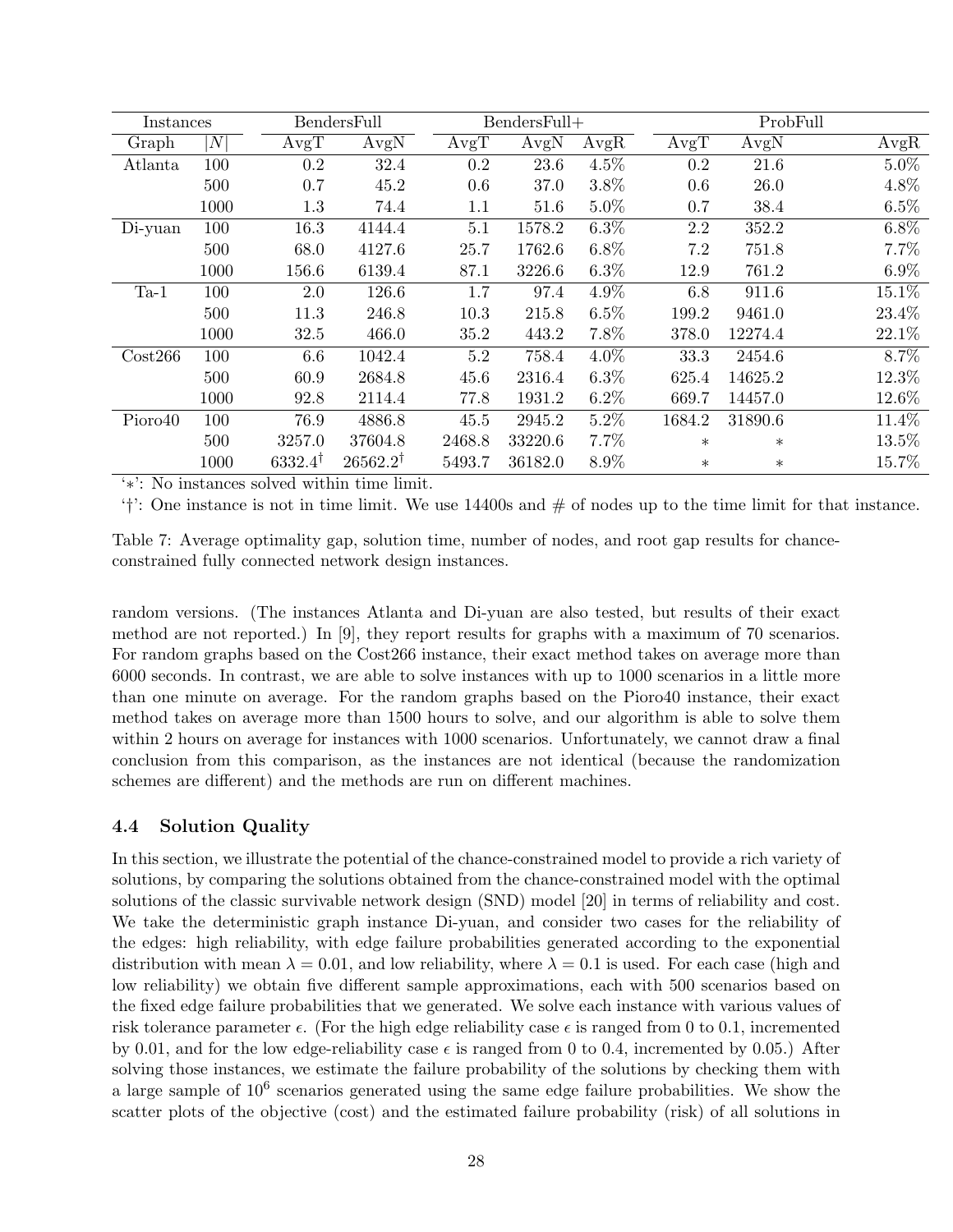

Figure 4: Scatter plot of solutions obtained using the chance-constrained formulation using varying  $\epsilon$  values and optimal SND solutions obtained using  $k = 1, 2, 3$ , for a network with low average edge failure rate  $(\lambda = 0.01)$ .

Figures 4 and 5. For comparison with the SND model, we also show the optimal SND solutions on the plot, using different edge connectivity requirements  $k, k = 1, 2, 3$  for the high-edge reliability case, and  $k = 2, 3, 4$  for low edge-reliability case.

We observe from Figure 4 that, in the case of high edge-reliability, the optimal SND solutions lie on the efficient frontier of cost and risk identified by the chance-constrained solutions. However, when the edges are less reliable, Figure 5 demonstrates that the optimal SND solutions obtained with  $k = 2$  and  $k = 3$  are dominated by chance-constrained solutions, in the sense that they have both higher risk and higher cost than some chance-constrained solutions. Furthermore, the discrete nature of the SND reliability requirement (minimum connectivity k must be an integer) leads to wide gaps: increasing k by just one simultaneously induces a large reduction in risk and increase in cost. In contrast, this example demonstrates that the chance-constrained model has the potential to yield a wide variety of solutions on the efficient frontier of cost and risk.

# 5 Concluding Remarks

We studied solution methods of a chance-constrained reliable network design model. We first studied the problem of finding a minimum cost set of arcs in a directed graph such that node s is connected to node t with high probability. After showing this problem is  $\mathcal{NP}$ -hard, we proposed two formulations and corresponding branch-and-cut algorithms to solve them. The first formulation is based on the max-flow min-cut theorem applied to scenarios of the random graph, thus enforcing the existence of an s-t path in selected scenarios by adding inequalities derived from s-t cuts in scenarios of the random graph. The second formulation uses an extension of the s-t cut concept to random graphs to define the set of feasible solutions. We analyzed the strength of valid inequalities for both formulations. Computational experiments indicate that while a simple extended formulation has difficulty solving this problem for even a moderate number of scenarios, the branch-and-cut algorithms we proposed can solve instances having up to 200 nodes, 2000 arcs, and 5000 scenarios.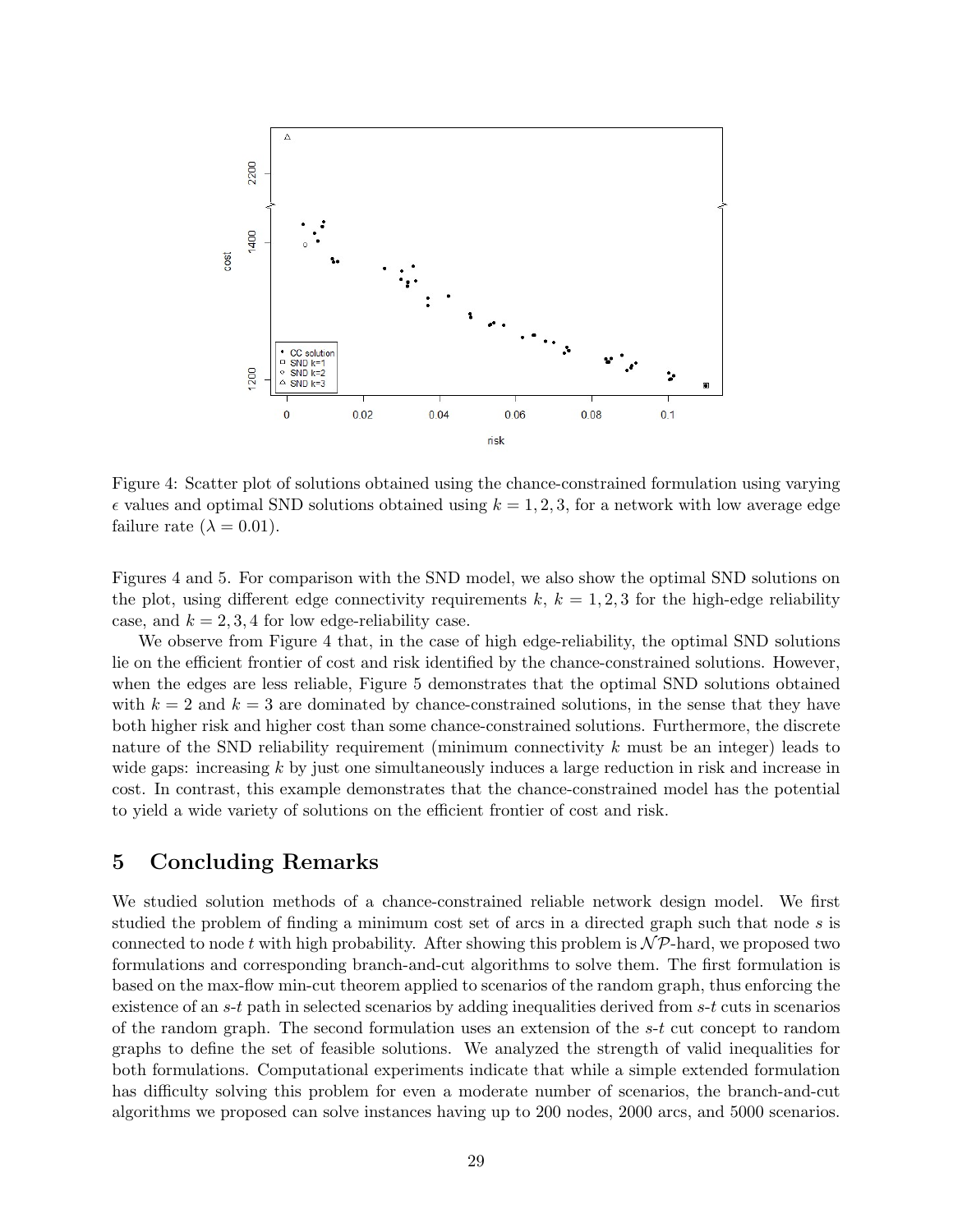

Figure 5: Scatter plot of solutions obtained using the chance-constrained formulation using varying  $\epsilon$  values and optimal SND solutions obtained using  $k = 2, 3, 4$ , for a network with high average edge failure rate  $(\lambda = 0.1)$ 

We also demonstrated how the same ideas can be used to design undirected networks in which all nodes must be connected simultaneously with high probability. We extended both formulations for the chance-constrained s-t connected network design problem to this case, with the simple modification that we use probabilistic graph cuts in place of probabilistic s-t cuts. However, in this case an additional class of valid inequalities – the partition inequalities – is important. Once again, we found that a probabilistic extension of these inequalities can be obtained, and is useful for computational performance.

Although the methods we have presented are promising, because the root gaps obtained by these formulations were often large, there appears to be room for improvement in deriving methods for separating strong valid inequalities at fractional solutions. This appears to be more important for the full connectivity network design instances, which we found more challenging than the  $s$ -t connected instances.

Another possible direction for future work is to explore connections between the formulations presented in this paper with the stochastic network interdiction problem (SNIP) with binary interdiction [17]. In particular, it is straightforward to show that the set of all minimal probabilistic  $s-t$ cuts in a graph and the set of all minimal feasible solutions to  $(1)$  form a *blocking pair of clutters* (see [31]). Using the theory of blocking clutters, this immediately yields a formulation analogous to  $(15)$  for the problem of finding a minimum weight probabilistic s-t cut in a random graph, where feasible solutions of  $(1)$  yield inequalities that define the set of probabilistic s-t cuts, analogous to (15b). The only difference between this problem and SNIP is that in SNIP the role of objective and constraint are swapped: the goal is to choose a set of arcs that maximizes probability of disconnecting s from t, with a budget constraint on the sum of the weights in the selected arcs. It would be interesting to investigate whether the approach used in this paper may be useful for this class of problems.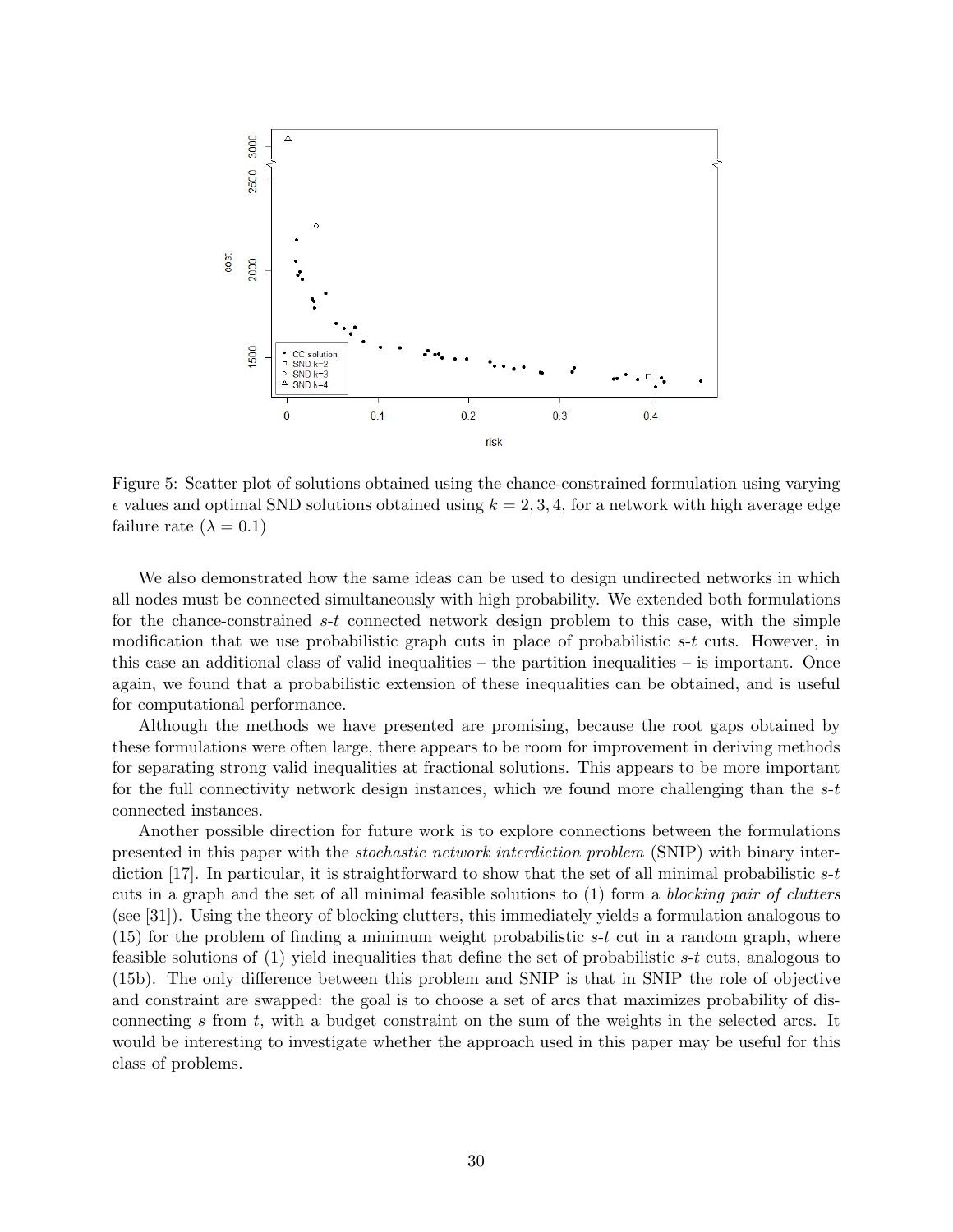#### Acknowledgments.

This research has been supported in part by the National Science Foundation under grant CMMI-0952907. The authors are grateful to the reviewers and a technical editor for comments and suggestions that significantly improved the presentation and results of this paper.

# References

- [1] Ahuja, R., Magnanti, T., Orlin, J.: Network Flows. Prentice Hall, New Jersey (1993)
- [2] Andreas, A.K., Smith, J.C.: Mathematical programming algorithms for two-path routing problems with reliability considerations. INFORMS J. Comput. 20, 553–564 (2008)
- [3] Andreello, G., Caprara, A., Fischetti, M.: Embedding cuts in a branch and cut framework: a computational study with  $0,1/2$ -cuts. INFORMS J. Comput.  $19(2)$ ,  $229-238$  (2007)
- [4] Aneja, Y.: An integer linear programming approach to the steiner problem in graphs. Networks 10, 167–178 (1980)
- [5] Atamtürk, A., Nemhauser, G.L., Savelsbergh, M.W.P.: The mixed vertex packing problem. Math. Program. 89, 35–53 (2000)
- [6] Ba¨ıou, M., Barahona, F., A.R.Mahjoub: Separation of partition inequalities. Mathematics of Operations Research 25, 243–254 (2000)
- [7] Beasley, J.: OR-library: Distributing test problems by electronic mail. Journal of the Operational Research Society 41, 1069–1072 (1990)
- [8] Beraldi, P., Bruni, M.: An exact approach for solving integer problems under probabilistic constraints with random technology matrix. Ann. Oper. Res. 177, 127–137 (2010)
- [9] Beraldi, P., Bruni, M.E., Guerriero, F.: Network reliablity design via joint probabilistic contraints. IMA Journal of Management Mathematics 21, 213–226 (2010)
- [10] Beraldi, P., Ruszczyński, A.: The probabilistic set-covering problem. Oper. Res. 50, 956–967 (2002)
- [11] Calafiore, G., Campi, M.: Uncertain convex programs: randomized solutions and confidence levels. Math. Program. 102, 25–46 (2005)
- [12] Calafiore, G., Campi, M.: The scenario approach to robust control design. IEEE Trans. Automat. Control 51, 742–753 (2006)
- [13] Campi, M., Garatti, S.: A sampling-and-discarding approach to chance-constrained optimization: feasibility and optimality. J. Optim. Theory Appl. 148, 257–280 (2011)
- [14] Charnes, A., Cooper, W.W.: Deterministic equivalents for optimizing and satisficing under chance constraints. Oper. Res. 11, 18–39 (1963)
- [15] Charnes, A., Cooper, W.W., Symonds, G.H.: Cost horizons and certainty equivalents: an approach to stochastic programming of heating oil. Manage. Sci. 4, 235–263 (1958)
- [16] Chopra, S.: On the spanning tree polyhedron. Operation Research Letters 8, 25–29 (1989)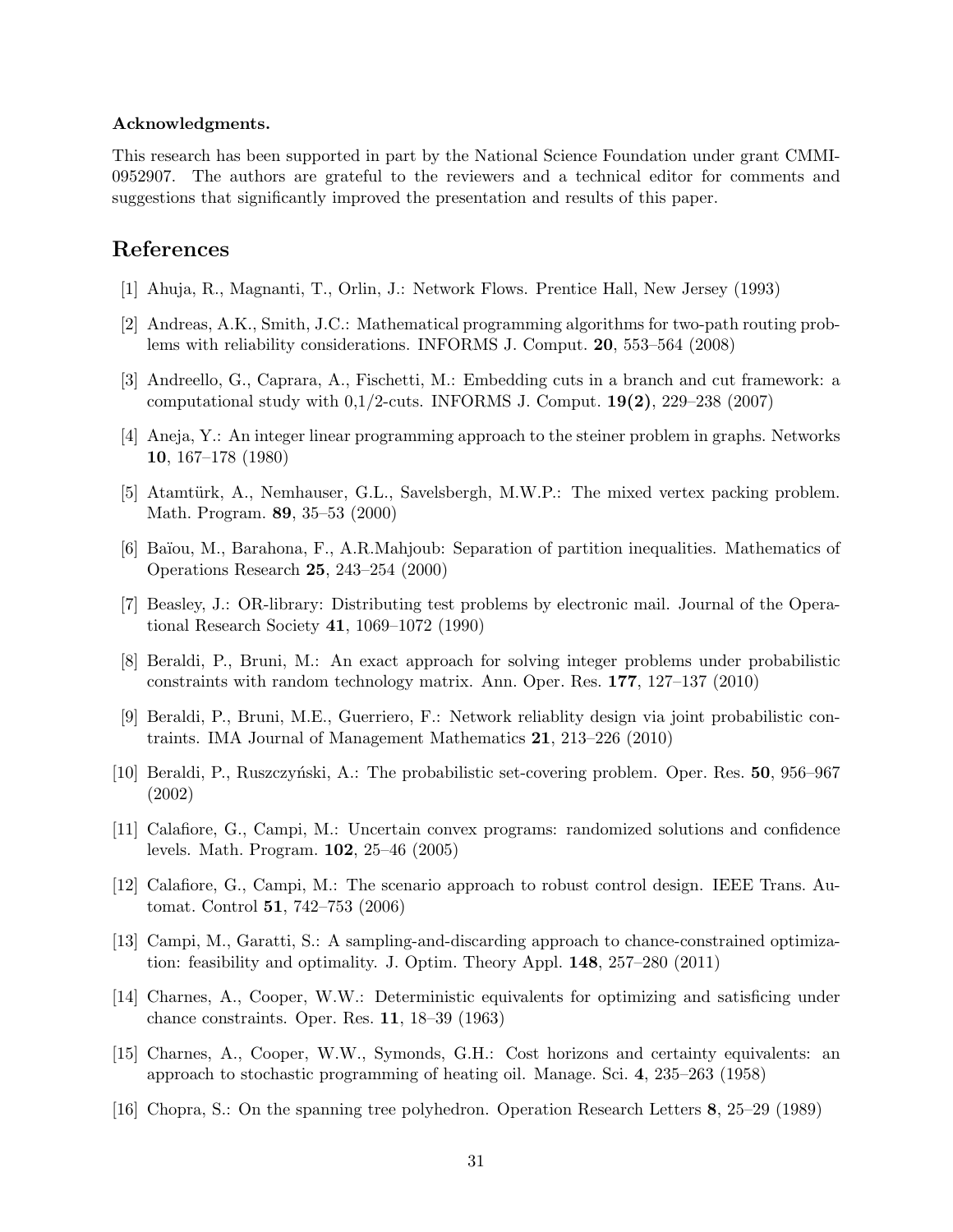- [17] Cormican, K., Morton, D., Wood, R.: Stochastic network interdiction. Oper. Res. 46, 184–197 (1998)
- [18] Dentcheva, D., Prékopa, A., Ruszczyński, A.: Concavity and efficient points of discrete distributions in probabilistic programming. Math. Program. 89, 55–77 (2000)
- [19] Fischetti, M., Monaci, M.: Robustness by cutting planes and the uncertain set covering problem (2009). Preliminary draft
- [20] Grötschel, M., Monma, C., Stoer, M.: Polyhedral and computational investigations for designing communication networks with high survivability requirements. Oper. Res. 43, 1012–1024 (1995)
- [21] Günlük, O., Pochet, Y.: Mixing mixed-integer inequalities. Math. Program. **90**, 429–457 (2001)
- [22] Hao, J., Orlin, J.: A faster algorithm for finding the minimum cut in a directed graph. J. of Algorithms 17, 424–446 (1994)
- [23] Küçükyavuz, S.: On mixing sets arising in chance-constrained programming. Math. Program. 132, 31–56 (2012)
- [24] LEMON Library for Efficient Modeling and Optimization in Networks. http://lemon.cs. elte.hu/ (2009)
- [25] Luedtke, J.: An integer programming and decomposition approach to general chanceconstrained mathematical programs. In: F. Eisenbrand, F. Shepherd (eds.) IPCO 2010, Lecture Notes in Comput. Sci., pp. 271–284. Springer-Verlag, Berlin (2010)
- [26] Luedtke, J.: An branch-and-cut decomposition algorithm for solving general chanceconstrained mathematical programs (2011). Preprint available at: www.optimizationonline.org/DB HTML/2011/05/3033.html
- [27] Luedtke, J., Ahmed, S.: A sample approximation approach for optimization with probabilistic constraints. SIAM J. Optim. 19, 674–699 (2008)
- [28] Luedtke, J., Ahmed, S., Nemhauser, G.L.: An integer programming approach for linear programs with probabilistic constraints. Math. Program. 12, 247–272 (2010)
- [29] Magnanti, T.L., Raghavan, S.: Strong formulations for network design problems with connectivity requirements. Networks 45, 61–79 (2005)
- [30] Nash-Williams, C.: Edge-disjoint spanning trees of finite graphs. J. London Math. Soc. 36, 445–450 (1961)
- [31] Nemhauser, G.L., Wolsey, L.A.: Integer and Combinatorial Optimization. Wiley-Interscience Series in Discrete Mathematics and Optimization. Wiley (1988)
- [32] Nemirovski, A., Shapiro, A.: Scenario approximation of chance constraints. In: G. Calafiore, F. Dabbene (eds.) Probabilistic and Randomized Methods for Design Under Uncertainty, pp. 3–48. Springer, London (2005)
- [33] Nemirovski, A., Shapiro, A.: Convex approximations of chance constrained programs. SIAM J. Optim. 17, 969–996 (2006)